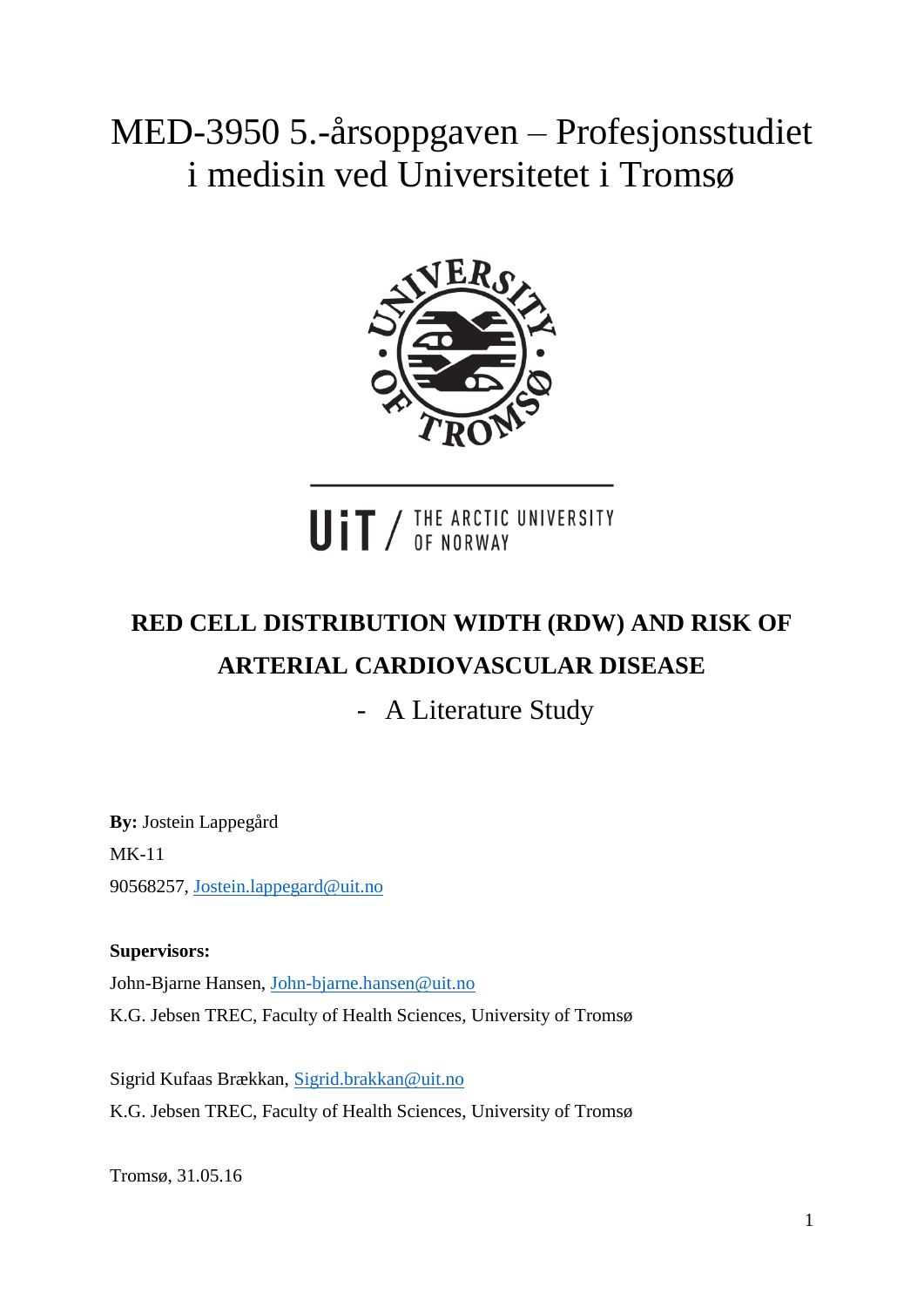## **Contents**

| Relation between Red Cell Distribution Width and Arterial Cardiovascular Disease 25 |  |
|-------------------------------------------------------------------------------------|--|
|                                                                                     |  |
|                                                                                     |  |
|                                                                                     |  |
|                                                                                     |  |
|                                                                                     |  |
|                                                                                     |  |
|                                                                                     |  |
|                                                                                     |  |
|                                                                                     |  |
|                                                                                     |  |
|                                                                                     |  |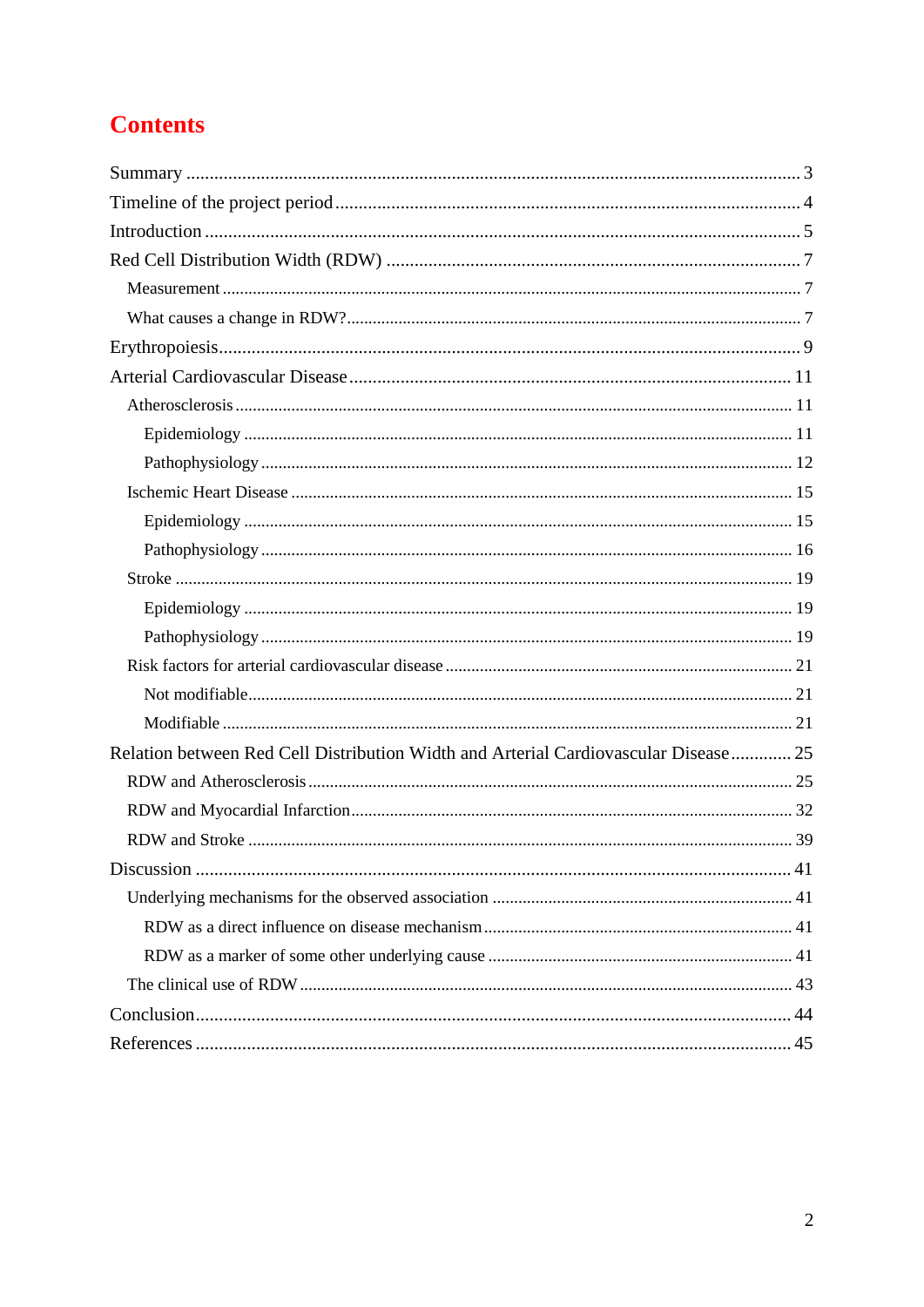## <span id="page-2-0"></span>**Summary**

**Background:** Myocardial infarction is the leading cause of death worldwide. Stroke is the third most common cause of death in the western world, and the primary cause of permanent disability. Both diseases are, in the majority of the cases, a result of atherosclerotic plaque formation and rupture. Many common risk factors and preventive options have already been discovered for these diseases, but the incidence remains high.

Red cell distribution width (RDW) is a measure of the variability in size of the circulating erythrocytes. It is calculated by most common blood cell counters. Over the last few years it has been associated with a specter of disease entities including arterial cardiovascular disease. The underlying reason for the observed associations remain unknown.

**Aim:** The aim of this literature study is to give an overview of the epidemiology and pathophysiology of atherosclerosis, ischemic heart disease and stroke, and present the available literature on the relationship between RDW these diseases. Lastly, potential underlying mechanism for the observed associations will be discussed.

**Method:** I've approached the problem by use of scientific literature both published as books and relevant research articles. I collected the research articles from the MEDLINE database by using the medical search engines PubMed and Google Scholar.

**Results:** Many low-scale retrospective and some larger prospective studies have described relationships between RDW and myocardial infarction, stroke and atherosclerosis. There are also a few studies reporting the contrary. RDW has also been described as a prognostic marker for mortality after myocardial infarction.

**Conclusion:** RDW is related to atherosclerosis, myocardial infarction and stroke, and can potentially be used as a novel biomarker for risk stratification and prevention of disease. The underlying mechanism for the associations remains unknown, but in most of the literature RDW is proposed as a marker of an inflammatory state in the body.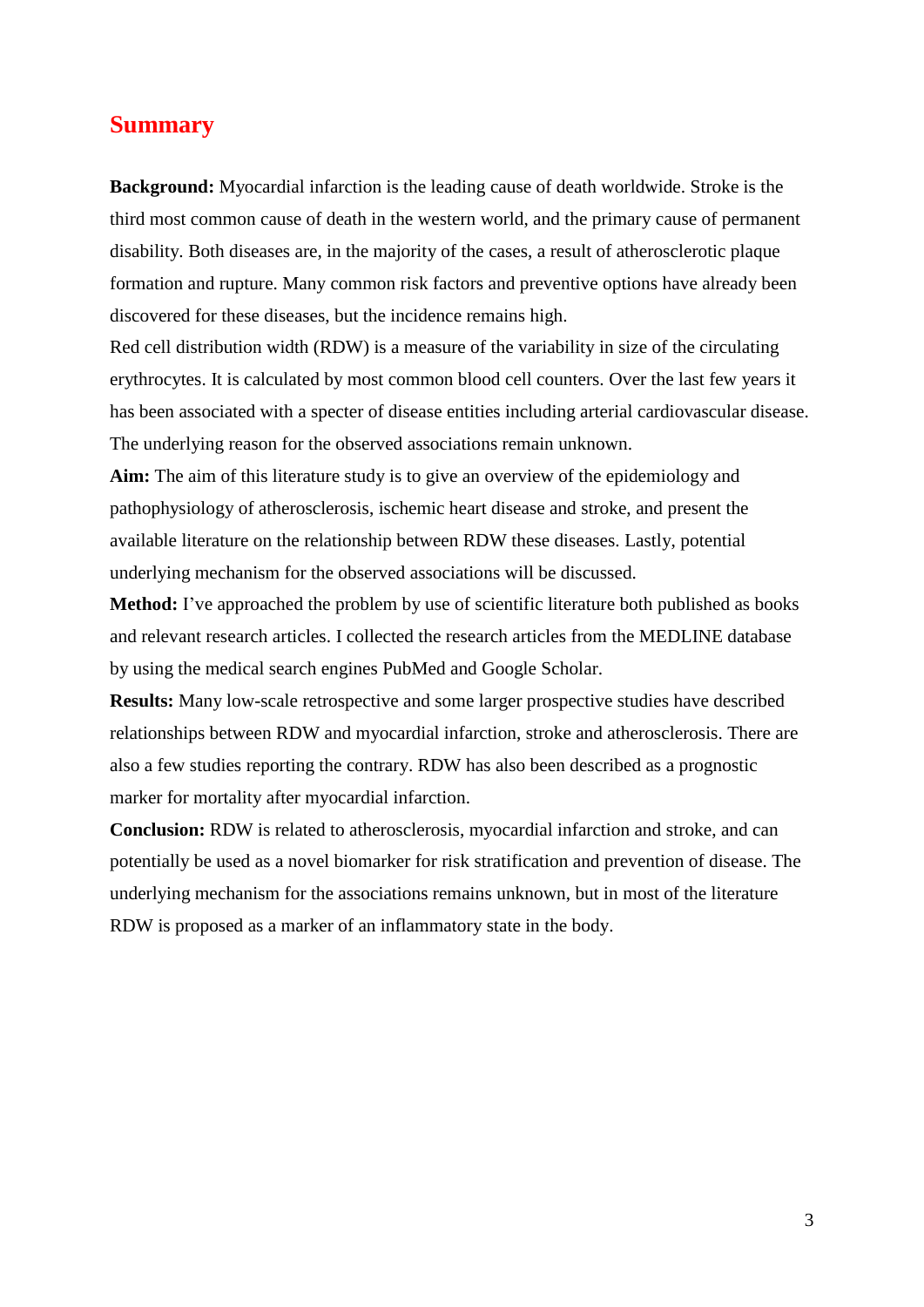# <span id="page-3-0"></span>**Timeline of the project period**

| August 2015 (two weeks full-time) | Worked on the framework of the project and       |  |  |
|-----------------------------------|--------------------------------------------------|--|--|
|                                   | made an outline of the thesis regarding what to  |  |  |
|                                   | include and what to leave out. Got feedback      |  |  |
|                                   | from my supervisors on the outline and started   |  |  |
|                                   | collecting relevant literature from the          |  |  |
|                                   | MEDLINE database by using pubmed and             |  |  |
|                                   | google scholar.                                  |  |  |
| September 2015 to April 2016      | Reviewed the retrieved literature, and           |  |  |
|                                   | collected some more on topics where it was       |  |  |
|                                   | needed using the same method as described        |  |  |
|                                   | above. I started writing on a first draft on the |  |  |
|                                   | association between red cell distribution width  |  |  |
|                                   | and risk of arterial cardiovascular disease      |  |  |
|                                   | based on the retrieved literature. Throughout    |  |  |
|                                   | this period I communicated with my               |  |  |
|                                   | supervisors regarding the content and direction  |  |  |
|                                   | of the thesis.                                   |  |  |
| <b>April through May 2016</b>     | I completed the first draft. I got feedback from |  |  |
|                                   | my supervisors on the content of the thesis.     |  |  |
|                                   | They gave me advice on improvements              |  |  |
|                                   | regarding the content. I made changes and        |  |  |
|                                   | completed a second draft which I also got        |  |  |
|                                   | feedback on.                                     |  |  |
|                                   | The final draft was finished in May 2016.        |  |  |
|                                   | The project was more or less carried out         |  |  |
|                                   | according to the plan in the project             |  |  |
|                                   | description.                                     |  |  |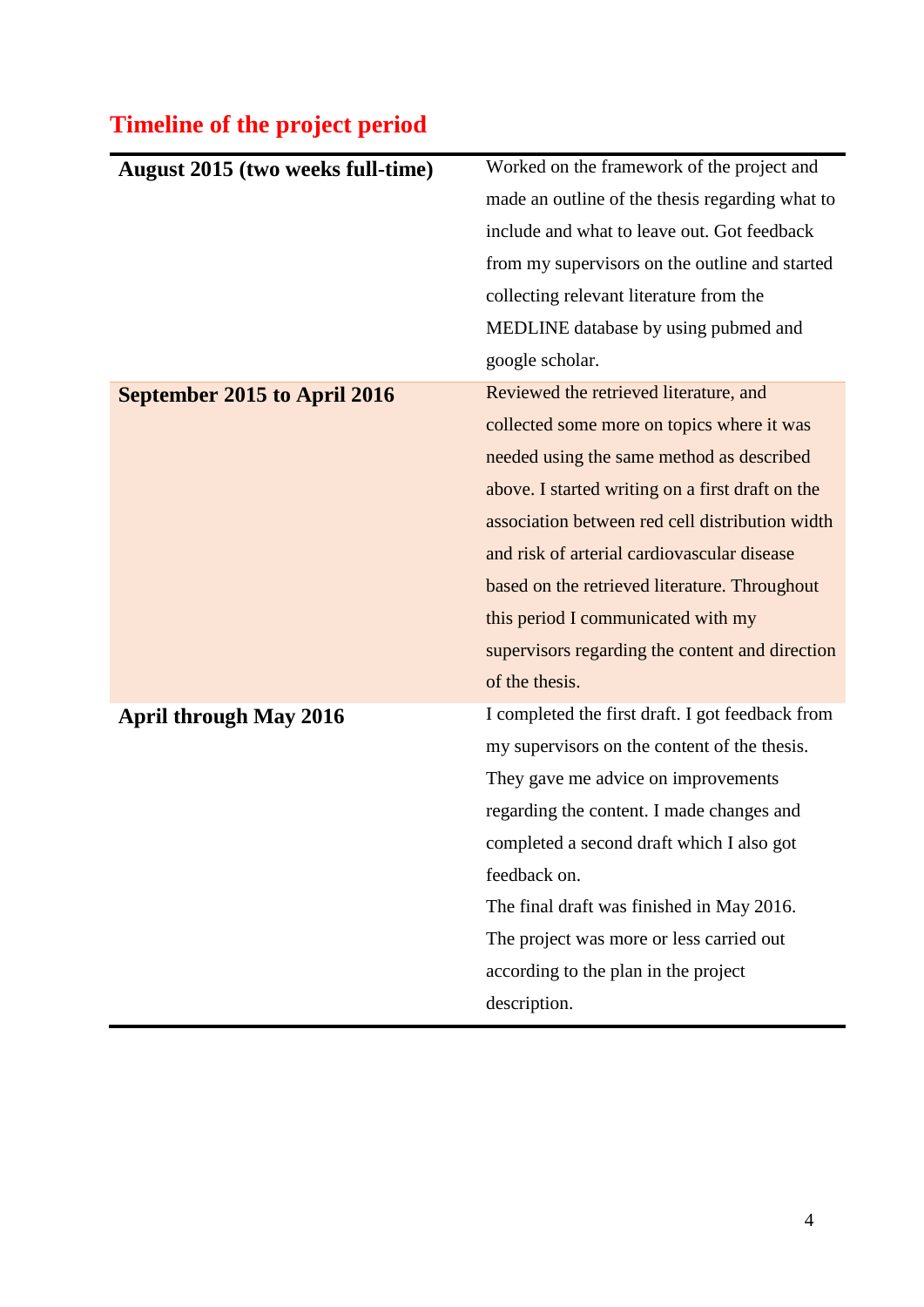## <span id="page-4-0"></span>**Introduction**

Cardiovascular disease (CVD) is a collective term including all heart and blood vessel diseases. Diseases related to the process of atherosclerosis, like heart attack, stroke and peripheral arterial disease, are all included in the term, as well as disease entities like arrhythmias, heart valve problems and venous thrombosis. In this literature study, my focus is going to be on arterial cardiovascular diseases including ischemic heart disease, stroke and atherosclerosis.

Atherosclerosis, the process of development and rupture of atherosclerotic plaques, is the leading cause of myocardial infarction, ischemic stroke and peripheral artery disease (1- 3). Ischemic heart disease due to atherosclerosis is the leading cause of death both worldwide and in Europe. It is estimated that CVD is responsible for over four million deaths yearly in Europe, which makes it attributable for about 51% of deaths in women, and 42% of deaths in men  $(4, 5)$ . Many of the deaths due to CVD happens prematurely  $(\langle 75 \rangle$  years), and the disease(s) accounts for 37% of all premature deaths in Europe. Over the last few decades the evolution of treatment and prevention of acute myocardial infarctions have markedly decreased disease mortality rates. Incidences, on the other hand, are more stable and even increasing among women in some populations (6). However, recent results from the same Norwegian population show that the incidence rates are decreasing as well (7). Cerebrovascular events, more commonly known as strokes, are the number one cause of permanent disability, and the third most common cause of death in the western world (8-10) Atherosclerosis plays a significant role in cerebrovascular events, especially the ischemic strokes (11). In addition to the arterial cardiovascular diseases, the CVD term includes arrhythmias, heart valve diseases, congenital heart disease, deep vein thrombosis, pulmonary embolism and rheumatic heart disease. These disease entities will not be discussed in this thesis.

Cardiovascular disease is without doubt an important public health problem, with ischemic heart disease and stroke on top of WHOs cause of death statistics (12). Prevention and early intervention is crucial to decrease these numbers. Except for genetic predisposition, gender and age, many of the commonly known risk factors for cardiovascular diseases are modifiable. Such risk factors include smoking, physical activity, alcohol consumption, diet, overweight, hyperglycemia, hyperlipidemia and hypertension (13-24). These can be controlled and treated with medication and/or by alteration of life-style. Identification of new risk factors is also an important step in the prevention of CVD. Biomarkers able to predict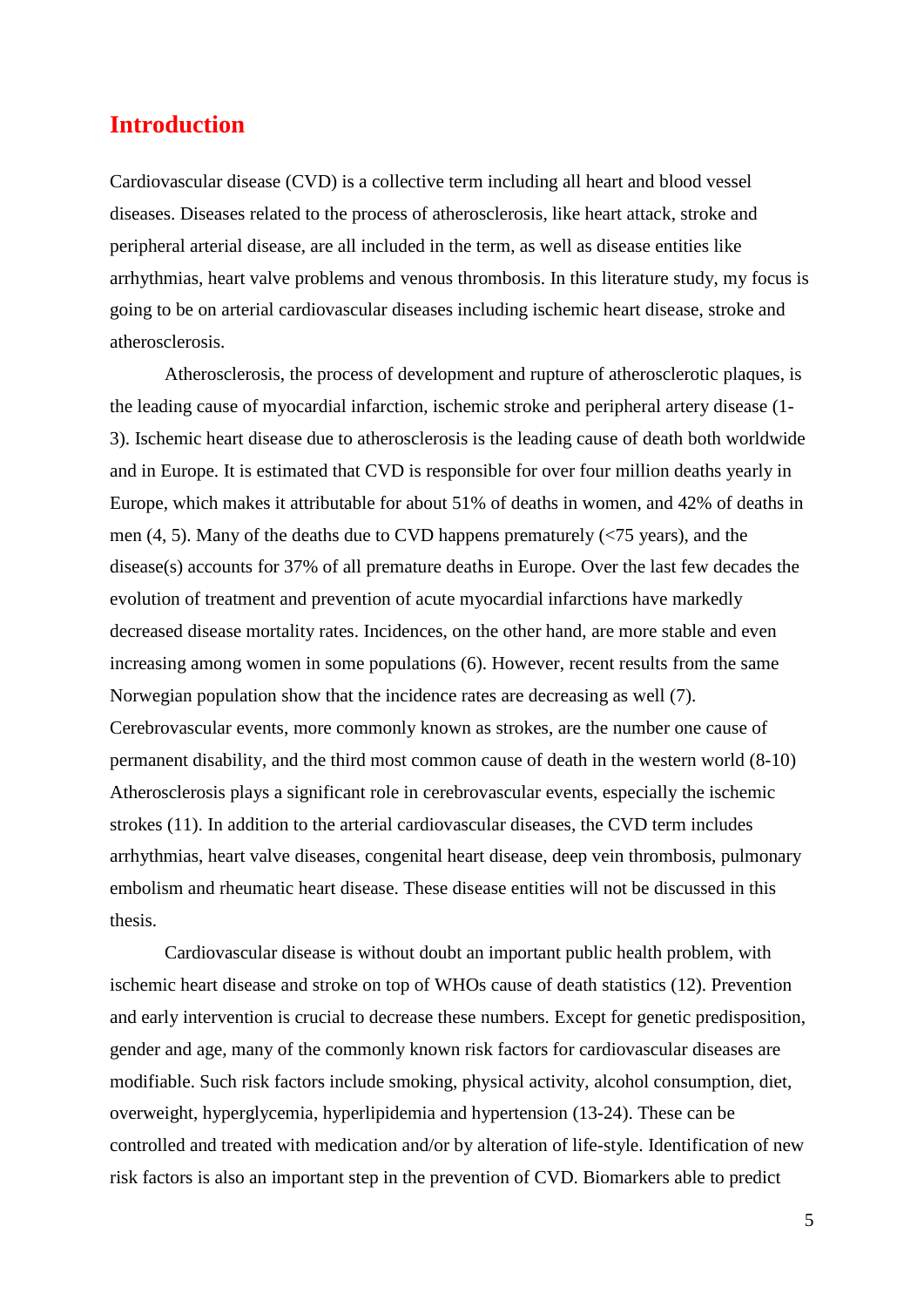cardiovascular outcomes can aid identification of subjects in need for early intervention, and thereby prevent fatal events. One such biomarker is Red blood cell Distribution Width (RDW), which is a measure of the variability in size of the circulation erythrocytes. Over the last few years, the association between RDW and various disease outcomes has been studied broadly. Especially the association between RDW and cardiovascular diseases is described in detail. However, little is known with regard to the underlying mechanism for this observed relationship.

In this literature study, I will first give a comprehensive overview of the epidemiology and pathophysiology of atherosclerosis, ischemic heart disease and stroke, as well as their common risk factors. Afterwards I am going to present available publications on RDW and CVD, describe the findings, and discuss possible underlying mechanisms for the observed relationship.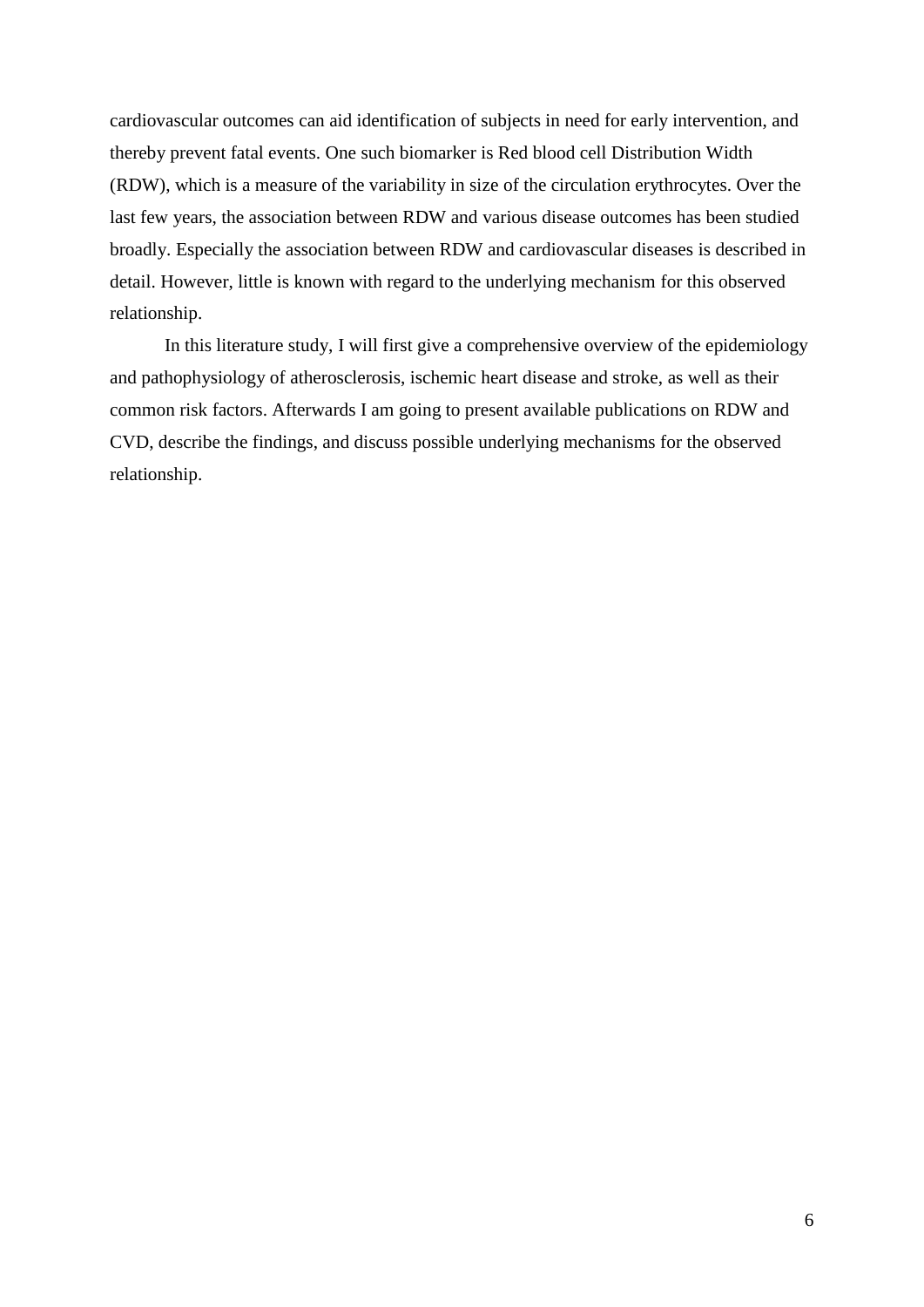## <span id="page-6-0"></span>**Red Cell Distribution Width (RDW)**

#### <span id="page-6-1"></span>Measurement

Red cell distribution width is a measure of the variability in size of the circulation erythrocytes and could be looked at as the electronic equivalent to the anisocytosis judged from a peripheral blood smear. It gives the coefficient of variation of the red blood cell volume in percentage, and thereby expresses the width of the volume curve. At the University Hospital of North Norway, the reference range for RDW is 11.7-14.5. It is calculated by dividing the standard deviation (SD) of the mean corpuscular volume (MCV) by the MCV, and multiplying by 100 to yield a percentage value (figure 1).

$$
RDW\ (\%) = \frac{SD\ of\ MCV}{MCV} \ x\ 100
$$

*(Figure 1)*

Most automated blood cell counters calculate this value in a normal blood cell count. This makes it widely available and relatively inexpensive.

#### <span id="page-6-2"></span>What causes a change in RDW?

RDW values vary with diseases that alter the erythropoiesis and the composition of red blood cells. For instance, a condition that increases the release of immature red blood cells from the bone marrow will cause an increase in RDW because the immature cells are larger in volume than the mature cells and thereby leads to a greater span of the volume distribution curve. Hemoglobinopathies, like sickle-cell disease, and other hematological diseases may also cause an increase in RDW (25-27). Traditionally, the measure is used in the differential diagnosis of anemia. Because RDW becomes elevated earlier than other blood parameters, it is also helpful for early diagnosis of nutritional deficiency (28). Folic acid and B12 deficiencies will often present with high values of both MCV and RDW, while an iron deficiency anemia is characterized by a high RDW and low MCV. If blood cells are fragmented, agglutinated or dimorphic, this may also cause an elevation in RDW, and blood samples with elevated levels might need to be examined in a peripheral smear.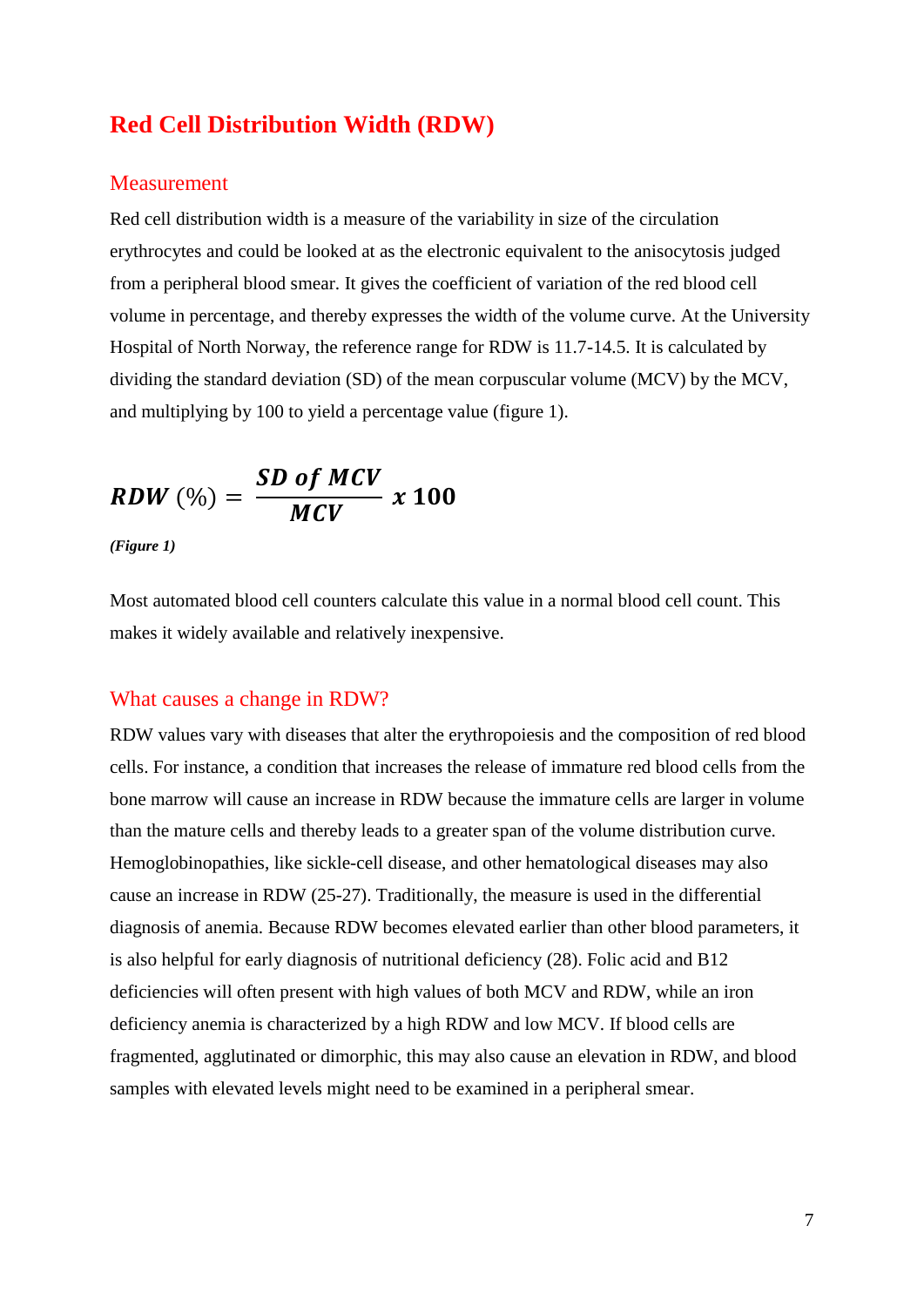Over the last years, RDW has been associated with a vast number of diseases and both cause specific and overall mortality. Associations include conditions affecting almost all parts of the body. The specter is wide, and elevated RDW is associated with outcomes that stretches from mortality in acute pancreatitis (29), mortality in trauma patients (30), risk of dementia (31), mortality in patients with septic shock (32), to an unfavorable lipid profile (33). RDW is also associated to increased HbA1c levels (34), subclinical hypothyroidism (35), mortality in critically ill patients (36), mortality and morbidity in patients with community acquired pneumonia (37), and mortality in patients with chronic obstructive pulmonary disease (38). Lastly, RDW has been described in relation to non-alcoholic fatty liver disease (39), mortality in kidney transplant recipients (40), venous thromboembolism (41), and atrial fibrillation (42). The relation to arterial cardiovascular diseases has also been described in an increasing fashion over the last few years. A more detailed description of these are found under the section on the relation between RDW and CVD. The association to such a wide span of diseases and outcomes has obviously led to questions about the underlying mechanisms for the observed relationships. One thought is that RDW might just be a marker of poor health, and reflects an inflammatory process going on in the body. Inflammatory cytokines are known to influence the bone marrow and erythropoietin, and thereby alter the composition of red cells which leads to a change in RDW. Many studies support this theory. A study including 3845 adult outpatients demonstrated a graded association between quartiles of RDW and high-sensitivity CRP and erythrocyte sedimentation rate. This relationship was independent of hemoglobin levels, MCV, age, sex and ferritin, and was thereby not due to the subjects being anemic (43). The association between RDW and CRP is also described in different selected populations, including overweight adolescents (44), subjects with hypertension (45), and in patients with Alzheimer's disease (46). In 195 patients with systolic heart failure, RDW was found to be associated with an increase in soluble tumor necrosis factor (TNF) receptor I and II. In the same study, multiple correlations were found between RDW and interleukin-6 and C-reactive protein (47). In 144 subjects with adult congenital heart disease, RDW was significantly associated with raised IL-6 levels (48). In patients with non-alcoholic steatohepatitis, RDW was found to be a sensitive and specific method for the assessment of inflammation (49).

A study from 1995 describes the variation in different blood cell parameters throughout a year on an individual level (50). The study included 26 participant which had an 3.4% intraindividual variation of RDW. The interindividual variation in the group was 5.7%.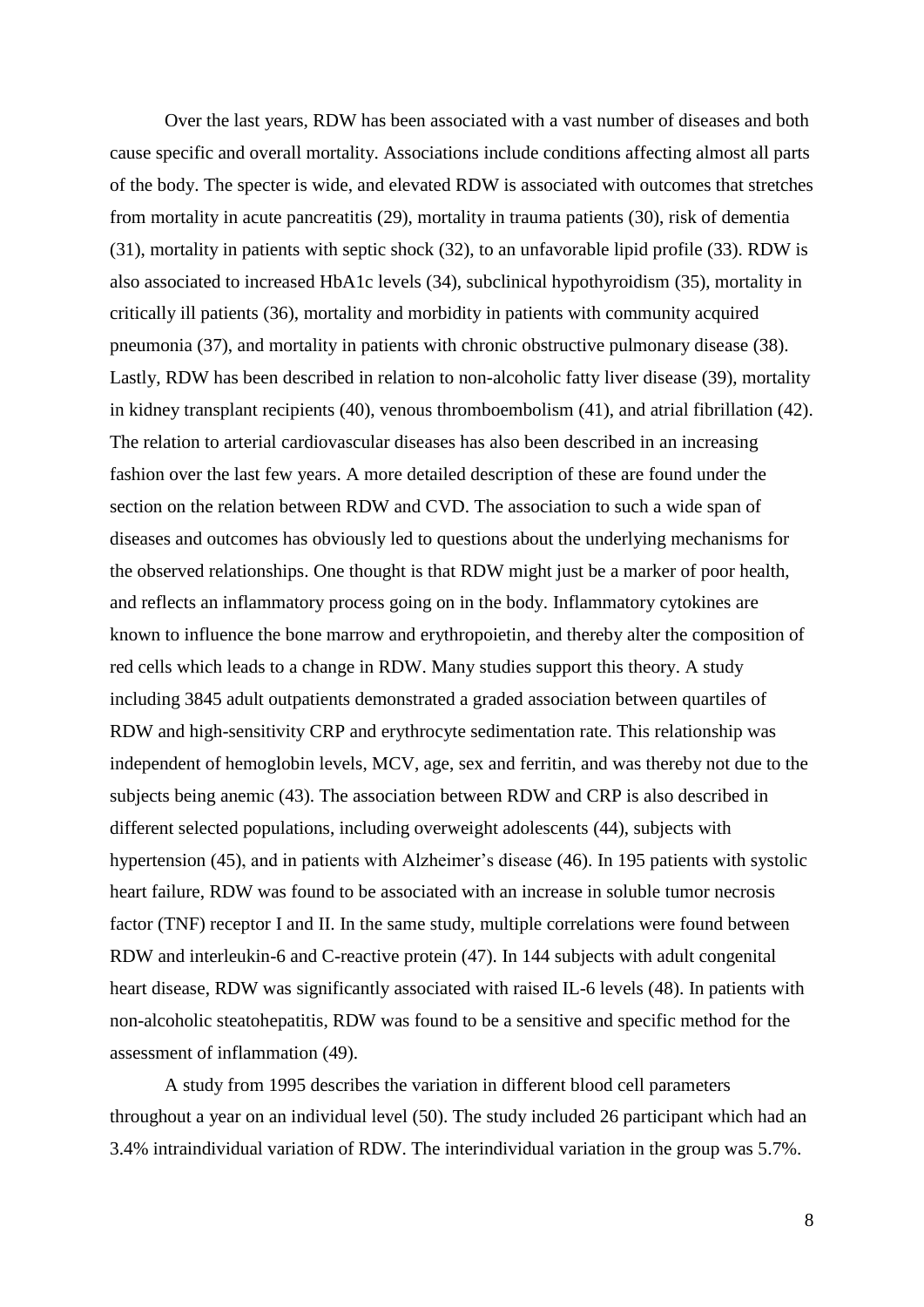## <span id="page-8-0"></span>**Erythropoiesis**

During a day, the bone marrow of a healthy human produces no less than  $10^{12}$  red blood cells through the process called erythropoiesis. Through formation and maturation of red blood cells, the cells go through several phases in which they have different shapes, sizes and names  $(51).$ 

It all begins with the stem cell. This passes through the progenitor cells  $BFU<sub>E</sub>$  (burstforming unit erythroid) and CFUGEMM (colony forming unit granulocyte, erythroid, monocyte and megakaryocyte) to the first erythrocyte precursor that resembles a red blood cell in the bone marrow, namely the pronormoblast. The pronormoblast, a large cell, goes through several cell divisions to form gradually smaller normoblasts. The cells get smaller, but contain an increasing amount of haemoglobin. The nucleus is eventually squeezed out of the cell, leaving behind some ribosomal RNA which makes it capable of haemoglobin synthesis. The cell is now called a reticulocyte, and is larger than a mature red blood cell. The reticulocyte stays for about 1-2 days in the bone marrow before entering the blood stream. It circulates for 1-2 days losing the rest of its RNA, and shrinking further in size to become a mature erythrocyte. One pronormoblast usually gives rise to 16 mature red blood cells (figure 2) (52).



**Erythropoiesis** 

**Figure 2***,* Erythropoiesis*, Essential Haematology, 6th edition*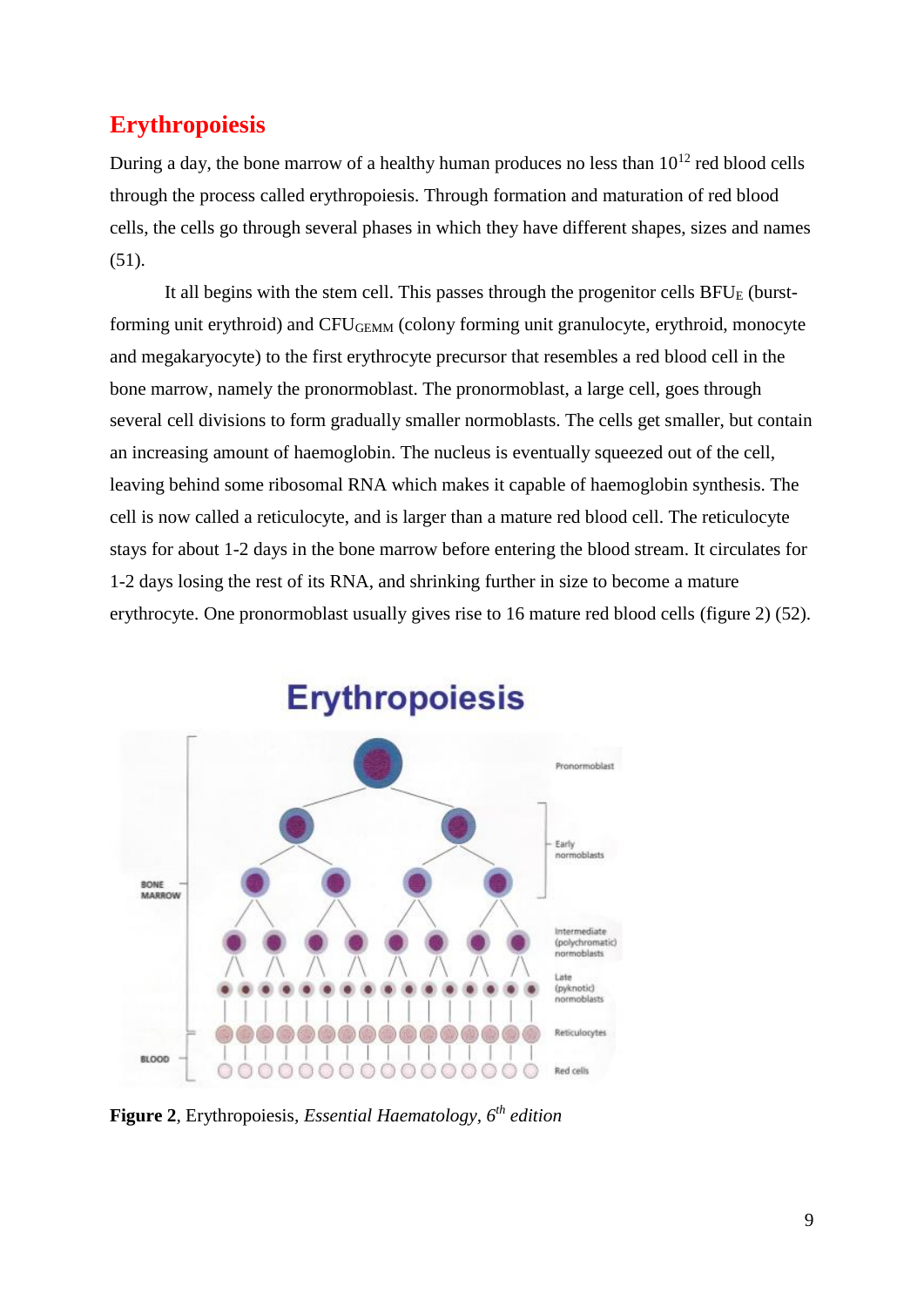Either it's through hemolysis, bleeding, anemia or some other condition causing a hypoxic state, the body will respond by producing/releasing erythropoietin (EPO). Normally, about 90% is synthesized in peritubular interstitial cells of the kidneys, and 10% is made in the liver. The hormone is produced in response to oxygen tension in the kidneys. Hypoxia leads toincreased EPO production. EPO is considered the principle regulator of red blood cell production (53). It is crucial for the final step in maturation erythroid cells (54). EPO stimulates many steps in the maturation from stem cell to erythrocyte, including the late BFUE, the CFUE, the pronormoblasts and the normoblasts.

The erythropoiesis is an important topic in understanding why the RDW differs both intra- and inter-individually. Everything affecting the synthesis or function of EPO will have some sort of impact on RDW. So will other factors affecting the erythropoiesis. The RDW measures the variation in size of the circulating red blood cells, but does not differentiate between mature erythrocytes and reticulocytes. Thereby, an increased release of reticulocytes will lead to an increased RDW due to the reticulocytes being larger in size than the mature erythrocytes. A reduced release of reticulocytes will have the opposite effect, by increasing the proportion of evenly-sized mature cells. All factors affecting the erythropoiesis, through EPO synthesis, affinity, or through other mechanisms, will have the potential to change RDW.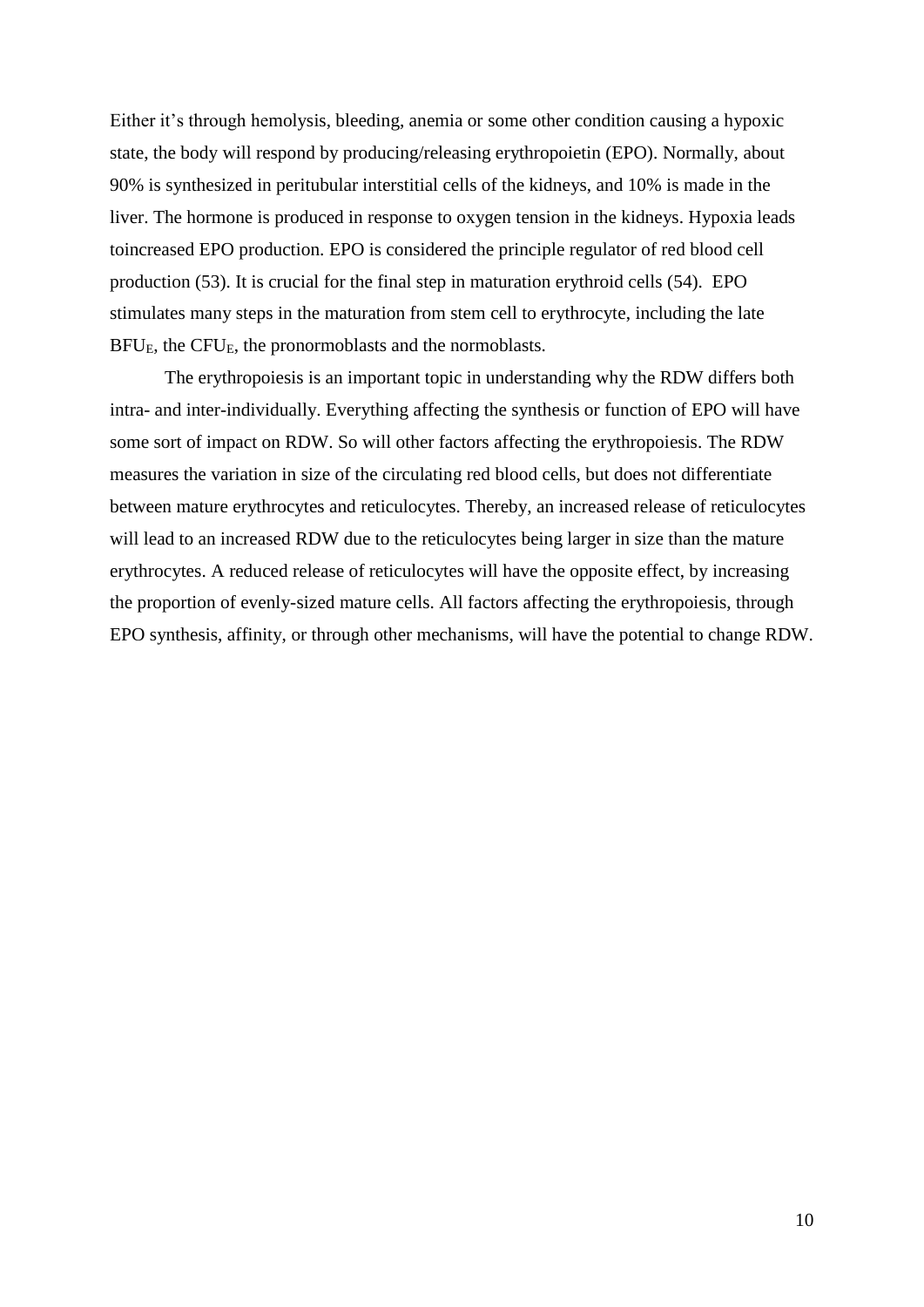## <span id="page-10-0"></span>**Arterial Cardiovascular Disease**

#### <span id="page-10-1"></span>Atherosclerosis

#### <span id="page-10-2"></span>Epidemiology

Atherosclerosis is the principal cause of heart attack, stroke and gangrene of the extremities (2), and is thereby the underlying disease responsible for some of the leading causes of death world-wide. A study of asymptomatic atherosclerosis in 526 subjects aged 45-84 showed a prevalence increasing rapidly with age. Between 55-64 years of age, 2.4% of males had carotid artery stenosis of any grade. In males aged 75-84, the prevalence increased to 30.3% for stenosis <50% of the lumen, and to 6,1% for stenosis greater than 50% of the lumen. Minimal lesions (< 15%) were very prevalent even at relatively young ages, with 32.1% in males 45-54 years (55). In a study of Finnish men aged 42, 48, 54 and 60 years, only 51% were free of any detectable carotid atherosclerosis. The prevalence in the four age groups were 14.1%, 32.0%, 67.7% and 81.9% respectively (56). Studies show that atherosclerosis starts early. In 262 transplanted hearts with a mean age of 33.2 years, lesions were present in 1 out of 6 (57). For all studies discussed, the prevalence tended to be higher among men than women. In a study of 3016 men and 3404 women aged 25-84 years, both plaque prevalence and morphology differed between the genders. Atherosclerotic plaques were found in 55.4% of men and 45.8% of women. The plaque prevalence was similar in men and women at older ages, with the "turning point" of male predominance at around 50 years suggesting a menopausal effect on the prevalence in women. The men had a higher rate of soft, echolucent plaques than women, maybe explaining why acute coronary events are more common in older men even though the prevalence of atherosclerosis is more or less the same (58).

The hard end points of atherosclerosis in the coronary and carotid arteries, myocardial infarction and stroke, are well known. However, atherosclerosis might cause serious damage all around the body, with potentially critical outcomes. A study exploring renal artery stenosis, an important cause of hypertension and kidney failure, showed that subjects with atherosclerosis elsewhere had a high prevalence of significant renal artery stenosis (59). Peripheral arterial disease (PAD) increases markedly with age. Atherosclerosis in peripheral arteries can lead to claudication and gangrene if they get totally occluded With PAD defined as ankle-brachial index of less than 0.95, the frequency of intermittent claudication increased from 0.6% in subjects 45-54 years, to 2.5% in those aged 55-64 years, and was 8.8% among subjects aging 65-74 years. (60).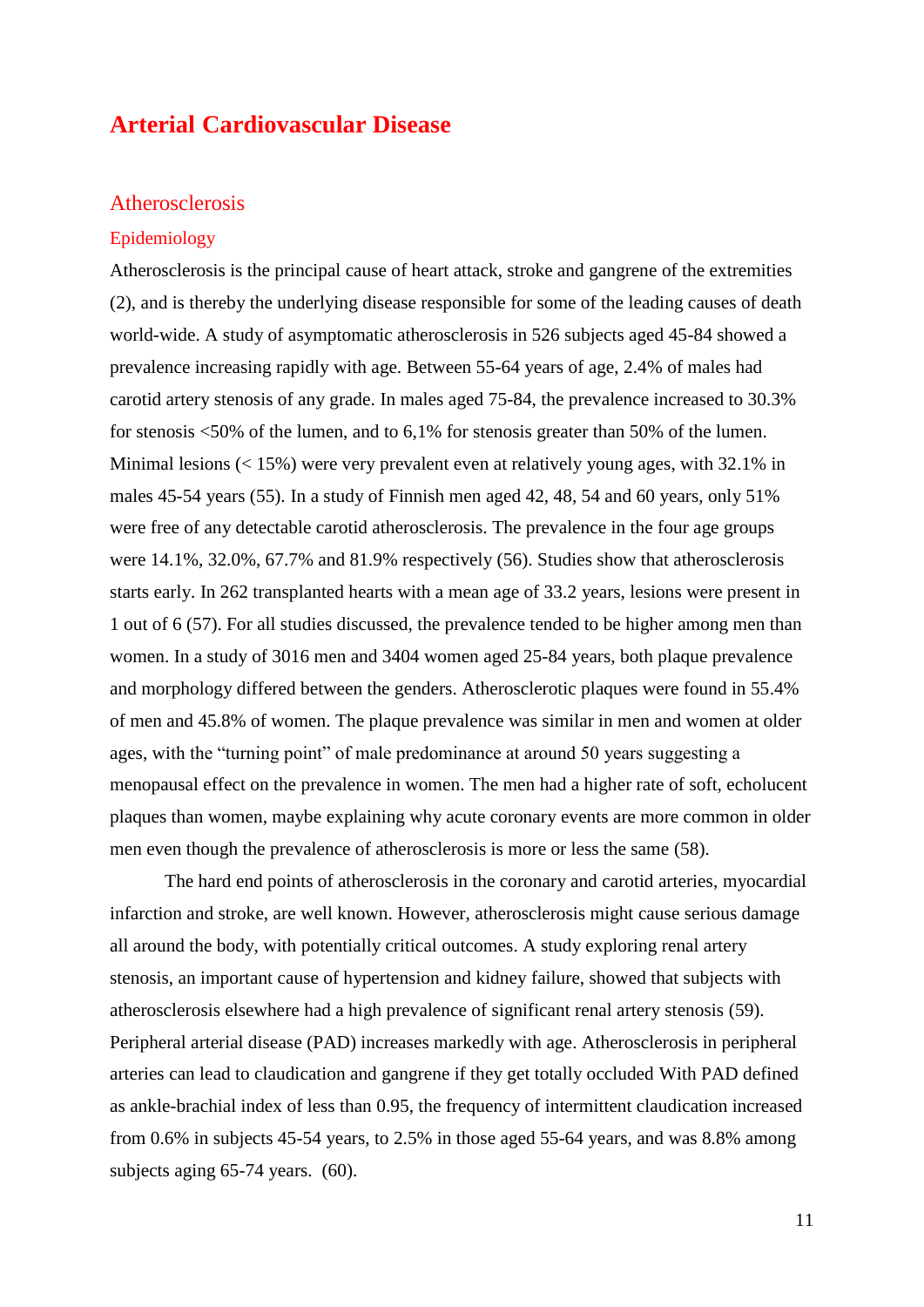#### <span id="page-11-0"></span>Pathophysiology

Through a process called atherogenesis, atherosclerosis is formed in the tunica intima zone of the arterial vessel walls (Figure 3), primarily the large and medium-sized elastic and muscular arteries (3). Normally, this is a very slowly developing lesion that might take decades to become clinically significant. The "atherosclerotic plaques" protrude into the vessel lumen and obstructs the blood flow. This obstruction is dangerous in itself, but the atherosclerotic plaques also weakens the underlying tunica media which may lead to plaque rupture and the creation of an acute arterial thrombosis (61). Such plaque ruptures cause acute myocardial infarctions and strokes.



The Structure of an Artery Wall

**Figure 3***,* Microscopic anatomy of the artery*, Blausen.com staff. ["Blausen gallery 2014"](https://en.wikiversity.org/wiki/Blausen_gallery_2014)*

Due to the very important role of atherosclerosis in the most deadly diseases in the Western world, it is heavily studied. The current view of the pathogenesis of the disease supports a model that regards atherosclerosis as an inflammatory disease – a chronic inflammatory response from the arterial wall due to endothelial injury (62). The endothelial injury arises from a combination of many different factors. After the primary injury to the vessel wall, the lesion progresses through interactions of modified lipoproteins, monocyte-derived macrophages, T lymphocytes and the normal cellular constituents of the arterial wall, like smooth muscle cells (61). The process of atherogenesis often starts at an early stage in life. Fatty streaks, the earliest type of lesion in the atherogenesis, consist only of monocyte-derived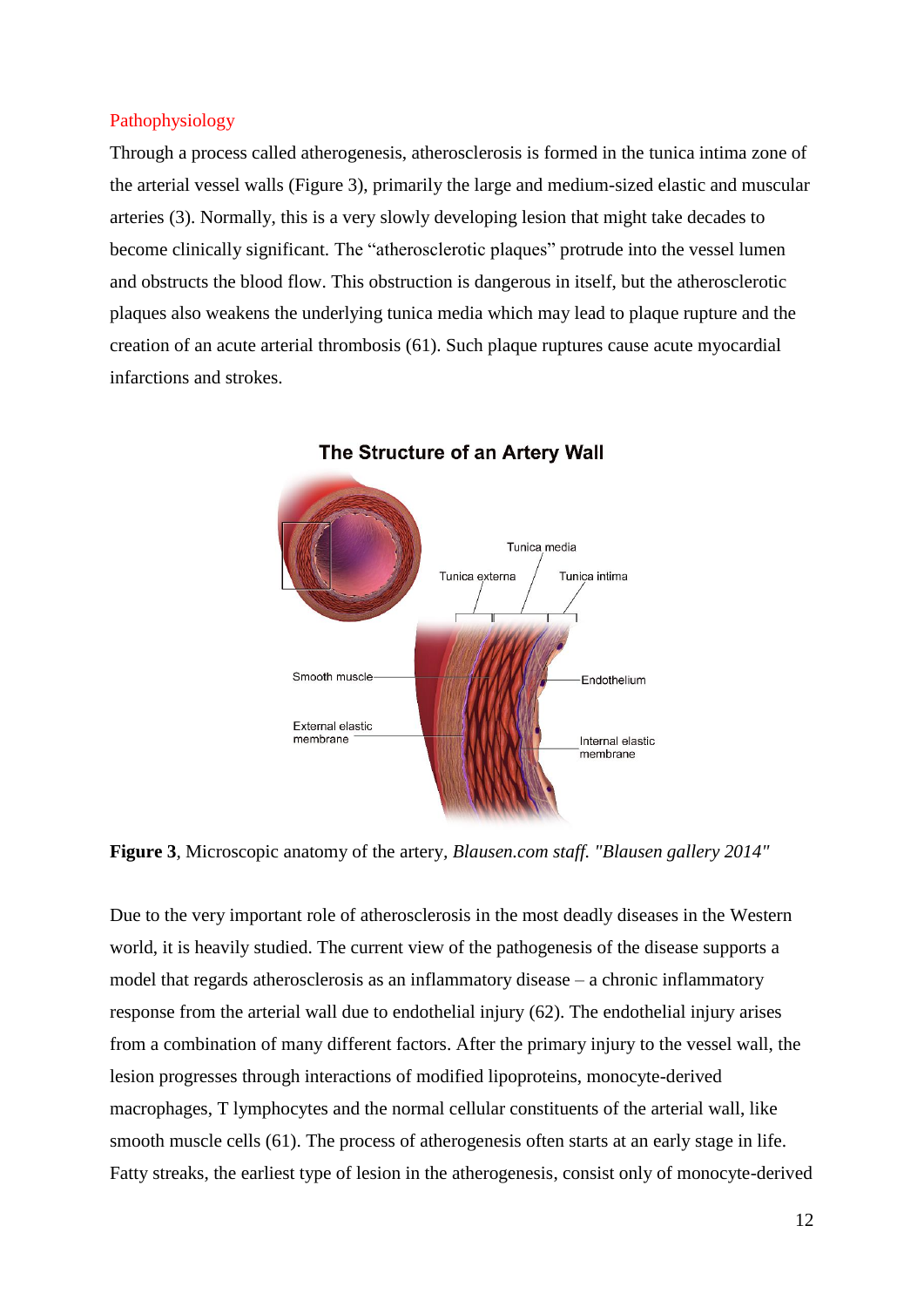macrophages and T lymphocytes. Such fatty streaks are common in infants and young children (63). Step by step the atherogenesis can be described like this:

- 1. Chronic endothelial injury due to a combination of different factors including (but not limited to) hyperlipidemia, hypertension, smoking, homocysteine, hemodynamic factors, toxins, viruses and immune reactions.
	- a. The hemodynamic turbulence play an important role in endothelial cell injury, shown by the fact that atherosclerotic plaques tend to form at points where vessels branch out, at ostia of exiting vessels and on the posterior wall of the abdominal aorta, where there are disturbed flow patterns.
	- b. The blood pressure plays an important role in weakening the vessel wall. A good example of this is the big difference between the systemic and the pulmonary circulation when it comes to atherosclerosis. The pulmonary artery has a blood pressure far lower than the rest of the body, with an average of about 25/8 mmHg. Partly because of this, atherosclerosis is almost completely absent in the pulmonary circulation (64, 65).
	- c. Another important contributor is the hyperlipidemia. It may increase local production of reactive oxygen species leading to accelerated nitric oxide decay, which is important for vasodilatation. This increases the local shear stress on the vessel wall.
	- d. Inflammation is also important for injury to the vessel wall. As soon as endothelial cells become dysfunctional, they start expressing adhesion molecules that contribute to leukocyte adhesion. Primarily monocytes and CD4+ T-lymphocytes, but also natural killer T-cells in early lesions. Vascularcell adhesion molecule 1 (VCAM-1) is typically upregulated in response to hypercholesterolemia, and because monocytes and T-lymphocytes carry the counterreceptors for VCAM-1, these are the blood cells that primarily adhere (66). However, all blood cells passing along the surface of the blood vessel might adhere to the activated endothelium.
- 2. The injury to the endothelium causes a chronic endothelial dysfunction leading to increased permeability, leukocyte adhesion and emigration. Chemokines in the intima stimulate the blood cells to migrate through the junctions between the endothelial cells, and thereby allows them to pass into the subendothelial space. In the tunica intima, monocytes transform into macrophages and starts eating up lipoproteins like oxidized LDL. This leads to the formation of so-called foam cells. The macrophage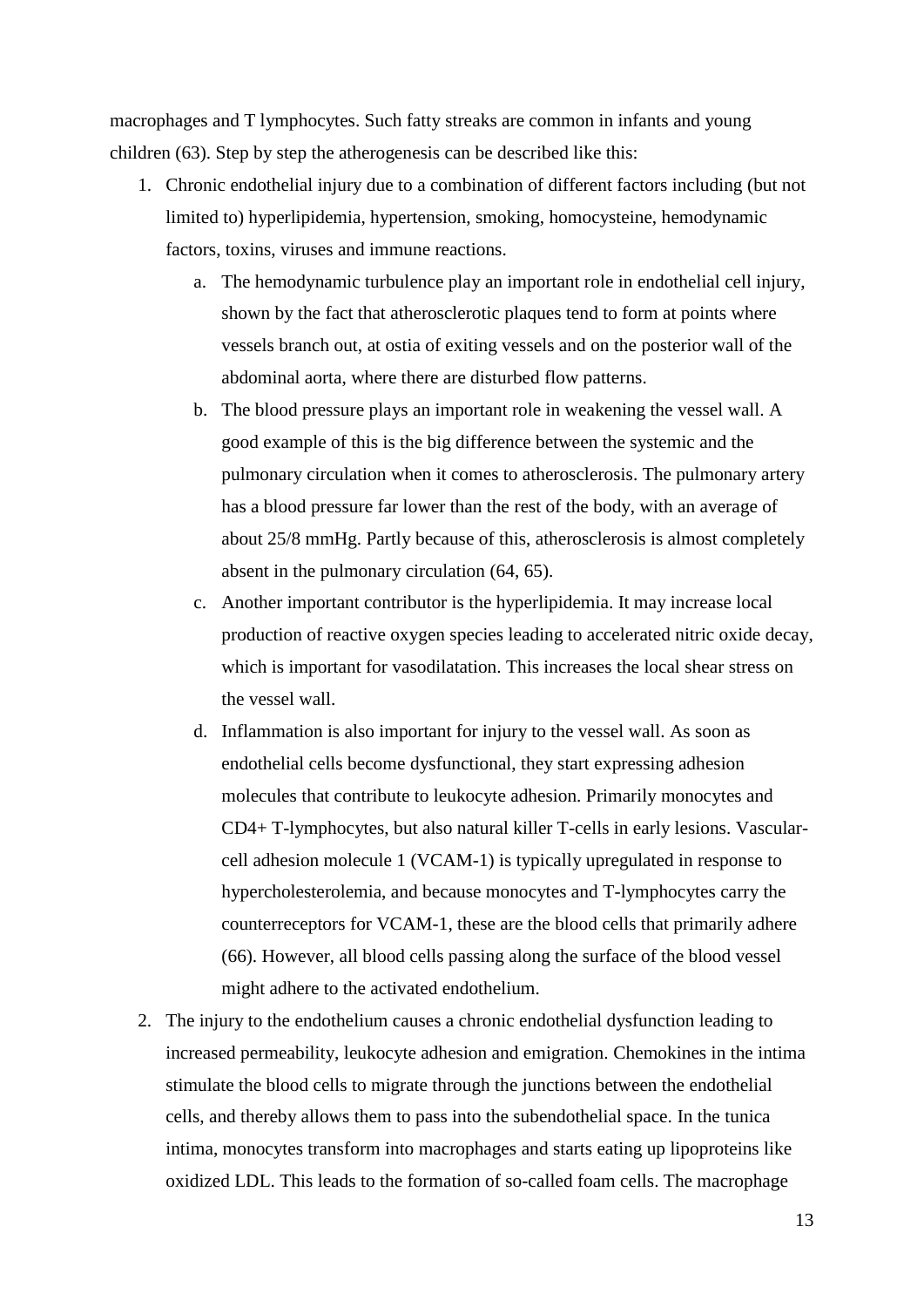activation leads to cytokine production and further leukocyte adhesions and inflammatory cell recruitment. Cytokines released from the T-cells leads to increased activity in the cytokine cascade and increased production of interleukin-6 and Creactive protein. Thus, the local inflammatory process of the atherosclerotic lesions leads to a systemic activation. T-lymphocytes in the intima interact with macrophages and generate the chronic inflammatory state (67, 68). At this point the lesion is called a "fatty streak", with primarily intracellular lipids. The activated leukocytes in the atherosclerotic lesion release growth factors that stimulate smooth muscle cell proliferation and synthesis of extracellular matrix. These fatty streaks are prevalent in young people and they never cause symptoms. In some they progress to atherosclerotic plaques, and in some they disappear (69) (Figure 4).

3. Proliferation of smooth muscle cells and deposition of extracellular matrix (collagen) converts the fatty streak into a fully developed atherosclerotic plaque. The center of the atheroma consists of foam cells (macrophages rich on lipids) and extracellular lipid droplets. Around this core there is a cap of smooth muscle cells, and a collagenrich matrix. Such plaques are relatively stable, but the inflammatory cells in the plaque may produce inflammatory molecules and proteolytic enzymes that induce smooth muscle cell apoptosis and catabolism of the extracellular matrix, which weakens the fibrous cap of the plaque and leads to plaque instability (70).



**Figure 4,** Progression of atherosclerotic plaques, *Robbins basic pathology 8th edition*

Studies show a relationship between atherosclerosis and increased blood plasma levels of inflammatory biomarkers (71-73). Many of the same biomarkers, especially CRP, are associated with angina pectoris, and an increased risk of arterial thrombotic events (74-77).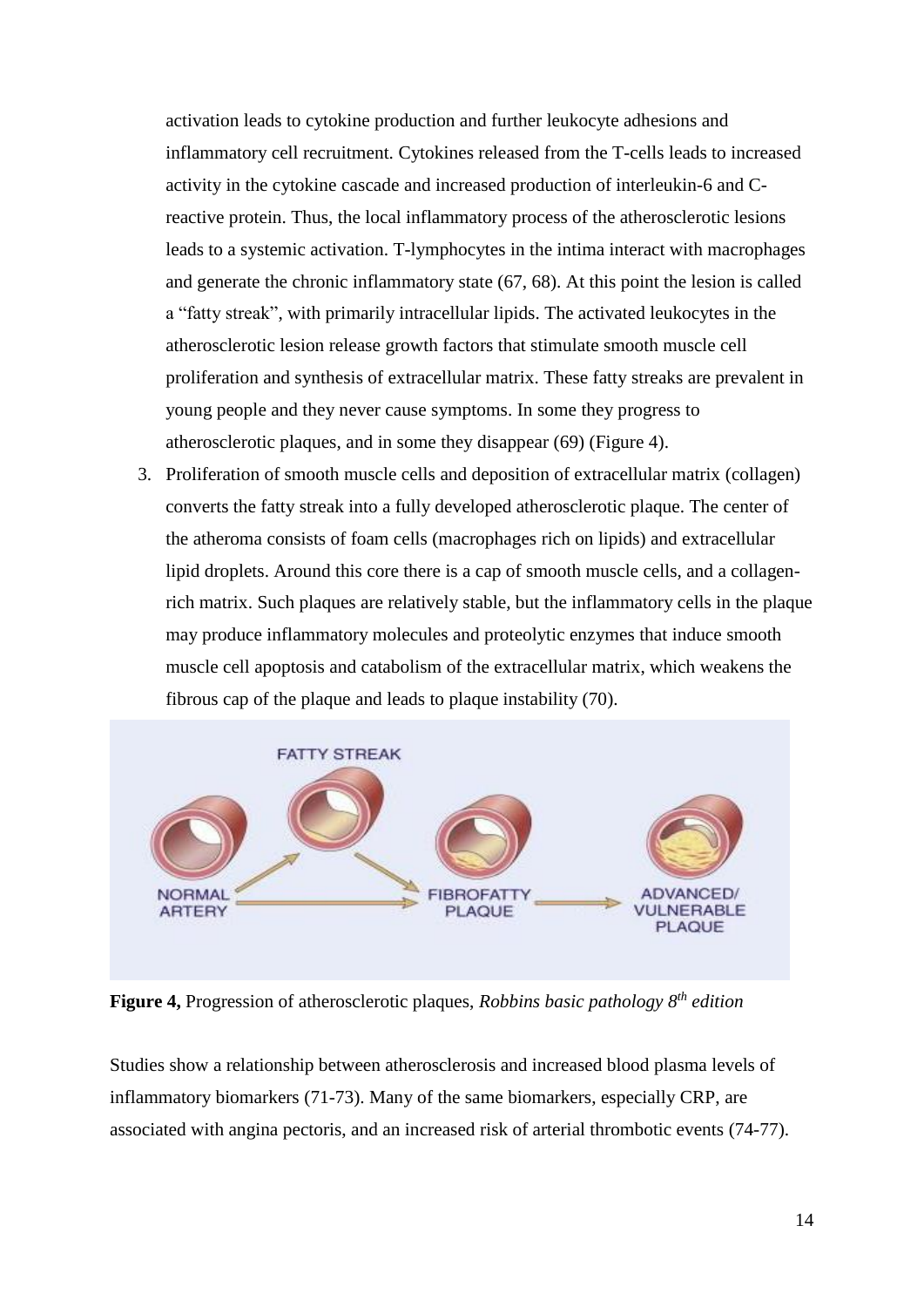This relationship is most likely mediated through the ongoing chronic inflammatory process, the atherosclerosis, which precedes the vast majority of these atherothrombotic events.

#### <span id="page-14-0"></span>Ischemic Heart Disease

Ischemic heart disease is a collective term for a group of related syndromes that result from myocardial ischemia. Ischemia occurs when the oxygen demand of the heart muscle, myocardium, is greater than the supply. A situation like this is most often a result of narrowing of the coronary arteries due to atherosclerosis.

Ischemic heart disease presents in its mildest form as angina pectoris. Directly translating to "chest pain", angina pectoris is painful but does not lead to cell death and necrosis of the myocardium. Stable angina pectoris occurs at different levels of exhaustion when the heart rate increases and the oxygen demand becomes too high, for instance during exercise or stressful situations. In the case of stable angina, the pain will disappear after a short while if the person comes to rest. The angina is referred to as unstable if the symptoms occur at progressively less exertion or at rest.

#### <span id="page-14-1"></span>Epidemiology

Ischemic heart disease is the leading cause of death both worldwide and in Europe. It is estimated that cardiovascular disease is responsible for over four million deaths yearly in Europe, which makes it attributable for about 51% of deaths in women, and 42% of deaths in men (4, 5). Many of the deaths due to CVD happens prematurely (<75 years), and the disease(s) accounts for 37% of all premature deaths in Europe. According to an update from 2010, the overall prevalence of myocardial infarction in the US population 20 years or older were 4.7% in men and 2.6% in women (78). The prevalence varies with race, especially for men, with a prevalence of 5.1% among non-Hispanic white men, 3.6% among non-Hispanic black men, and 2.6% among Mexican American men. The incidence of fatal and non-fatal myocardial infarctions among women "lagged" around 20 years behind the incidence of men. However, the age-adjusted prevalence of angina pectoris was higher among women than men. The update approximates that about 1 in 6 deaths in the US are caused by coronary heart disease. The incidence and prevalence differs markedly all around the world. In a country like Japan, which is economically comparable to the western world, the rate of coronary heart disease is only one fourth of the rate in North America. This suggests that both genetic variation and life-style play important roles in disease development (79).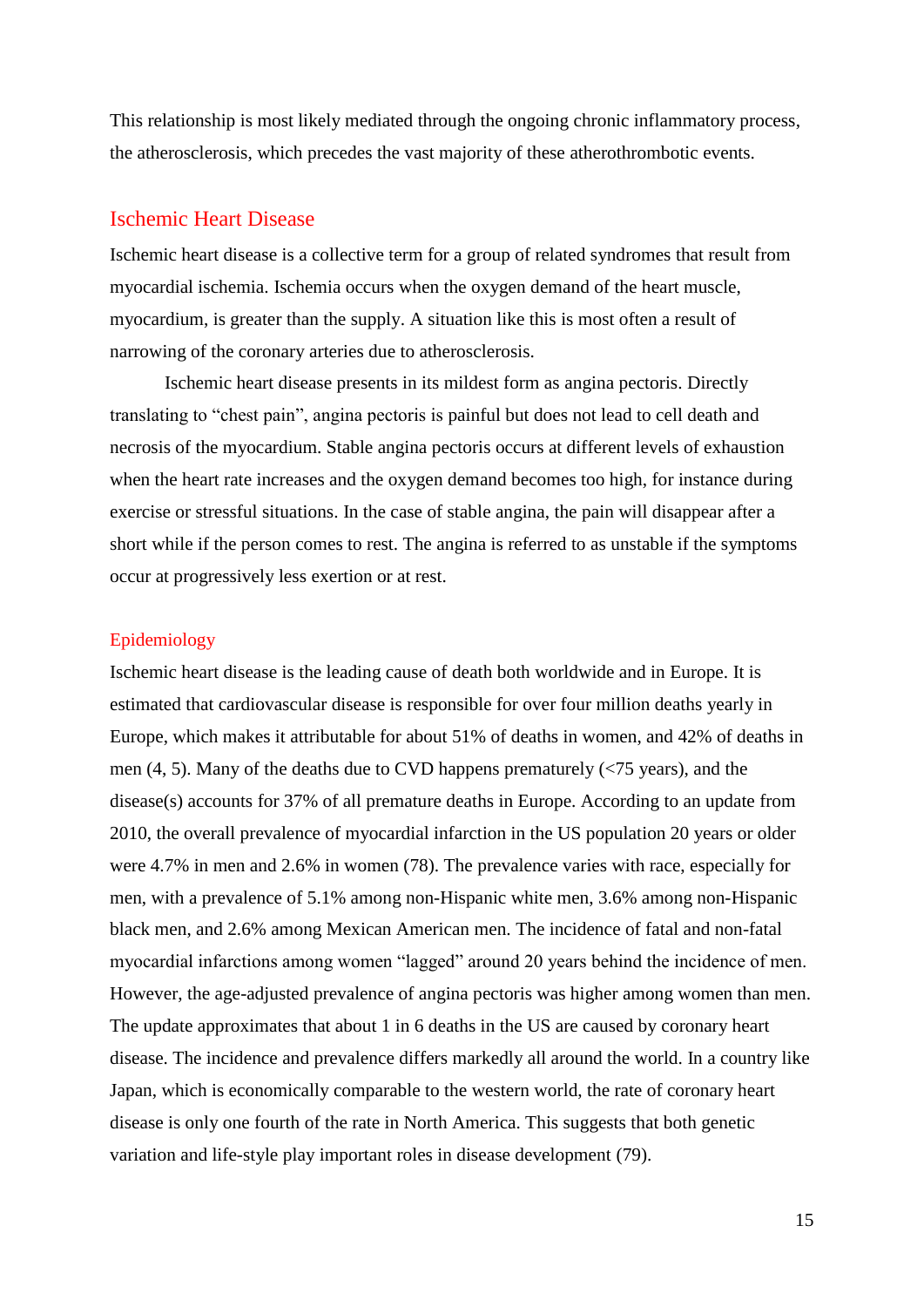#### <span id="page-15-0"></span>Pathophysiology

Myocardial infarction occurs due to prevention of blood flow through the coronary arteries, and is the necrosis of heart muscle cells due to ischemia. A myocardial infarction may be fatal, but it can also be "silent" and go by totally undetected (80). Either by reducing oxygen demand, or by reperfusion through some intervention, the myocardial cells might survive. If not, coronary occlusion will lead to cell death within short time. Most of the myocardial infarctions are a result of coronary thrombosis following thrombus formation on the surface of an activated atherosclerotic plaque (81). These arterial thrombi consists of platelets, fibrin, erythrocytes and degenerating leukocytes. What causes an atherosclerotic plaque to rupture? All the components of the atheroma affect its stability in different ways. Destabilization happens through production of coagulation factors, radicals and vasoactive molecules by the macrophages and T-cells. These molecules inhibit the stable fibrous caps, attack the collagen stabilizing the caps, and initiate thrombus formation (69, 82, 83).

In a typical myocardial infarction, the coronary artery occlusion follows the sequence below, as derived from *Robbins Basic Pathology*:

- It all starts with a sudden break in the surface of an atherosclerotic plaque. This can happen through hemorrhage, ulceration, rupture, or for other reasons. The subendothelial collagen and necrotic plaque contents are exposed to the blood stream.
- Platelets adhere to this disrupted plaque, aggregate, becomes activated, and release potent secondary aggregators including thromboxane A2, adenosine diphosphate and serotonin.



Vasospasms are stimulated by mediator release and platelet aggregation.

Other mediators activate the extrinsic pathway of the coagulation, adding to the bulk of the thrombus.

- It all builds up, and within minutes, the thrombus can have grown so big it completely occludes the lumen of the coronary vessel.

The atherosclerosis have three main pathogenic events. Aneurysm, occlusion due to rupture of atherosclerotic plaque and thrombus formation, or stenosis due to growing plaque (figure 5).

**Figure 5,** main pathogenic events of atherosclerosis, *Robbins basic pathology 8th edition*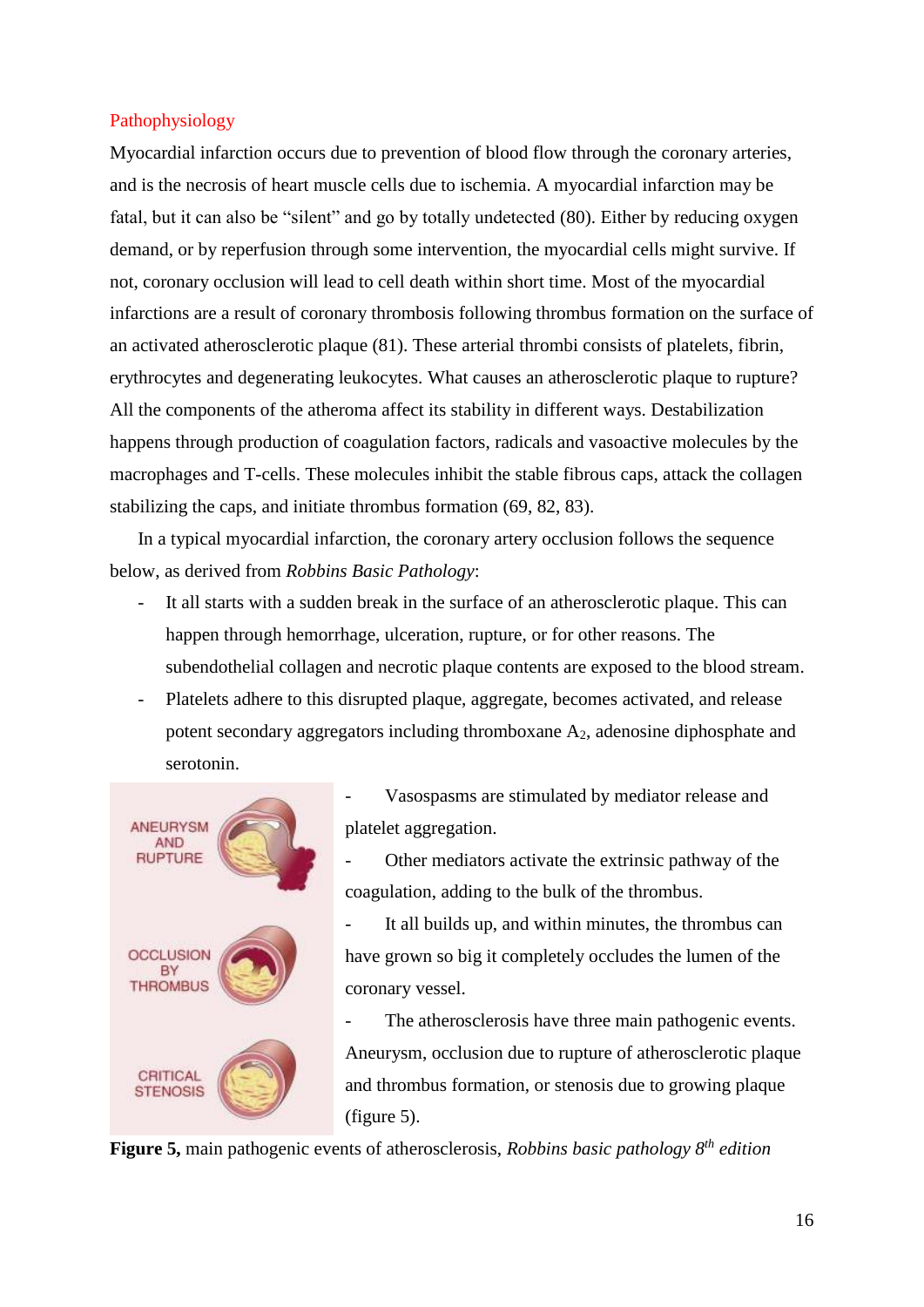When the coronary artery blood supply is blocked and the myocardium has to work anaerobically, lactic acid and other breakdown products start accumulating within seconds. Within a minute after onset of ischemia, the heart muscle loses its contractility. However, these changes to the functionality of the heart are reversible. Severe ischemia lasting 20-40 minutes will on the other hand cause necrosis to the myocardium, and permanent damage to the contractile function. Five main factors will determine the size, location and lasting consequences of the myocardial infarction. Severity of the coronary occlusion, size of the area vascularized by the occluded artery, duration of the occlusion, demand by the myocardium, and the extent of collateral supply. With longer blockage than an hour, the microvascular system will also get damaged (61). The tissue with irreversible injury changes over the course of the days, weeks and months following the myocardial infarction. The necrosis following the ischemia – coagulation necrosis – ensues from around the fourth hour after the loss of blood supply and lasts for about three days. During the same period a neutrophilic cells starts infiltrating the tissue. From the third day, the breakdown of dead myofibers starts with some phagocytosis of dead cells by macrophages. Within the first week, phagocytosis of dead cells is at its peak, and some fibrovascular granulation tissue forms at the margins. Between day 10 and 14, granulation tissue is abundant, with new blood vessels and deposition of collagen. The deposition of collagen continues up until about eight weeks after the myocardial infarction, and the cellularity decreases. The scarring process is now complete, and after two months, a dense collagenous scar is visible.

Specific risk factors for myocardial infarction include factors that help cause the atherosclerotic plaque to rupture, and thereby start the whole process of thrombosis formation. The "architecture" of the plaque, the mechanical properties of the blood flow and vessel walls, and the biological composition of the extracellular matrix play a critical role in plaque stability (84). Studies have shown that there is poor correlation between which plaques that rupture and cause myocardial infarctions, and which plaque that are considered "severe" by angiography. In other words – angiography cannot detect the plaques that are vulnerable to rupture (85, 86). This is because angiography says little about plaque structure and biological activity in the plaques core. Furthermore, clinical studies on lipid-lowering treatment show that these drugs lower the risk of cardiovascular events without any changes to the plaque severity as judged by angiography (87). The treatment works on the composition and activity of the plaque, rather than the size and progression.

The walls and atheromas of the arteries undergo a mechanical stress that varies a lot with time. The mean arterial pressure is not constant, and the action of the heart causes a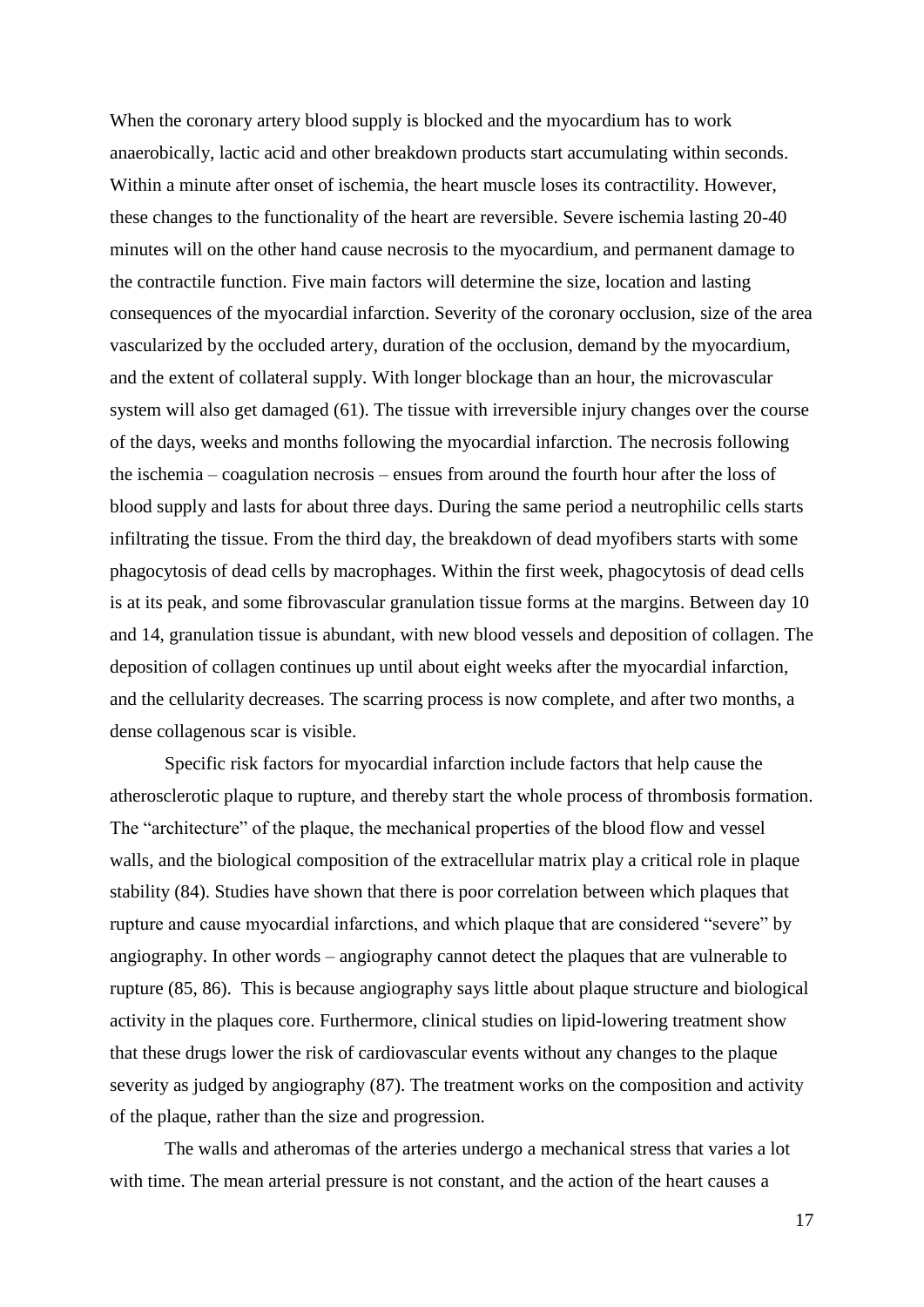pulsatile blood pressure leading to a repetitive dynamic impact on the vessel walls. These forces play an important role in plaque rupture, but are more or less the same throughout the arterial system. Which plaques that actually rupture is more dependent on the composition of the plaque core and the strength of the fibrous cap. The weaker the structure is, the less mechanical force (blood pressure) is needed to break it down. In mature atherosclerotic plaques, T lymphocytes and macrophages release proteolytic enzymes and cytokines that weaken the plaque and makes it more prone to rupture. Smooth muscle cells go into apoptosis, while the extracellular matrix is reduced through active degradation and decreased synthesis. The lipid core is also an important component in plaque stability. High levels of cholesterol does not only promote atherogenesis, but is also an important risk factor for rupture of plaques. As clinical trials with lipid-lowering drugs show decreased morbidity and mortality, it is likely to think that a healthier lipid profile changes the composition of the plaque core, and makes it more stable (84).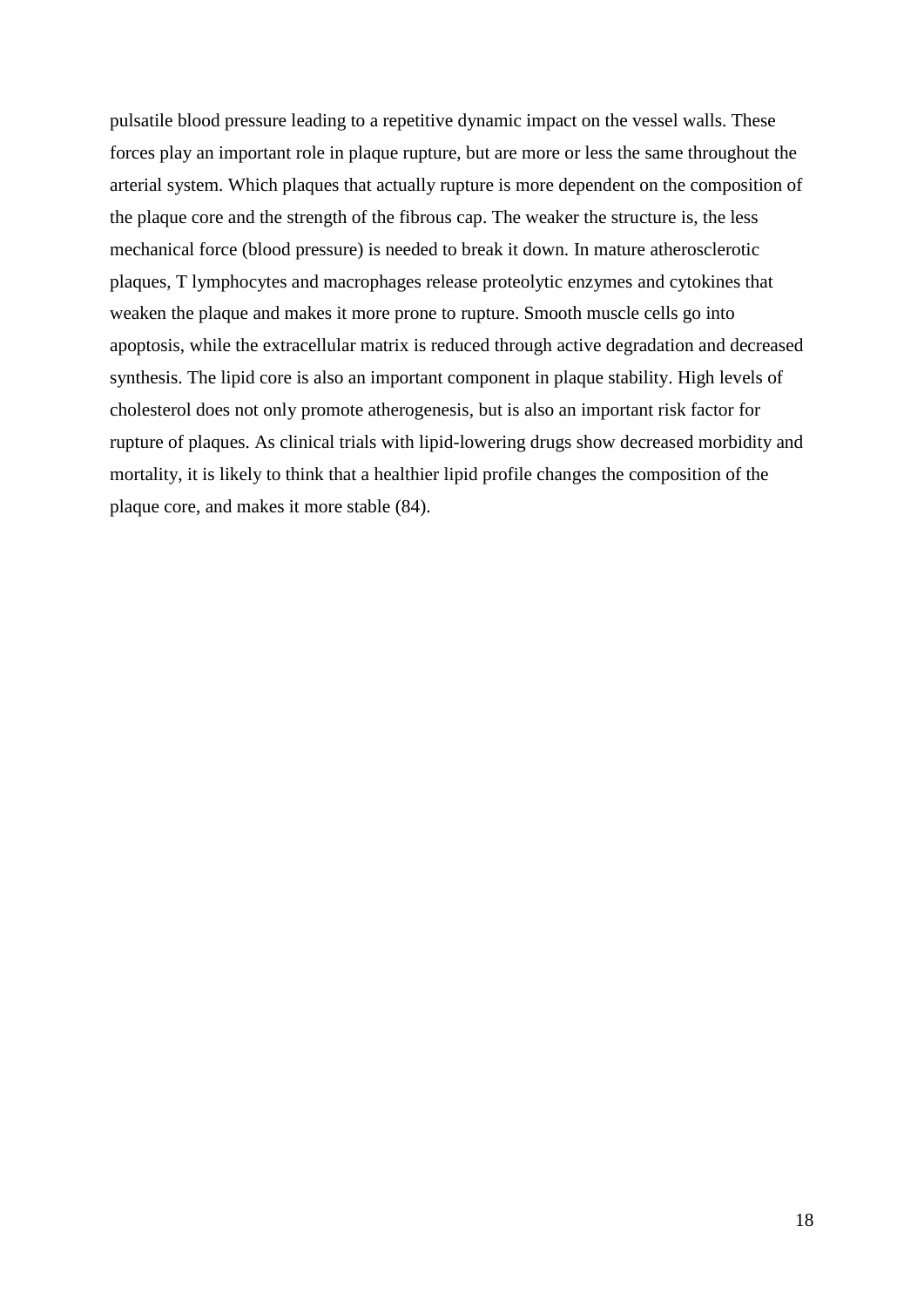#### <span id="page-18-0"></span>Stroke

Stroke is a collective term for conditions that lead to an acute loss of blood supply leading to infarction of the brain tissue. This can happen through thrombotic or embolic occlusion of vessels, or rupture of vessels leading to hemorrhage. A global ischemia can also occur in situations with low cerebral perfusion pressure, caused by either a drop in mean arterial pressure, a raise in intracranial pressure, or a combination of the two.

#### <span id="page-18-1"></span>Epidemiology

Cerebrovascular events are the number one cause of permanent disability, and the third most common cause of death in the western world (8-10). Strokes accounted for 1 in every 18 death in the US in 2006. Between ages 45-64 years, 8-12% of ischemic strokes and 37-38% of hemorrhagic strokes are fatal within 30 days (78). Studies show that up to 30% of stroke survivors are permanently disabled, and up to 20% require institutional care within 3 months after onset (88). Even though many survive a first stroke, the prognosis is bad. For patients more than 40 years of age, 47% of men and 51% of women will be dead within five years. Both Japanese and Chinese populations have higher rates of cerebrovascular events than coronary heart events, which is completely opposite from Western populations (79).

#### <span id="page-18-2"></span>Pathophysiology

Most common are the ischemic strokes resulting from a thrombotic or embolic narrowing or occlusion of an artery leading to or within the brain. Contrary to the myocardial infarctions, the ischemic strokes are mostly due to embolic thrombi rather than in situ thrombus formation. Thus, for the majority of the events, the pathophysiological mechanisms leading to the occluded artery are different compared to myocardial infarctions. The emboli leading to focal cerebral ischemia arise from several different sources. As for myocardial infarction, atherosclerosis is the most common source of the thrombus, but for cerebral infarctions to occur the thrombus have to travel a stretch to cause its damage. The carotid bifurcation, the basilar artery and the origin of the middle cerebral artery are frequent sites for atherosclerotic plaque rupture that cause thromboembolism. The thrombus forming on ruptured plaques often fragment into smaller bits that travel with the blood stream and occlude smaller arteries where it is stuck. Ischemic strokes caused by atherosclerosis have essentially the same risk factors as myocardial infarctions (89). In addition to the thrombi caused by atherosclerosis, "mural thrombi" are also common in cerebral infarctions. These are thrombi occurring in the heart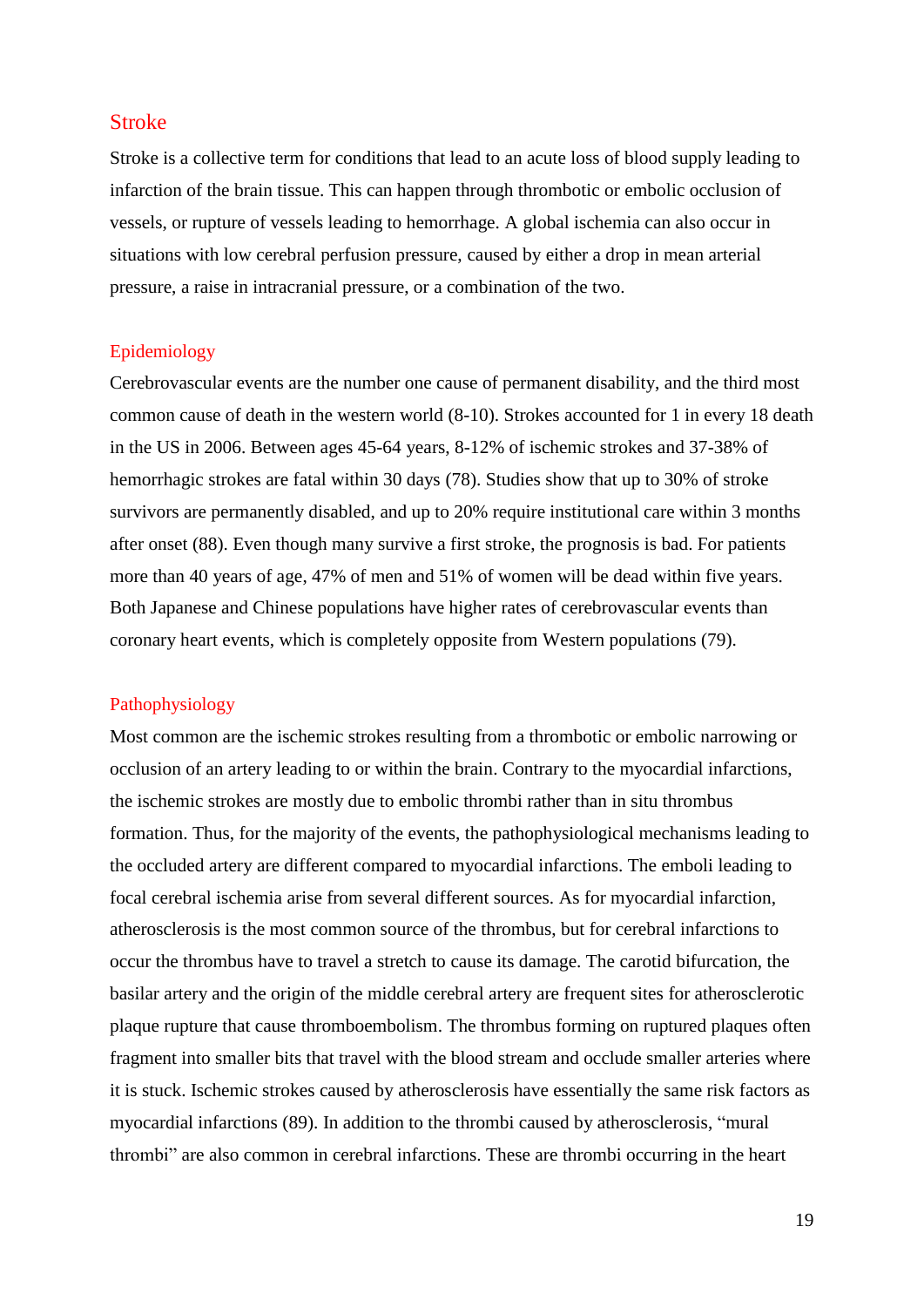chambers or in the aorta. Previous myocardial infarction, valvular disease, dilated cardiomyopathy, myocarditis, catheter trauma or atrial fibrillation are important factors predisposing for the generation of such mural thrombi (61). Thus, the ischemic strokes due to these mural thrombi have risk factors quite different from the ones previously described (90). The formation of the mural thrombi happens through adherence and aggregation of platelets when the subendothelium/subendocardium is exposed to the blood flow, either in one of the hearts chambers or in the aorta. Seconds to minutes after cerebral ischemia initiates, the "ischemic cascade" starts. Inadequate blood supply leads to anaerobic metabolism and the creation of lactic acid. Lactic acid disturbs the acid-base relationship in the brain cells, and can destroy them through a drop in pH. ATP-dependent ion transporters in the cell walls fail, and the membranes are depolarized. Subsequently, ions are "misplaced", with a large calcium influx and potassium efflux. The excessive calcium entry activates proteases and lipases leading to breakdown of the cells' membrane and the entry of harmful chemicals. The mitochondria break down, and apoptotic factors are released in the cell. Apoptosis starts and the necrotic cells release toxins harming other cells nearby (91).

The hemorrhagic strokes account for about 13% of the stroke cases (92). Hemorrhages within the brain are caused by a variety of reasons. Hypertension or some other cause leading to vascular wall injury is common. Bleeds may also occur due to vascular malformations or brain tumors. Intraparenchymal hemorrhages are often due to the rupture of a small vessel caused by hypertension. Such bleeds typically occur in the basal ganglia, thalamus, pons and cerebellum (61). Subarachnoid hemorrhages, on the other hand, are caused by saccular aneurysms. Such rupture can occur at any time, but are associated with an acute increase in intracranial pressure.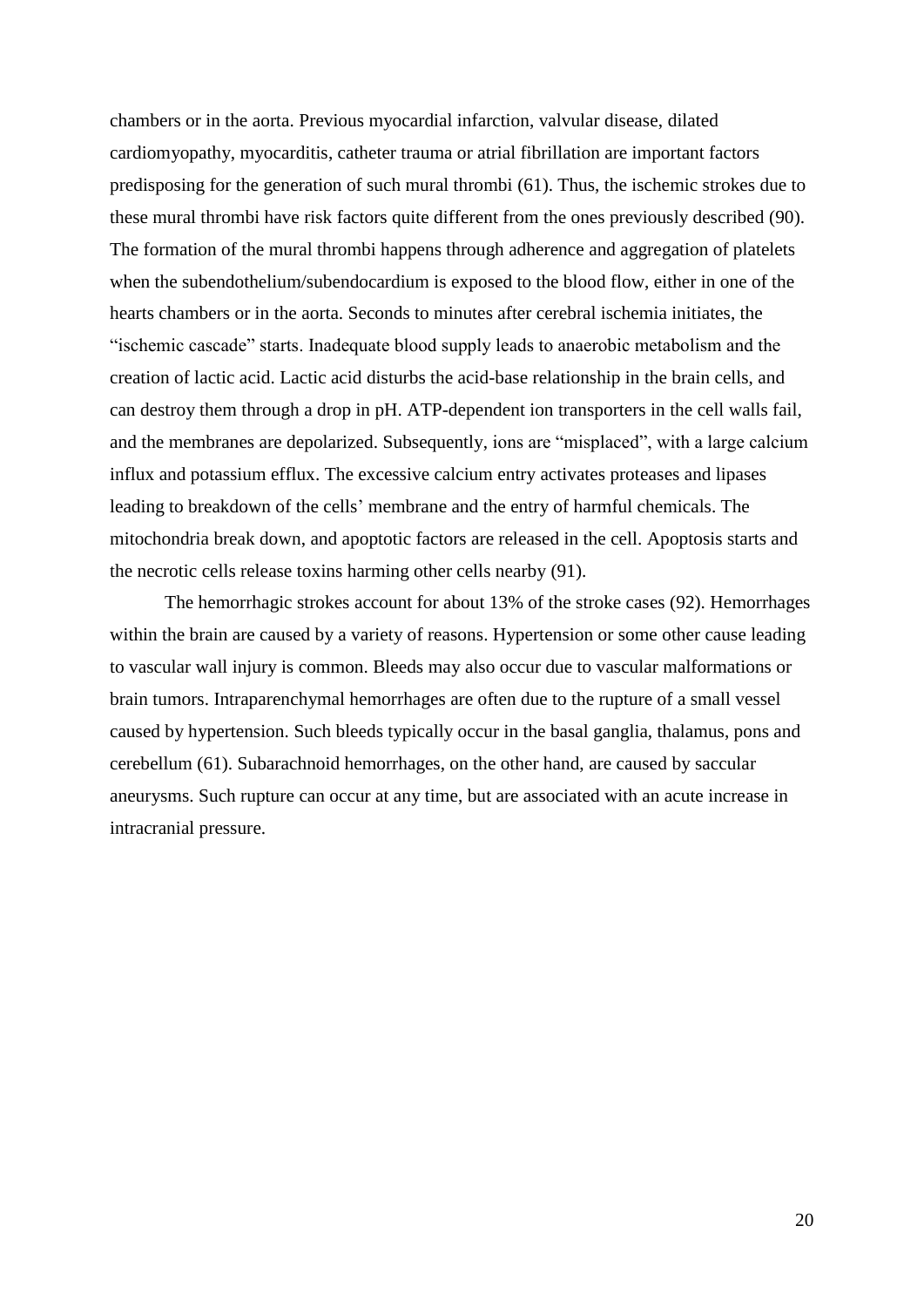#### <span id="page-20-0"></span>Risk factors for arterial cardiovascular disease

With atherosclerosis being the principal cause of myocardial infarction and stroke, understandably there are many common risk factors for these diseases. Nonetheless, many of the common risk factors have different impact on the different disease outcomes. For instance, it is described that smoking has the largest impact on peripheral arterial disease leading to intermittent claudication, while cholesterol levels has the largest impact on coronary arteries, and blood pressure is the most important factor in cerebral atherosclerosis (64). Atherosclerosis is a multifactorial disease, and the majority of patients have more than one risk factor. It is also important to note that many of the risk factors interact with each other. For instance, blood sugar, cholesterol and hypertension can all be adjusted by changes in diet, physical activity and weight loss.

#### <span id="page-20-1"></span>Not modifiable

The Framingham study shows that the risk of a coronary heart disease increases with age (93). The same study also shows a great difference in incidence between genders. In the study, every fifth man would suffer a coronary heart disease event by the age of 60, while the corresponding proportion is only one in every  $17<sup>th</sup>$  for women. Family history of a premature coronary heart disease is a strong and independent risk factor for future MI. The risk ratio for MI for subjects with a family history of either parents was 1.61 in men and 1.85 in women (94). Another study showed that a family history of MI was predictive of all-cause and cardiovascular death in men, but not in women (95).

#### <span id="page-20-2"></span>Modifiable

Most of the risk factors for cardiovascular outcomes are modifiable in one way or another, and changes might be achieved through medication and various life-style choices.

Cholesterol has been a well-known risk factor for cardiovascular disease for a long time (21). The 4S study showed that treatment with cholesterol lowering simvastatin in patients with coronary heart disease had clear benefits with regard to both mortality and recurrent coronary events (22). Many similar trials have later shown the same (96-98). Both total cholesterol and LDL cholesterol levels can be used in prediction of CHD risk (99). Cholesterol is an important component of the atherosclerotic lesions as previously described, and high cholesterol levels increases the risk of atherosclerotic development and in turn the risk of myocardial infarction and stroke.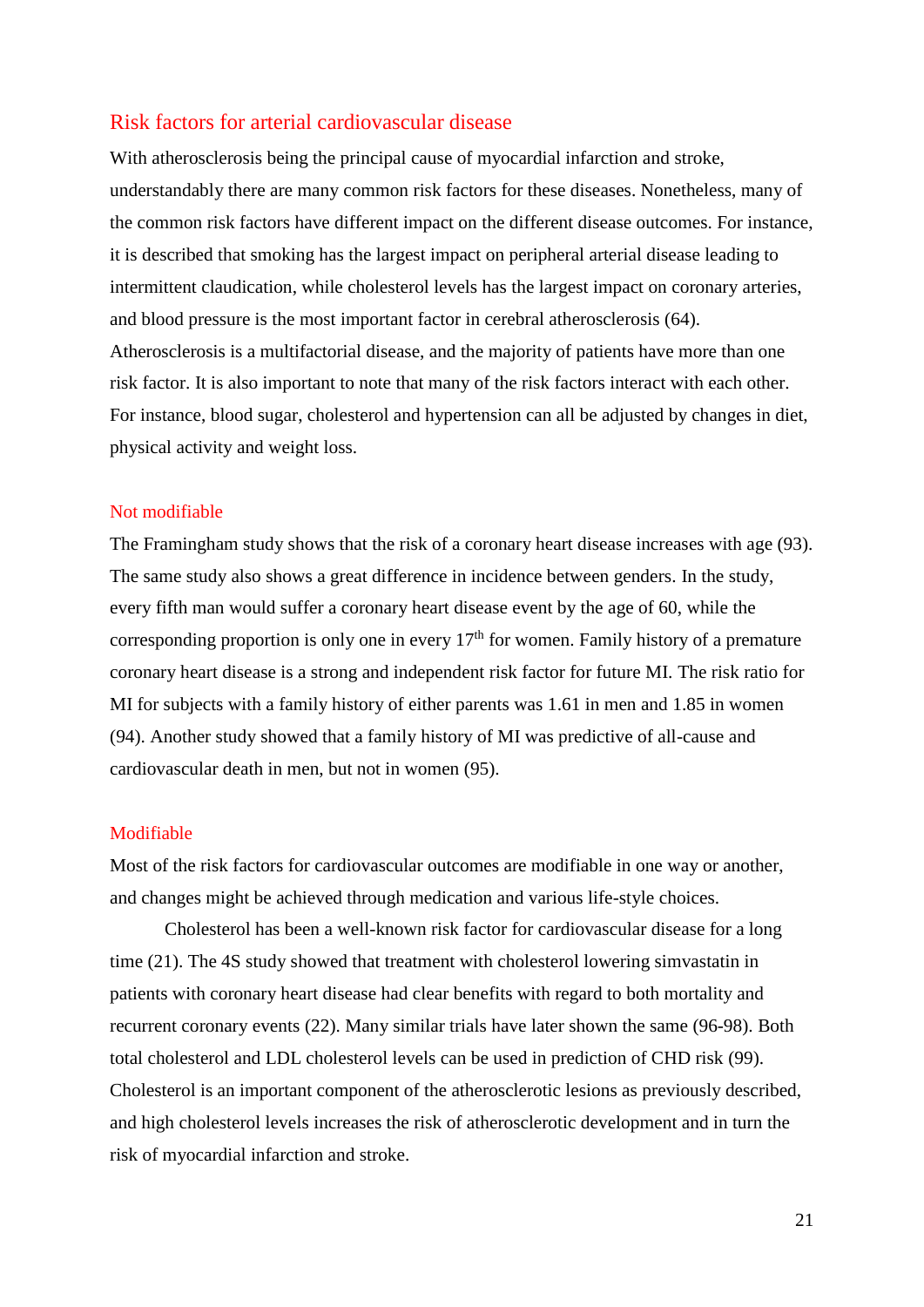Hypertension plays a key role in both plaque formation and plaque rupture. Through constant pressure on the vessel wall, high blood pressure weakens the endothelium and thereby facilitates plaque formation. Likewise, high pressure on vulnerable plaques increases the risk of rupture (61). Hypertension is very common, increasing in prevalence with age (100), and an important contributor to cardiovascular morbidity and mortality (16, 101-103). Commonly, the goal of antihypertensive treatment has been systolic blood pressure<140 and diastolic blood pressure<90, and <130/<80 for some high risk groups (104, 105). Even in subjects with blood pressure below 140 systolic, there is a substantial potential for cardiovascular risk reduction through further lowering of the blood pressure. In a recent study, 9351 persons were randomized to two different antihypertensive regimes, standard and intensive, with a goal of systolic blood pressure <140 and <120 respectively (106). The study was stopped prior to plan because of a significantly lower risk of morbidity and mortality in the intensive care group.

Both microvascular and macrovascular changes occur in diabetes patients making them more susceptible to a wide range of diseases (107). Strong evidence links atherosclerotic cardiovascular disease with both type 1 and type 2 diabetes (15, 108-110). The vascular changes include endothelial cell dysfunction (111, 112) and vascular smooth muscle dysfunction (113). Individuals with diabetes also have altered more active platelet functions and abnormal coagulation through impaired fibrinolytic capacity (114-116).

Smoking is another well-established easily (?) modifiable risk factor. All the way back in 1938 it was stated that cigarette smoking "impaired survivorship" (117). A summarizing article from 2004 states that cigarette smoking "impacts all phases of atherosclerosis from endothelial dysfunction to acute clinical events". Cigarette smoking increases inflammation, thrombosis and oxidation of low-density lipoprotein (118). Numerous large epidemiological studies have confirmed the dangers of smoking (14, 119, 120). There is also an increased risk of death from ischemic heart disease among passive smokers. Nonsmokers living with smokers have a 30% increased risk of cardiovascular mortality (121).

A large study conducted on youth in three European countries showed that low average activity level was associated with clustering of cardiovascular risk factors (122). Many studies have showed the same (19, 123, 124). Physical activity has a beneficial effect on many of the other cardiovascular risk factors, like hypertension, BMI and blood sugar. However, it also has an independent effect, meaning that overweight, hypertensive and diabetic inactive individuals will be at higher risk than a matched population with a higher activity level.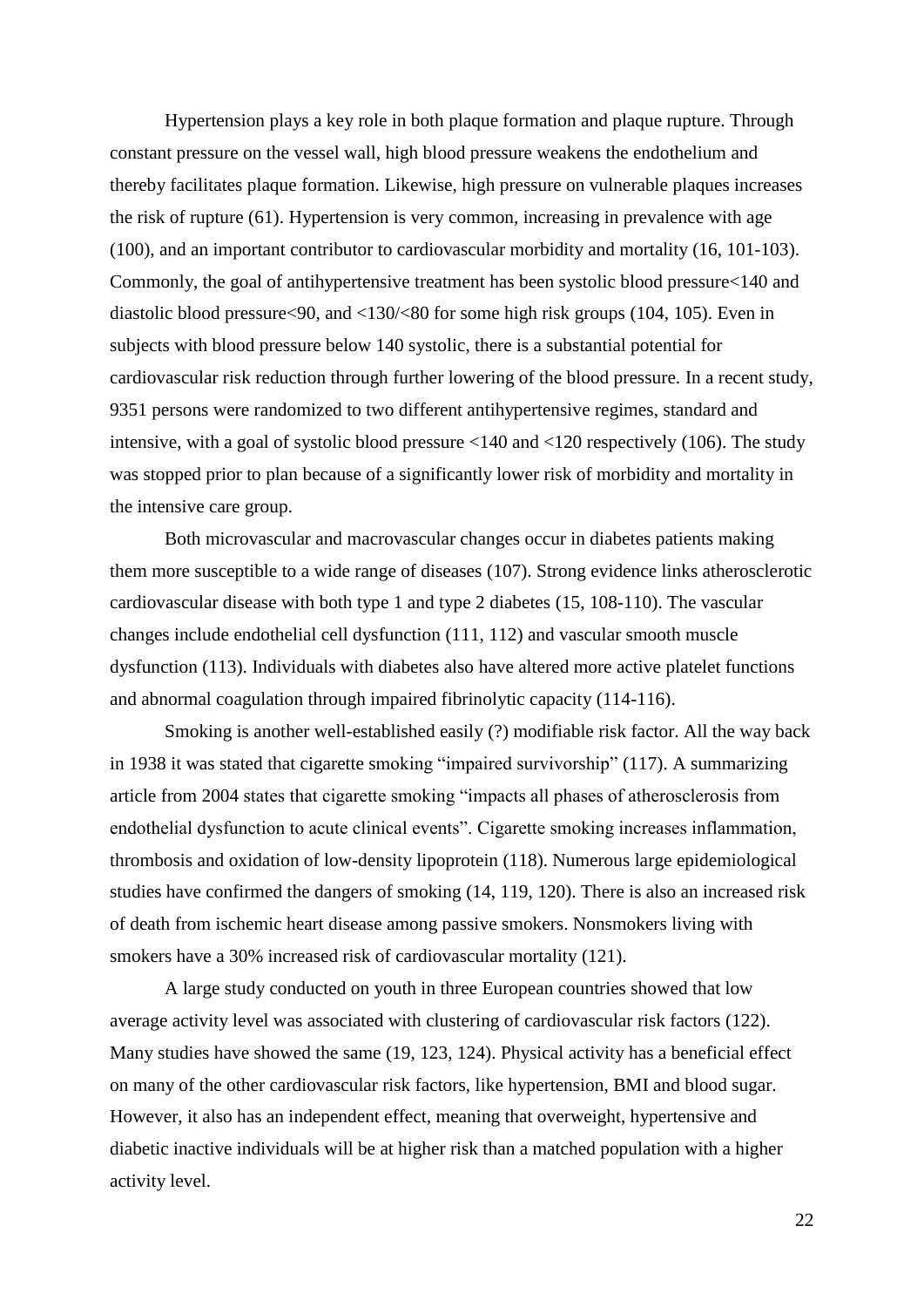Many will state that physical activity, diet and overweight go hand in hand, but they are also separate risk factors. A person can be skinny looking, but still "fat" on the inside. The Mediterranean diet is well known for being heart healthy. One would think that a low-fat diet would be the most beneficial for the cholesterol, but a study showed that adding healthy fats through vegetable oils and nuts reduced the cardiovascular risk factors (125).

Alcohol consumption in moderate amounts is shown to have a beneficial effect on cardiovascular disease (24).

Obesity was early described as an independent risk factor for cardiovascular disease, with a dramatically increased disease burden among obese individuals (20, 126).

As previously described, atherosclerosis is considered an inflammatory disease (3, 62), which makes it plausible that the hard outcomes of atherosclerosis, myocardial infarction and stroke, are associated with inflammation. Several studies have described this association. A study from 1997 shows that CRP predicts myocardial infarction and stroke, and states that the reduced risk in individuals using aspirin (acetylsalicylic acid) is due to reduced levels of CRP (76). Two years later, a study concluded that CRP is an independent risk factor for cardiovascular disease, while another described that CRP adds to the predictive value of cholesterol in myocardial infarction (127, 128). Increased CRP also relates to peripheral arterial disease (129). Later, other inflammatory biomarkers have been linked to cardiovascular disease, like interleukin-6 and soluble intercellular adhesion molecule 1 (sICAM-1) (130, 131). Acute systemic inflammation, induced by S typhi vaccine, has been shown to impair endothelium-dependent vascular dilatation in humans, maybe explaining some of the enhanced risk of cardiovascular events in patients with inflammation (132).Monocyte count is shown to be a predictor of novel plaque formation (133).

A study from 2001 concluded that oxidative stress, indicated by a higher response to vitamin C, plays a role in both endothelial dysfunction and in coronary artery disease activity (134). Another study proposes oxidative stress as the pathogenic mechanism that eventually leads to overt diabetes and cardiovascular disease (135).

Atrial fibrillation is a well-established, independent risk factor for stroke (136). In patients with AF, risk of stroke is five-fold increased. The stroke cases attributable to AF increased with increasing age, and was 23.5% for those aged 80-89 years in a study with data from the Framingham study (90). There has been developed different scoring systems for patients with atrial fibrillation to evaluate the need for preventive anticoagulation. One of these is the  $CHA<sub>2</sub>DS<sub>2</sub>-VASc$  score. It incorporates many of the other cardiovascular risk factors listed above, like age, sex, diabetes and hypertension, as well as congestive heart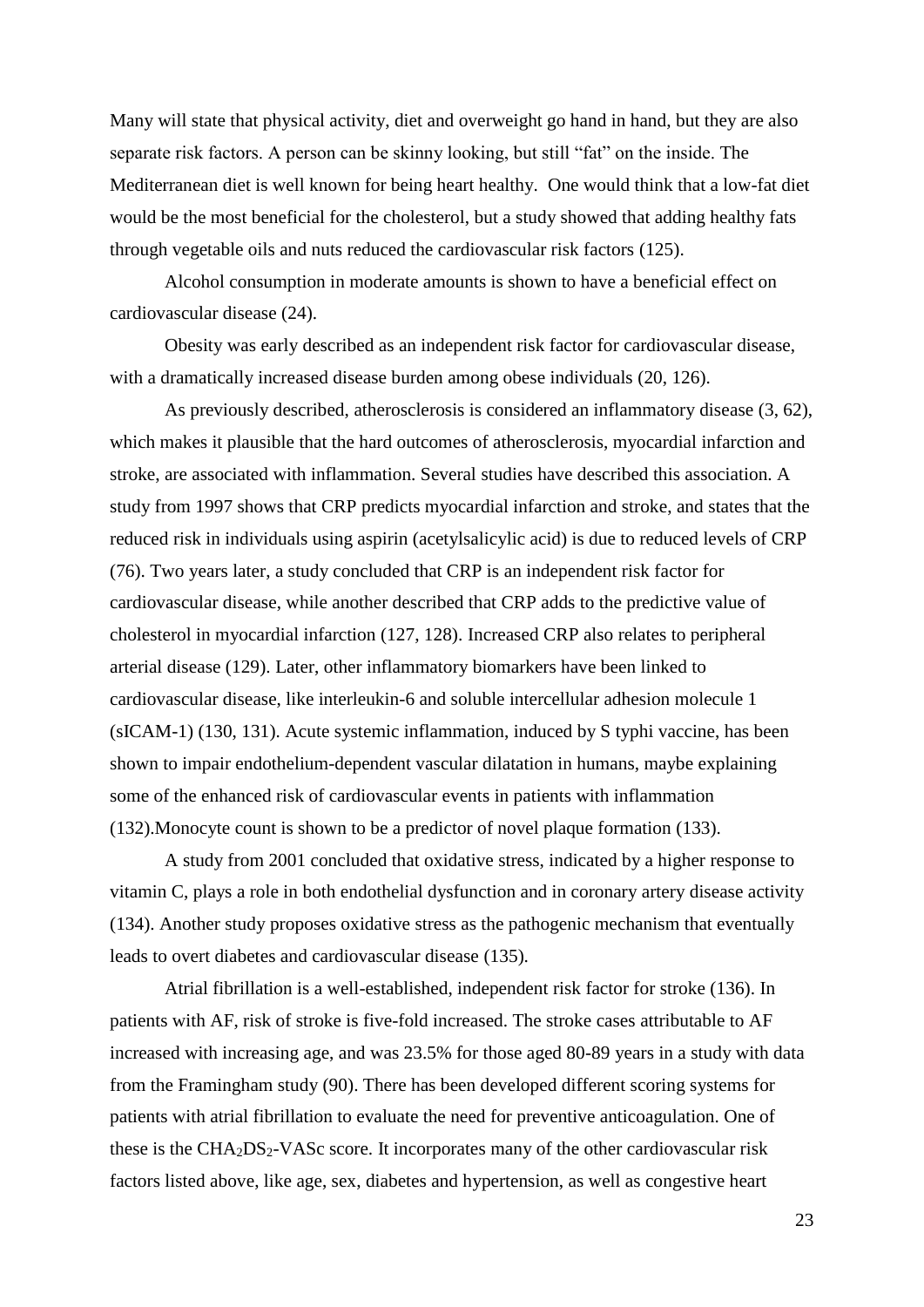failure, previous stroke and vascular disease (137). Atrial fibrillation is a modifiable risk factor for many through anti-arrhythmic drugs, electroconversion or ablation.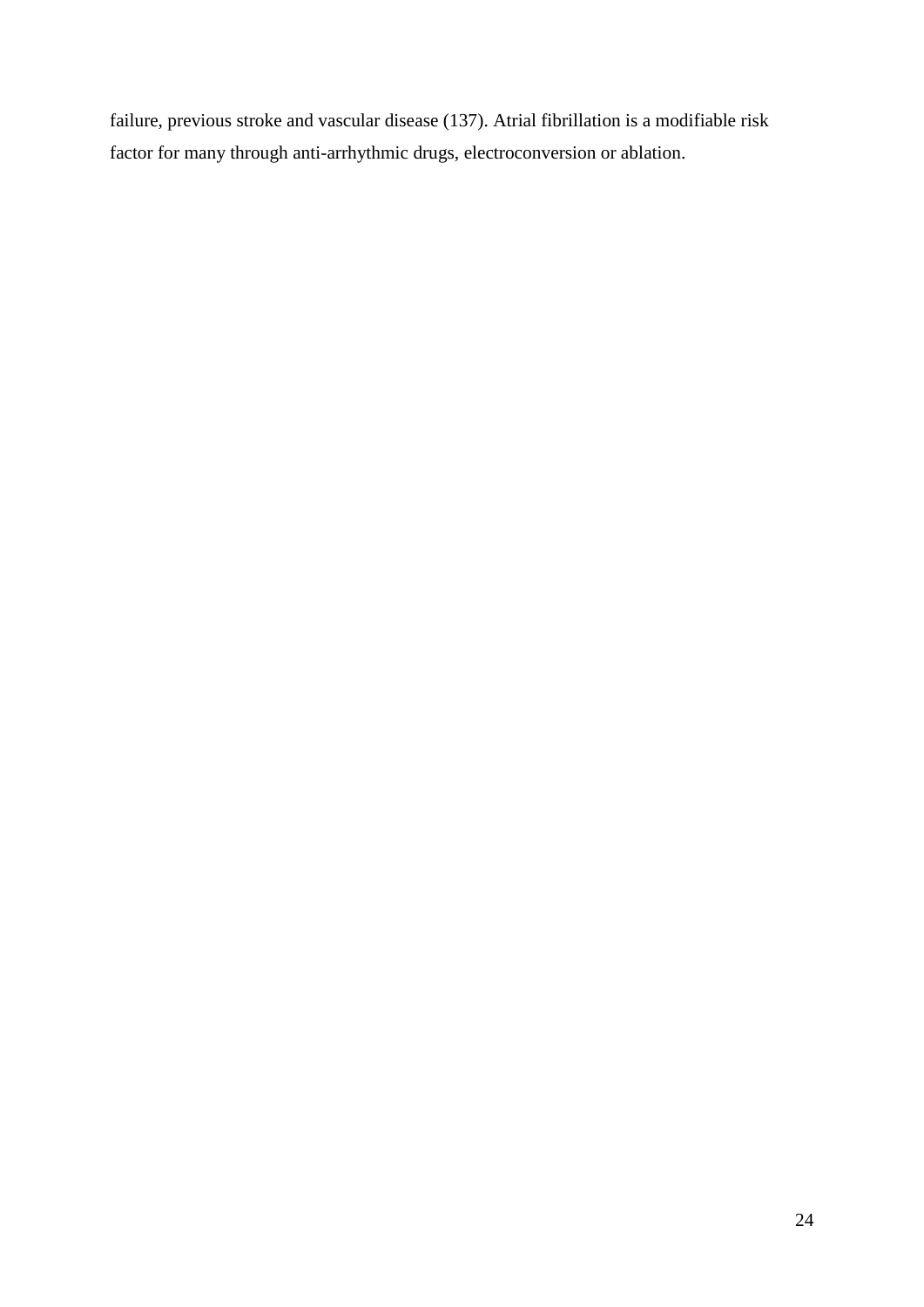## <span id="page-24-0"></span>**Relation between Red Cell Distribution Width and Arterial Cardiovascular Disease**

Over the last decade, research articles on the relationship between RDW and cardiovascular morbidity and mortality have been published in abundance. For the most part, the results point in the same direction – describing an association between increasing values of RDW and the risk of cardiovascular outcomes and mortality. However, some studies display results showing no association. In this section I will thoroughly go through most of the available literature and discuss different aspects, including methodological, that might explain the observed results. I will primarily focus my attention on the studies I believe to be the strongest, in size and methodology, but also mention the smaller studies. I have obtained the literature from the MEDLINE database by using the search engines PubMed and google scholar. In PubMed I have used medical subheadings (MeSH) to better pinpoint my search. Some of the literature I found in the reference list of other key articles. Search words included, but were not limited to: "RDW, red cell distribution width, erythrocyte indices, blood cell count, red blood cell, risk factor, atherosclerosis, atherosclerotic plaque, peripheral arterial disease, arterial cardiovascular disease, myocardial infarction, heart attack, cerebrovascular events, stroke, ischemic stroke, and all-cause mortality.

### <span id="page-24-1"></span>RDW and Atherosclerosis

As atherosclerosis is a slowly developing condition, often without any symptoms, it tends to go under the radar. Hard endpoints like myocardial infarction and stroke are easier to quantify and measure, because a person seldom goes through a MI without either dying or going to the hospital. For this reason, the relation between RDW and atherosclerosis is harder to get good data on compared to MI and stroke. Nonetheless, in the effort to describe the mechanisms involved in the relation between RDW and cardiovascular outcomes, the process of atherosclerosis, and how it relates to RDW, is perhaps the most crucial step. The available literature is summarized in table 1, and described in more detail below.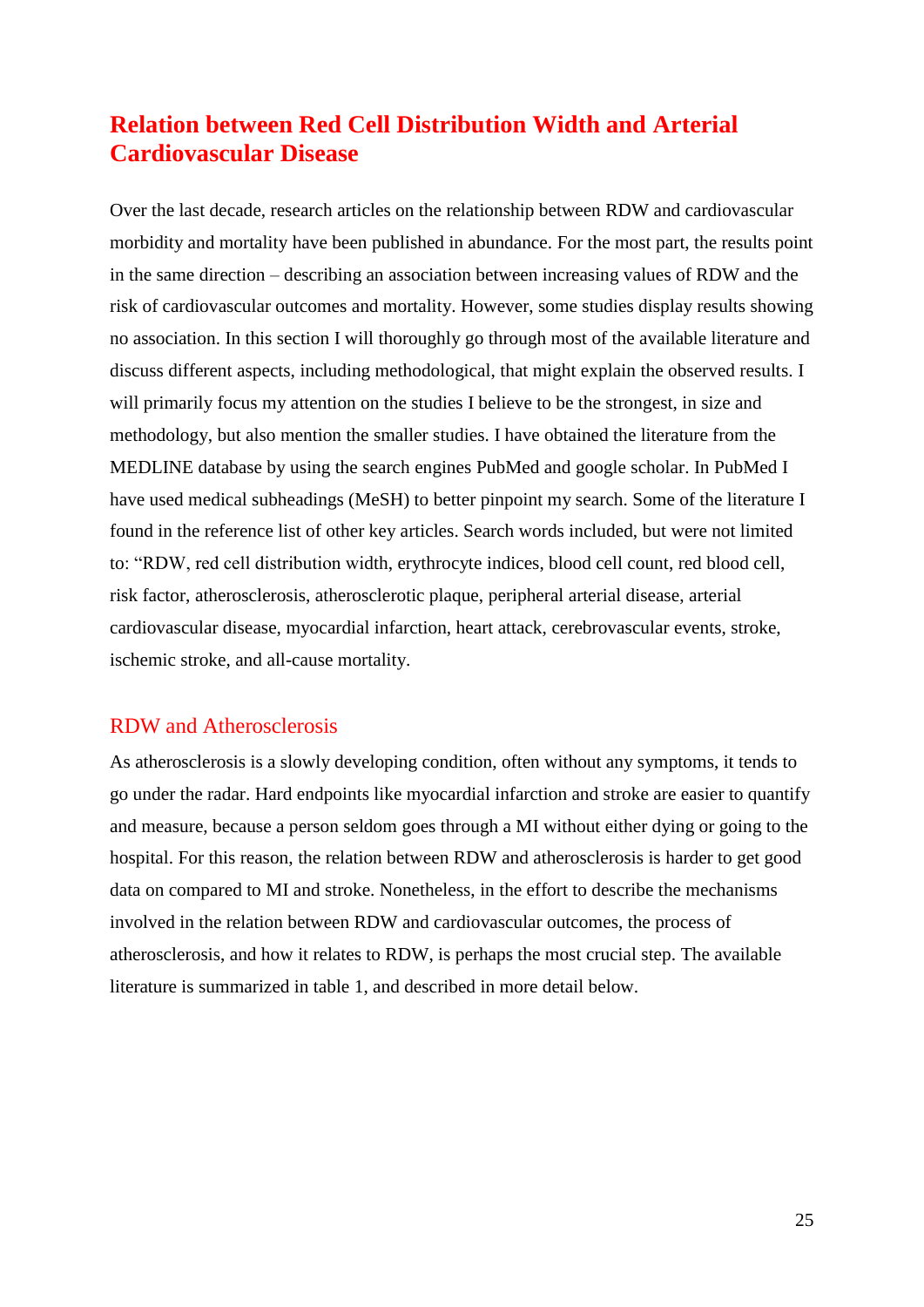**Table 1**, overview of available literature on the relationship between RDW and

atherosclerosis

| First author, journal,                                                | <b>Study design</b>      | <b>Study population</b>                                                  | <b>Result/conclusion</b>                                                                                                  |
|-----------------------------------------------------------------------|--------------------------|--------------------------------------------------------------------------|---------------------------------------------------------------------------------------------------------------------------|
| year                                                                  |                          |                                                                          |                                                                                                                           |
| Wen, Experimental<br>and clinical<br>cardiology, 2010                 | <b>Cross-sectional</b>   | 156 hypertensive<br>patients, 60-85 years                                | Higher rate of<br>carotid plaque with<br>increasing RDW<br>values                                                         |
| Söderholm, Plos One,<br>2015                                          | Cohort                   | 5309 with no<br>previous stroke or<br>coronary event                     | No association<br>between RDW and<br>presence of plaque.<br>Significantly<br>increased IMT in<br>highest RDW<br>quartile. |
| Lappegård,<br>Thrombosis &<br>haemostasis, 2015                       | Cohort                   | 4677 subjects                                                            | <b>RDW</b> associated<br>with carotid<br>atherosclerosis<br>presence and<br>progresion                                    |
| Sahin, Medical<br>principles and practice,<br>2015                    | Cross-sectional          | 335 NSTEMI<br>patients divided in<br>two based on<br><b>SYNTAX</b> score | <b>RDW</b> level<br>independently<br>associated with high<br><b>SYNTAX</b> score                                          |
| Chaikriangkrai, North<br>American journal of<br>medical science, 2014 | <b>Cross-sectional</b>   | 868 patients<br>presenting with<br>acute chest pain. No<br>known CAD.    | No association<br>between RDW and<br>coronary<br>calcification<br>presence or severity                                    |
| Khode, Nigerian<br>journal of cardiology,<br>2014                     | Case-control             | 128 subjects (39<br>with MI, 24 with<br>stable CAD, 65<br>controls)      | No association<br>between RDW and<br>CAD.                                                                                 |
| Zalawadiya, Vascular Cross-sectional<br>medicine, 2012                |                          | 6950 non-<br>institutionalized,<br>nationally<br>representative          | Increase in<br>peripheral artery<br>disease with<br>increasing RDW                                                        |
| Lappé, Clinical<br>chimica acta, 2011                                 | Cohort                   | 1489 patients with<br>CAD followed for<br>8.4-15.2 years                 | <b>RDW</b> quintiles<br>predicted all-cause<br>mortality in stepwise<br>manner                                            |
| Su, journal of thoracic<br>disease, 2014                              | <b>Systematic review</b> | 15 studies on<br>patients with known<br><b>CAD</b>                       | $14/15$ studies<br>showed positive<br>relationship between<br><b>RDW</b> and mortality<br>risk                            |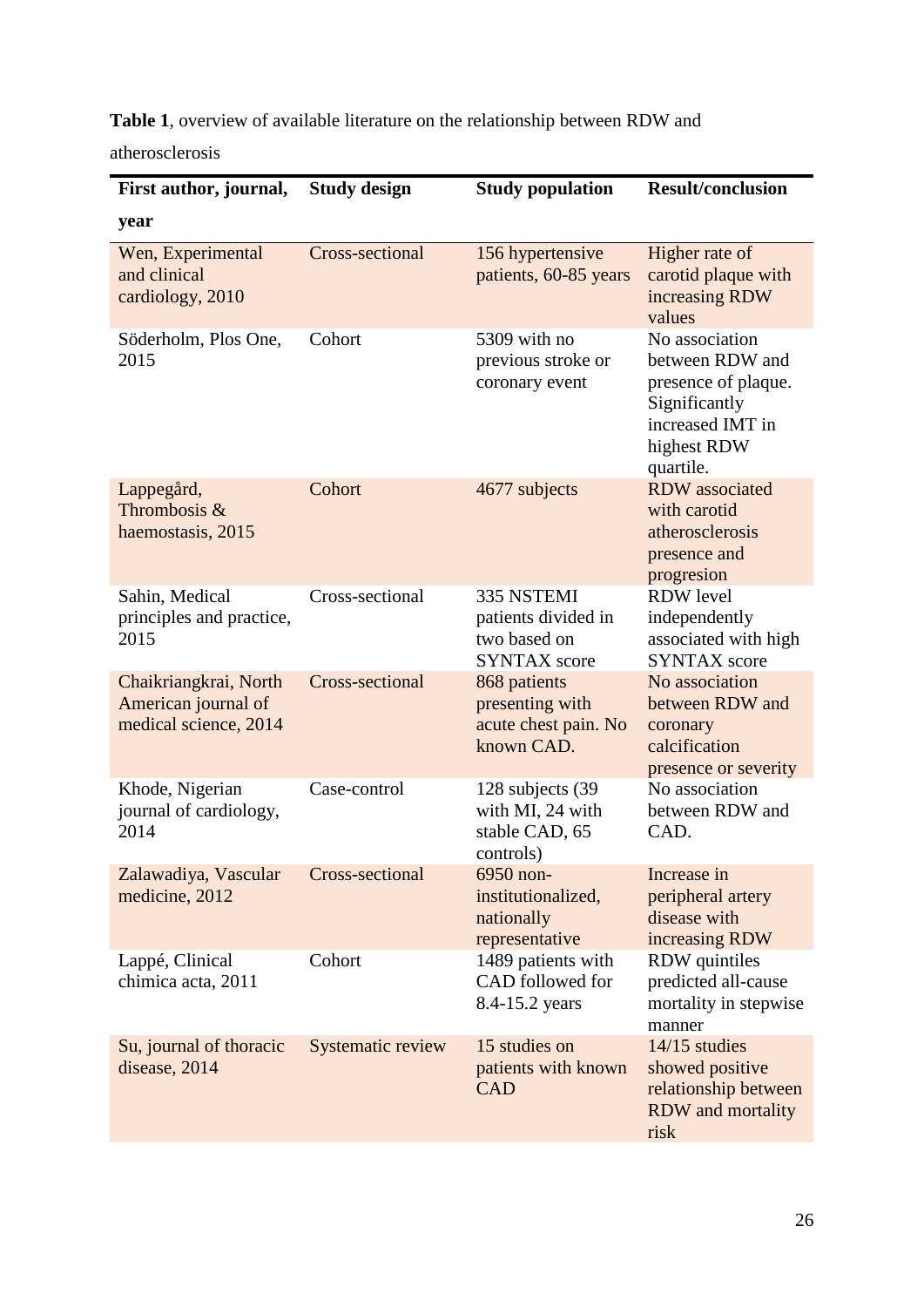| Sahin, Turk Kardiyol<br>Dern Ars, 2015                                             | Cross-sectional | 326 patients with<br>known CAD. | RDW was a<br>predictor of poor<br>coronary collateral<br>circulation |
|------------------------------------------------------------------------------------|-----------------|---------------------------------|----------------------------------------------------------------------|
| Tanboga, Clinical and Cross-sectional<br>applied<br>thrombosis/hemostasis,<br>2012 |                 | 322 NSTEMI<br>patients          | RDW predictor of<br>impaired coronary<br>collateral circulation      |

A study published in 2010 in *Experimental and Clinical Cardiolog*y by Y. Wen et al. looked into RDW and risk of carotid atherosclerosis in patients with hypertension. Carotid atherosclerotic plaques were identified using ultrasound in 156 hypertensive inpatients aged 60-85 years. The population was divided into four categories, and the authors found a significantly higher rate of carotid plaque with increasing values of RDW. High baseline RDW was also found to be associated with low hemoglobin levels and a high white blood cell count. This study was conducted on a small population with hypertension, a known risk factor for atherosclerosis, and it could not say anything about the observed relationship independent of anemia (138).

In 2015, Söderholm et al. published a study in *Plos One* regarding RDW and stroke, with some data on the relation between RDW and atherosclerosis as an additional finding. In a cohort of 5309 individuals with no previous stroke or coronary event, the presence of carotid plaque and intima-media thickness (IMT) was assessed by ultrasound. Logistic regression was used to evaluate the relation between sex-specific quartiles of RDW and presence of plaque in the common carotid artery. Linear regression was used to assess the relation between mean IMT and quartiles of RDW. The regression analyses were adjusted for age, systolic and diastolic blood pressure, blood pressure medication, smoking, diabetes, alcohol intake, waist circumference, low physical activity, lipid lowering medication, white blood cell count, history of atrial fibrillation and heart failure, LDL, HDL and triglycerides. In the multivariable adjusted model, the authors did not find any association between RDW quartiles and presence of plaque. There was a significantly increased IMT in the common carotid artery in the highest quartile of RDW (139). This study was conducted in a large sample of previously healthy middle-aged adults, and was well performed. However, it only looked at the prevalence of carotid plaque, and did not follow the individuals over time. The study does not say anything about RDW and formation or progression of atherosclerotic plaques over time.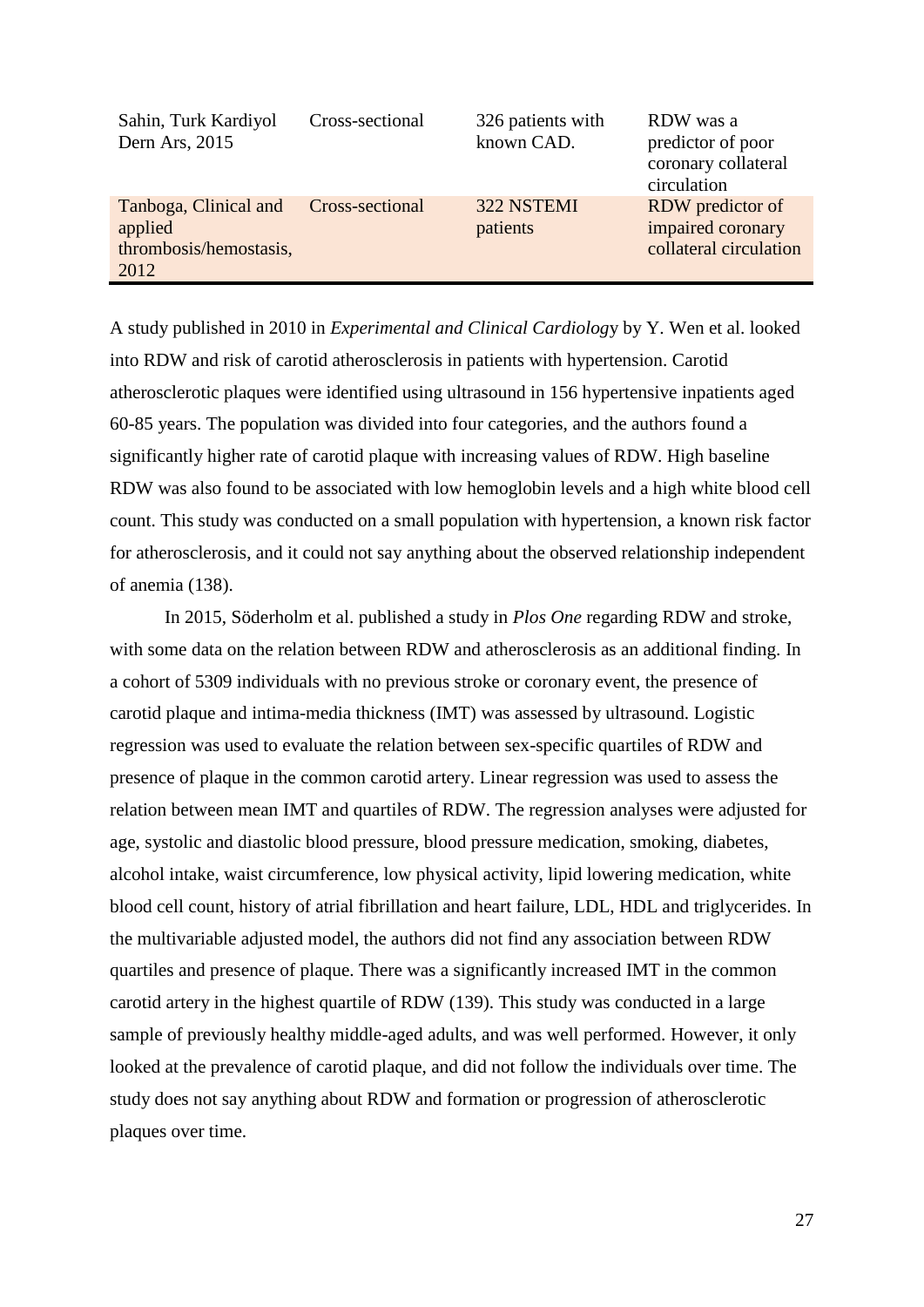In 2015 Lappegård et al. published data in *Thrombosis & haemostasis* from the Tromsø study, a cohort with similarities to the population described above. The results were contradictory. A population of 4677 was examined with ultrasonographic imaging of the carotid artery at two separate occasions 7-8 years apart. Subjects were divided into tertiles depending on RDW level. The mean change in total plaque area increased significantly with increasing RDW value in multivariable analyses, both with RDW modeled as a categorical and continuous variable (140). The adjustment model included many common cardiovascular risk factors including hs-CRP levels.

The following three studies have looked into the relationship between RDW and the presence and severity of coronary artery disease. Two of them found no relationship (141, 142), whereas the last one did (143) Positive news first. Sahin et al. published a study in *Medical Principles and Practice* on the association between RDW and the severity of coronary artery disease in patients with NSTEMI. The severity of CAD was assessed with a scoring system called SYNTAX. This scoring system gives "points" based on number of lesions, amount of myocardium distal to lesion and morphological features of the lesions based on coronary angiography. A total of 335 patients with NSTEMI were enrolled in the study. The authors divided the population in two based on the SYNTAX score, and found that RDW levels were independently associated with a high score (141). They did not find any association between RDW and long-term mortality in the NSTEMI patients. The obvious weakness to this study is the population consisting of patients with a previous NSTEMI. To determine whether the RDW increased because of the severity of the carotid plaque or vice versa is hard because they all had plaque. In my discussion regarding the mechanisms for the association between RDW and MI/stroke, this study adds little, as all the subjects already had an MI and it's hard to tell whether the increased RDW was a cause or a consequence of the MI.

Chaikriangkrai et al. published contradictory results in the *North American Journal of Medical Science* in 2014, where 868 consecutive patients presenting with acute chest pain were enrolled. The patients did not have known CAD. The patients went through a multidetector cardiac computed tomography scan, and a coronary artery calcium (CAC) score was given to rate the CAD. RDW and other clinical characteristics were compared among different CAC groups. The researchers did not find a statistically significant association between coronary calcification presence or severity, and the hematological indices including RDW, MCV and hemoglobin (142).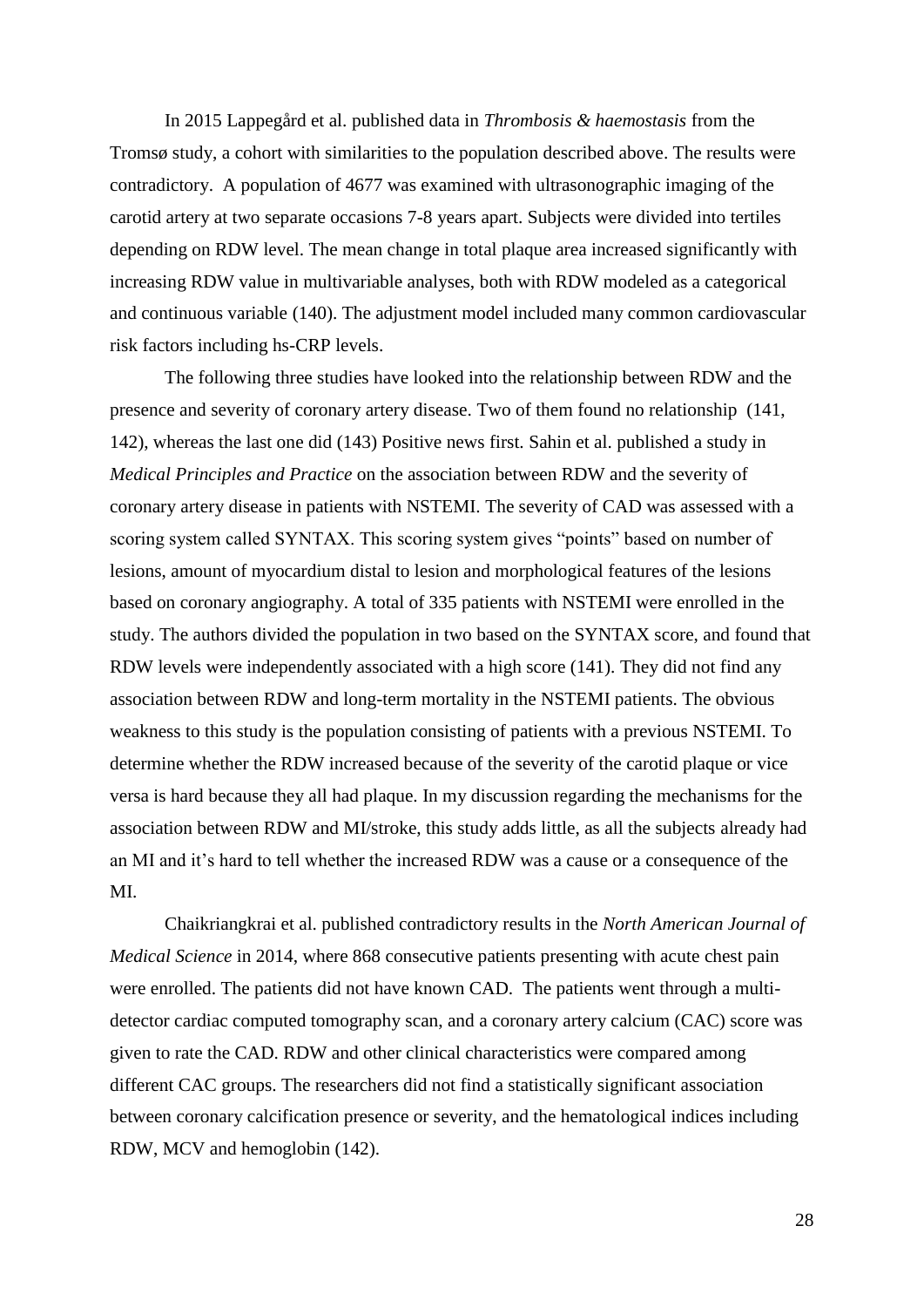Another study on RDW and CAD published in the *Nigerian Journal of Cardiology* by Khode et al., and reported no association between RDW and CAD (143). However, the authors does not say anything about how the CAD was assessed, and it is therefore hard to interpret the results.

Zalawadiya et al. (144)looked at RDW and peripheral artery disease (PAD) in a study published in *Vascular Medicine* in 2012. It was a cross-sectional study of 6950 participants in the National Health and Nutrition Examination Survey. Peripheral artery disease was defined as an ankle-brachial index below 0.9, and 618 of the participants had such values. With increasing quartiles of RDW, a graded increase in prevalent PAD was observed. 4.2% in the lowest RDW quartile had PAD, while 13.9% in the highest quartile did. In analysis adjusted for age, sex, race, body mass index, hypertension, hyperlipidemia, diabetes, smoking, estimated glomerular filtration rate, C-reactive protein, hemoglobin, mean corpuscular volume and nutritional factors, they found a significantly increased odds (OR) of 1.19 (95% CI 1.06-1.34) with each unit (0.1) increase in RDW. The study population consisted of noninstitutionalized, nationally representative individuals.

Though the literature on RDW and the formation and progression of atherosclerotic plaques is limited, several studies look into how RDW relates to morbidity and mortality in patients already known to have CAD. A study published in *Clinical Chimica Acta* in 2011 by Lappé et al. looked into 1489 patients with CAD followed for 8.4-15.2 years. The relation between RDW and all-cause mortality was studied using Cox regression. I addition, 449 patients without CAD were evaluated in the same way. The authors found that RDW, when divided into quintiles, predicted all-cause mortality in a stepwise manner, with a multivariable adjusted hazard ratio (HR) of 1.21 (95% CI 1.13-1.29) per quintile increase. An even stronger relationship was found in the group without CAD where the HR for all-cause mortality was 1.33 (95% CI 1.15-1.55) per quintile (145). As there are speculations to whether the link between RDW and inflammation is the mechanism behind the associations, the study would benefit from using controls that were recruited from a healthy population, and not other patients, which might suffer from something just as deadly as coronary artery disease. In 2014 Su et al. published a systematic review and meta-analysis in the *Journal of Thoracic Disease* looking into the relation between RDW and risk of cardiovascular events, and mortality, in patients known with CAD. 15 studies were included in the meta-analysis, with only one reporting a negative association (146). The size and quality of the studies varied a lot. Study populations ranged from 100-29526 and mean follow-up time from 1 month to 23 years. Nine of the studies looked at all-cause mortality in CAD-patients. The summary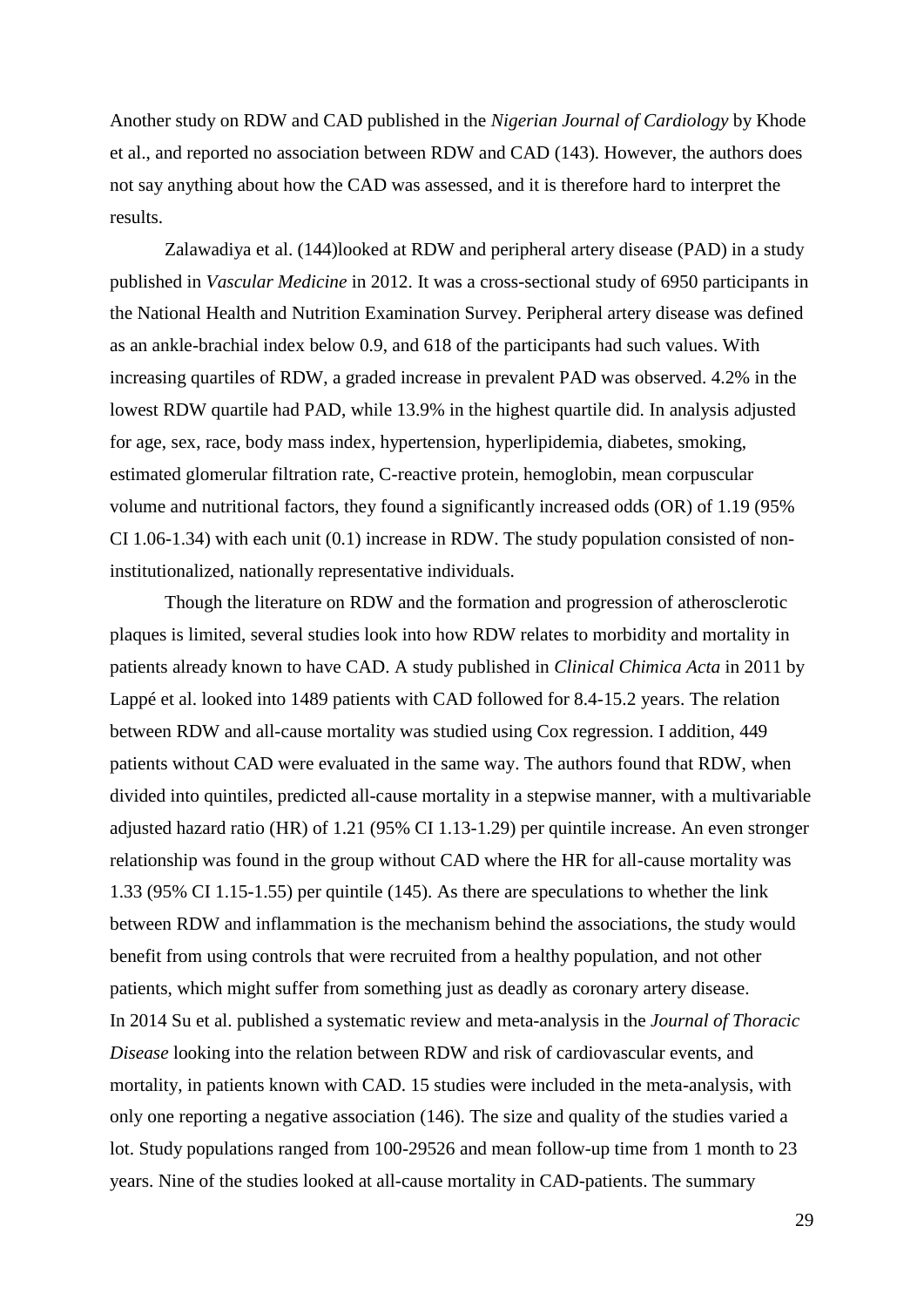estimate from these studies, comparing the highest RDW category with the lowest, gave a pooled risk ratio of 2.20 (95% CI 1.42-3.39). The meta-analysis also indicated a significantly increased risk of fatal CVD events (four of the studies investigated this). The pooled RR was 1.80 (95% CI 1.35-2.41). Eight of the studies looked at non-fatal CVD and gave a pooled estimate of 1.86 (95% CI 1.50-2.31). The heterogeneity between the included studies varied due to difference in RDW assays, study populations, outcome definitions and how well they adjusted for potential confounders. The analysis looking into all-cause mortality had a high heterogeneity with  $I^2=93\%$ , while it was 44% for the study of fatal CVD events, and 28% for the non-fatal CVD events.  $I^2$  says something about the percentage of variance in the analysis that is attributable to the study heterogeneity (147).

In one retrospective study Şahin et al. looked into how RDW correlates with coronary collateral circulation in patients with known CAD. Collateral flow was graded using the Rentrop classification in 326 patients. The population was divided into two groups depending on their collateral circulation (good: rentrop score 2-3, poor: 0-1). The total number of vessels with >95% stenosis did not differ between the groups. Neither did the Gensini scores. The study population was evenly divided, with 155 subjects having good collateral flow, and 171 bad. Multivariate logistic regression was used, and the adjustment model included neutrophil/lymphocyte ratio, MPV, fasting glucose, gamma glutamyl transferase, uric acid, and LDL cholesterol. RDW was found to be a predictor of poor coronary collateral circulation, with OR of 1.73 (95% CI 1.30-2.29). The authors also found that the proportion of subjects with RDW values above the normal limit (14.5% in this study), was significantly higher in the group with poor collateral flow (148). All of the patients in this study had CAD, and no significant difference in severity was found between the groups. This strengthens the theory that the increased RDW might affect the collateral flow directly and is not just due to a more severe atherosclerotic disease. Tanboga et al. investigated the same in a population of NSTEMI patients instead of patients with CAD. The results were similar, with RDW (OR 1.52, 95% CI 1.30-1.78) found to be an independent predictor of impaired coronary collateral circulation (149).

The literature is relatively consistent in the results regarding the relationship between RDW and atherosclerosis. Defined as either carotid atherosclerosis, peripheral artery disease or coronary artery disease, most studies find a positive association between the two. However, there are some studies reporting otherwise. The studies vary a lot in quality due to parameters such as study populations, methods, and ability to adjust for confounding factors .Only one of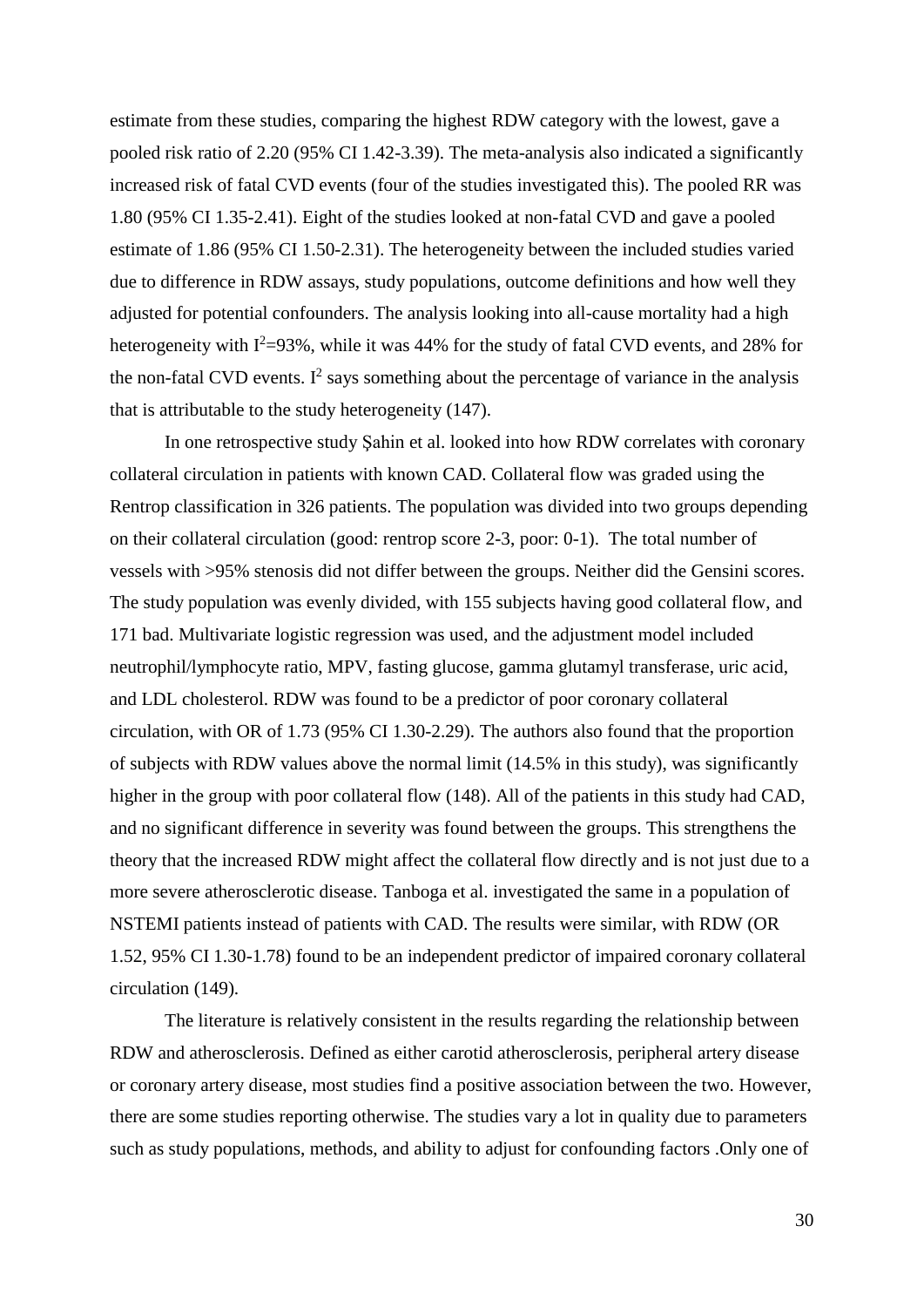the studies above is conducted in a prospective fashion. This means it is hard to tell whether the disease or the increased RDW came first.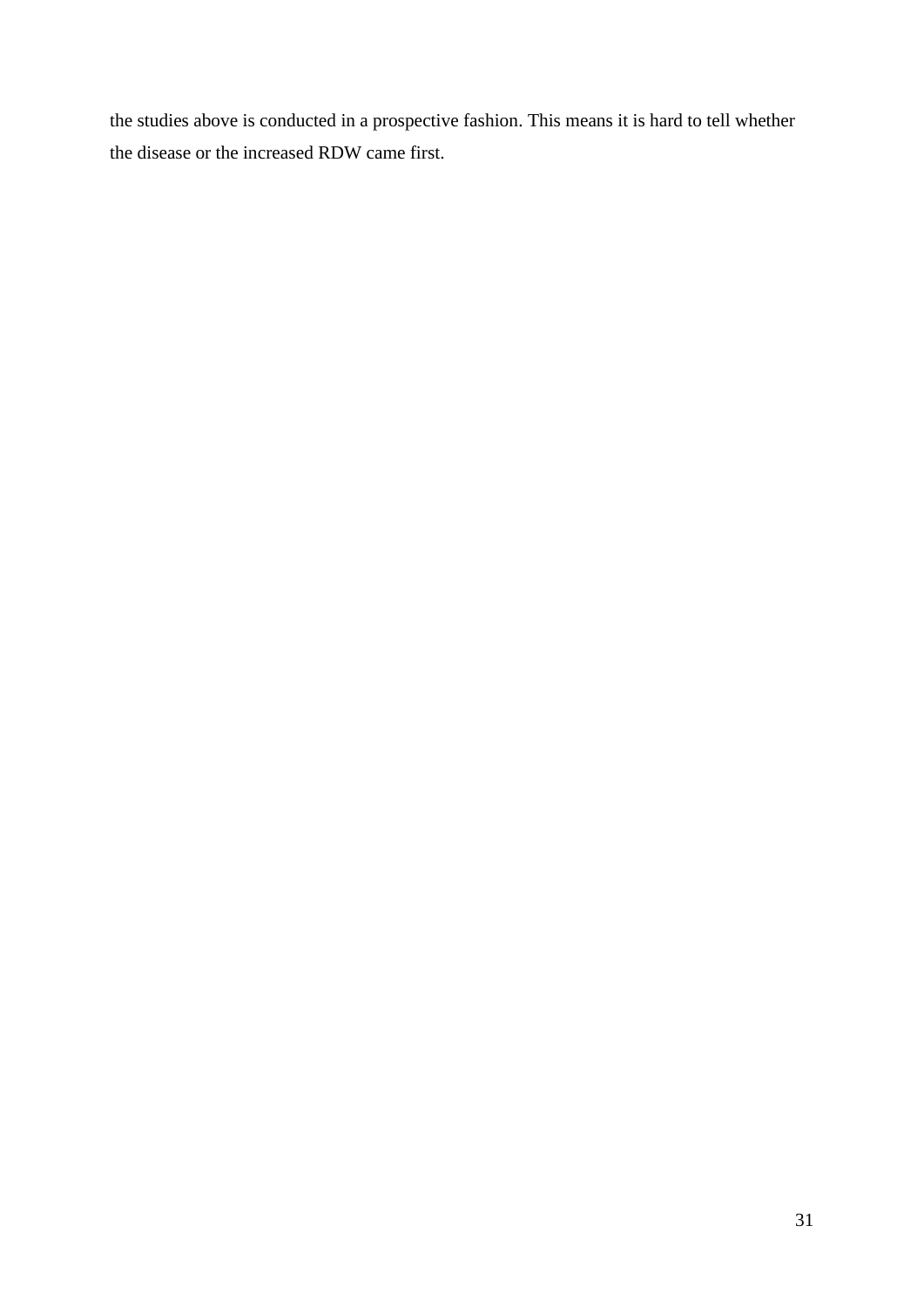## <span id="page-31-0"></span>RDW and Myocardial Infarction

As opposed to the data on RDW and atherosclerosis, there are more high-quality prospective studies available on the relationship between RDW and MI, as summarized in table 2. Some studies also describe the predictive value of RDW in subjects with established heart disease, these will be discussed as well.

| First author,                                                         | <b>Study design</b>                     | <b>Study population</b>                                                                | <b>Result/conclusion</b>                                                                                                       |
|-----------------------------------------------------------------------|-----------------------------------------|----------------------------------------------------------------------------------------|--------------------------------------------------------------------------------------------------------------------------------|
| journal, year                                                         |                                         |                                                                                        |                                                                                                                                |
| Tonelli, Circulation,<br>2008                                         | Post hoc analysis                       | 4111 participants in<br><b>CARE</b> followed for<br>median 59,7 months                 | Top RDW quartile<br>had 56% increased<br>risk of fatal coronary<br>disease or non-fatal<br>MI                                  |
| Zalawadiya, The<br>American journal of<br>cardiology, 2010            | Cross-sectional                         | 7556 healthy<br>subjects from<br><b>NHANES</b>                                         | RDW associated<br>with increasing<br>Framingham risk of<br>coronary event                                                      |
| Li, Experimental and<br>therapeutic<br>medicine, 2015                 | Cross-sectional                         | 392 patients with<br>known coronary<br>artery disease                                  | <b>RDW</b> associated<br>elevated<br>Framingham risk of<br>coronary event                                                      |
| Borné, Heart, 2014                                                    | Cohort                                  | 26820 subjects<br>without prior MI<br>followed for a mean<br>14 years                  | RDW significantly<br>associated with all<br>coronary events and<br>fatal coronary<br>events, but not with<br>non-fatal events. |
| Arbel, Thrombosis<br>& haemostasis, 2013                              | Registry-based,<br>retrospective cohort | 225006 subjects<br>from health registry,<br>mean follow-up 5,23<br>years               | No association<br>between RDW and<br>increased risk of<br>cardiovascular<br>disease in men,<br>slight increase in<br>women.    |
| Chen, American<br>journal of<br>epidemiology, 2010                    | Cohort                                  | 3226 with no history<br>of cardiovascular<br>disease followed for<br>median 15,9 years | No association<br>between RDW<br>quartiles and<br>coronary heart<br>disease event                                              |
| Skjelbakken, Journal<br>of the American<br>heart association,<br>2014 | Cohort                                  | 25612 participants<br>with no previous MI<br>followed for median<br>$15,8$ years       | Top RDW quintile<br>had 34% increased<br>risk of incident MI                                                                   |

**Table 2**, overview of available literature on the relationship between RDW and MI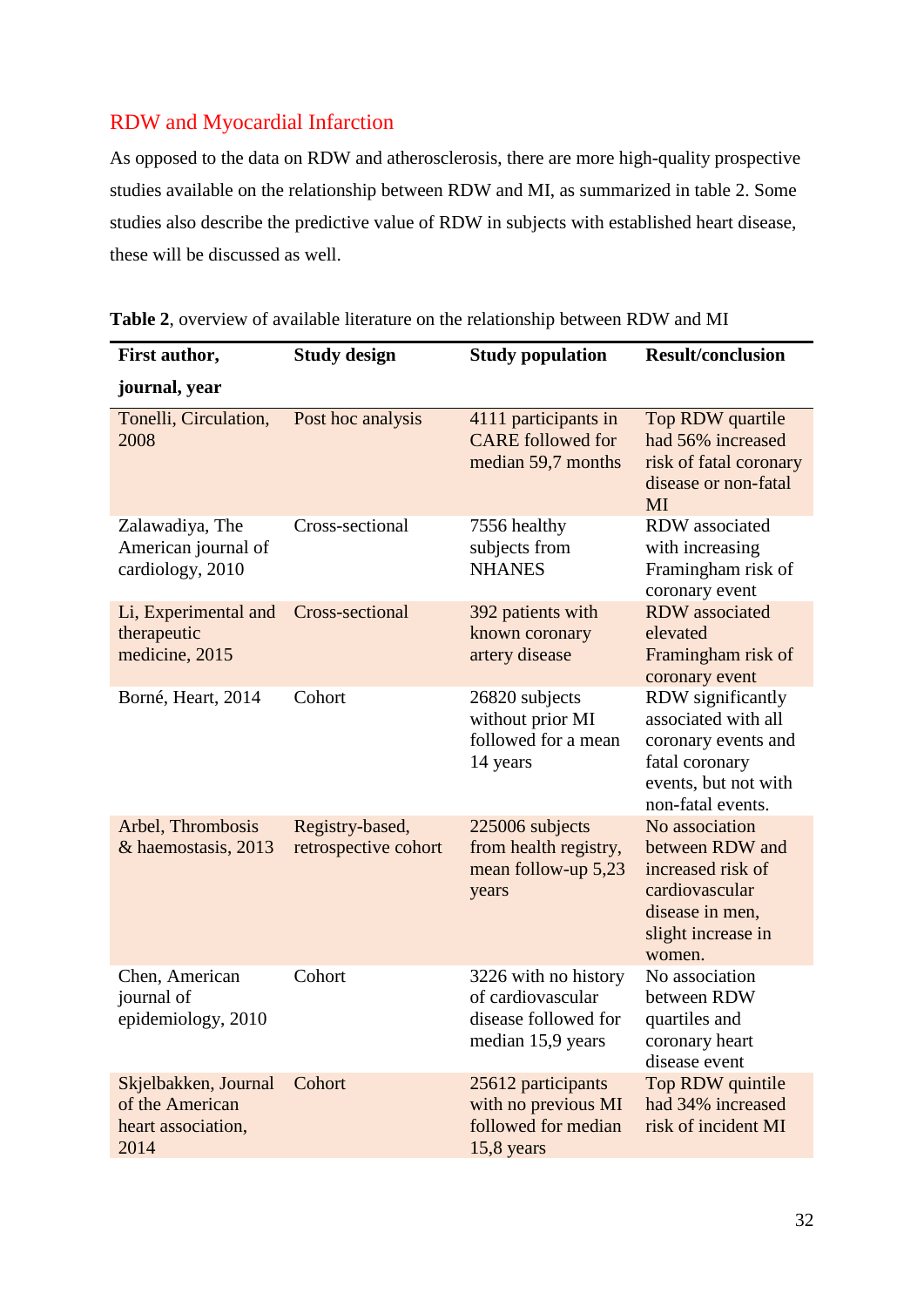| Lee, Clinical<br>cardiology, 2013                | Cohort | 1596 patients with<br>MI followed for up<br>to 12 months                         | Markedly increased<br>risk of second<br>fatal/non-fatal MI<br>with increasing<br><b>RDW</b> |
|--------------------------------------------------|--------|----------------------------------------------------------------------------------|---------------------------------------------------------------------------------------------|
| Sun, Cardiology,<br>2014                         | Cohort | 691 STEMI patients<br>followed for mean<br>$41,8$ moths                          | Increased risk of all-<br>cause mortality in<br>top RDW group.                              |
| <b>Gul, Coronary artery</b><br>disease, 2012     | Cohort | 310<br>NSTEMI/unstable<br>angina followed for<br>up to 3 years                   | <b>Increased mortality</b><br>rate with increasing<br><b>RDW</b>                            |
| Azab, Cardiology,<br>2011                        | Cohort | 619 NSTEMI<br>patients followed<br>after discharge                               | Increased mortality<br>rate with increasing<br><b>RDW</b>                                   |
| Poludasu,<br>Thrombosis $&$<br>haemostasis, 2009 | Cohort | 859 PCI patients<br>followed for median<br>time of four years                    | High RDW a strong<br>predictor of<br>mortality                                              |
| Uyarel, Coronary<br>artery disease, 2011         | Cohort | <b>2506 STEMI</b><br>patients undergoing<br>PCI followed for<br>median 21 months | High RDW group<br>associated with in-<br>hospital death, and<br>death after discharge       |

A study published in *Circulation* in 2008 by Tonelli et al. was among the first larger studies to investigate the association between RDW and myocardial infarction. It was a post hoc analysis of the Cholesterol and Recurrent Event study (CARE), a randomized trial of pravastatin vs placebo in subjects with previous myocardial infarction. RDW measurements was obtained from 4111 participants, which were followed for a median of 59.7 months. Cox hazard models were used to analyze the relationship between baseline RDW and different cardiovascular outcomes. In a comprehensive adjustment model, subjects in the top RDW quartile had a 56% increased risk of fatal coronary disease or non-fatal myocardial infarction, when compared to subjects in the lowest quartile (HR 1.56, 95% CI 1.17-2.08) (150). The full adjustment model included age, sex, various cardiovascular risk factors, medications and kidney function. A clear weakness of this study is the fact that all participants have already suffered a myocardial infarction upon enrollment. This means that all subjects have an intrinsic risk of a recurrent event, and the generalizability of the results is difficult. No repeat measurements of RDW was carried out, so we have to rely on baseline values, and expect that they stay about the same for a median of 5 years.

A study published in *The American Journal of Cardiology* by Zalawadiya et al. (151) evaluated the effect of RDW on coronary heart disease events in 7556 multiethnic, healthy and nationally representative subjects recruited from the National Health and Nutrition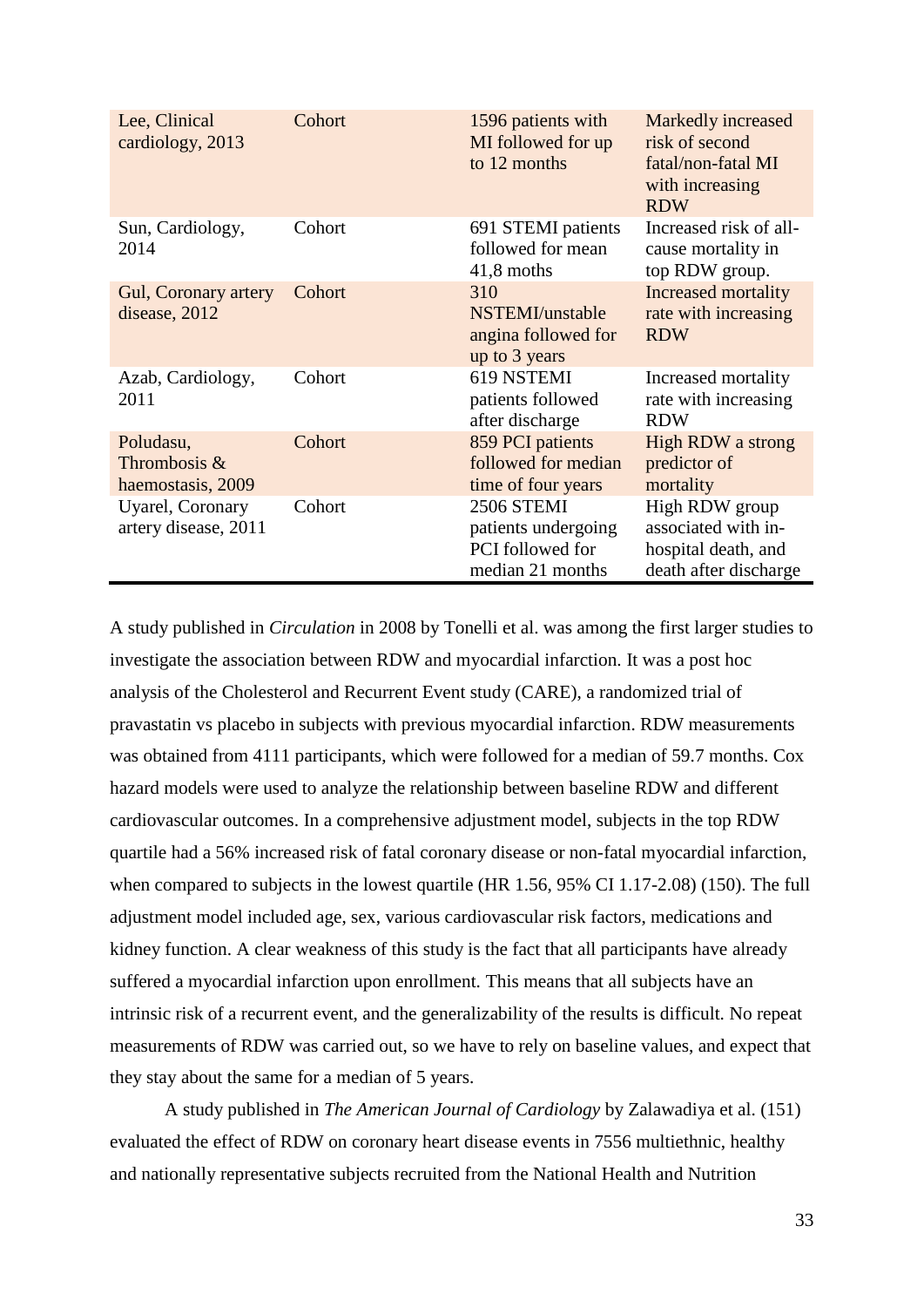Examination Surveys (NHANES). Based on the Framingham risk of coronary events, the population was divided into three groups, with <10%, 10-20%, or >20% increased 10-year risk of a hard coronary heart disease event. The authors found that for every 0.1 increment in RDW, there was a significantly increased odds of being in the Framingham middle (OR 1.35 95% CI 1.27-1.45) or high-risk group (OR 1.38 95% CI 1.25-1.53). This study does not really say anything concrete about how high RDW values relate to the risk of future myocardial infarctions, because it lacks hard end points. It illustrates how RDW correlates to the variables included in the Framingham risk assessment, like blood pressure, cholesterol, smoking and age.

A study by Li et al. (152) had a similar approach when they evaluated the relation between RDW and the Framingham risk score in patients with known coronary artery disease. The study material consisted of 392 patients undergoing coronary angiography. In a multivariable linear regression model they found an association between higher levels of RDW and an elevated Framingham risk score.

In 2014 Borné et al. (153) published data from a large cohort study in *Heart* showing a relationship between RDW and incidence of coronary events. A total of 26820 study participants in the Malmö Diet and Cancer study without prior myocardial infarction or stroke had RDW measured at baseline, and were followed for a mean of 14 years. During follow-up, 1995 participants had a non-fatal or fatal coronary event. Subjects were divided into sexspecific quartiles of RDW. Cox regression models were used to assess risk of coronary events across quartiles of RDW. An acute coronary event was defined as either a hospital diagnosis of acute myocardial infarction, or death due to ischemic heart disease. In adjusted analyses, baseline RDW was significantly associated with risk of fatal coronary events (HR 1.82, 95% CI 1.35-2.44), but not with non-fatal coronary events (HR 0.96, 95% CI 0.82-1.12). In this study, a fatal coronary event was defined as death within 28 days after the occurrence. As RDW is highly associated to anemia, all anemic subjects (n=826) were excluded, and the same analyses were run. The risk estimates remained more or less the same in the non-anemic population (HR1.81, 95% CI 1.35-2.45). The authors found a significant interaction between RDW and smoking, leading to analyses stratified for smoking status. Among non-smokers, the risk of a fatal coronary event was attenuated compared to the analyses in the whole population, but still significant with a 48% increased risk (HR 1.48, 95 CI 1.04-2.10) when comparing the fourth and first RDW quartile. As for many of the other studies, RDW was only measured at baseline, leaving little knowledge about how changes in RDW affects risk estimates over time.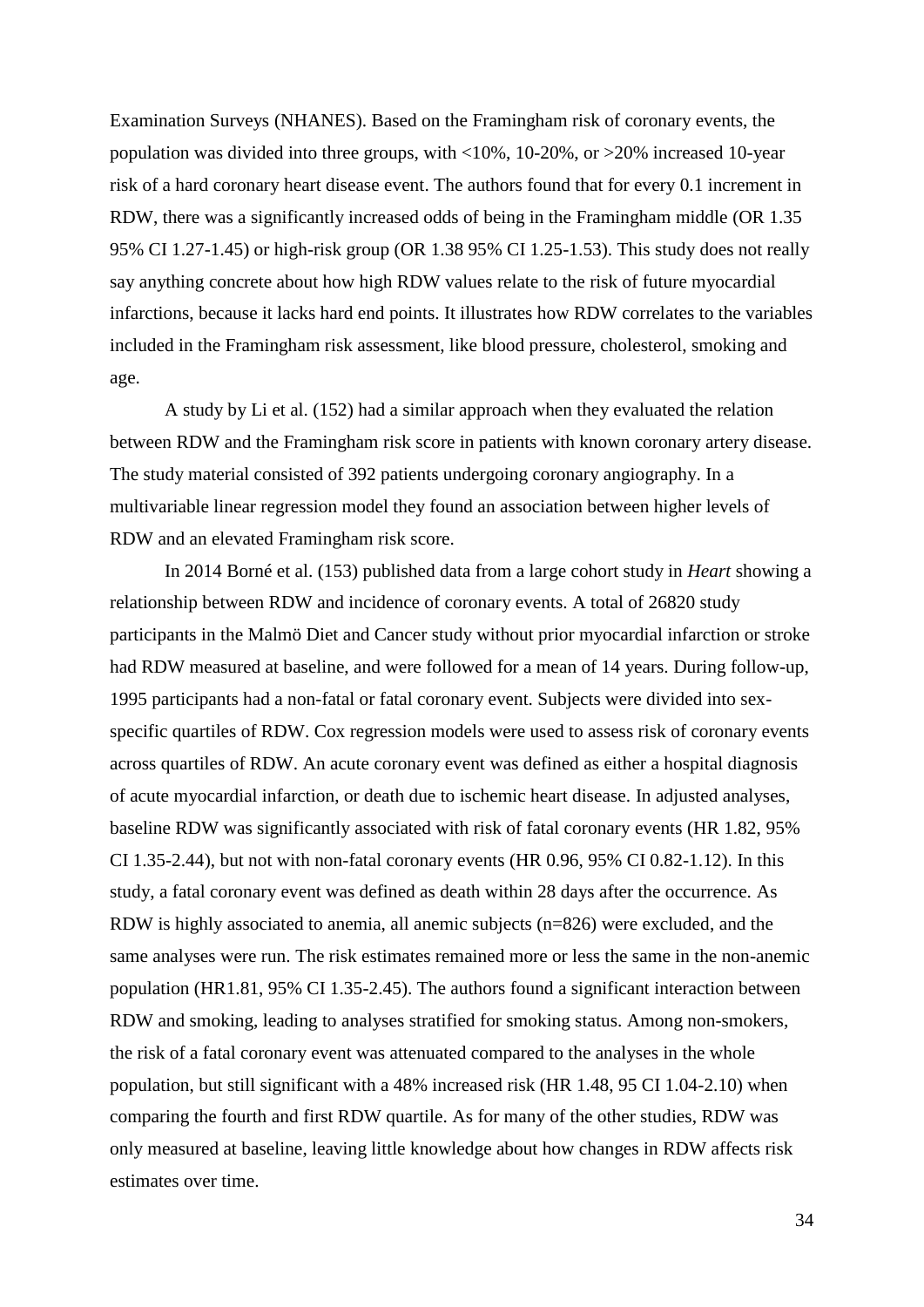Comparable to the study discussed above, Arbel et al. (154) found no association between RDW and increased risk of cardiovascular events in men, and a slightly increased risk in women, in a registry-based, retrospective cohort study of 225006 subjects. The study describes a relation between RDW and all-cause mortality, but says nothing about cardiovascular mortality. Subjects with RDW >17% were compared to subjects with RDW <13%. Over a mean follow-up of 5.2 years, the HR of a major cardiovascular event was 1.08 (95% CI 0.82-1.41) for males, and 1.26 (95% CI 1.03-1.52) for females. The multivariable model included adjustments for age, hemoglobin, blood glucose, HDL, triglycerides, BMI, diabetes, hypertension, smoking and COPD. In analyses of all-cause mortality they found a strong association with increasing RDW. Again comparing RDW >17% to RDW <13%, the authors found that men had a HR of 4.57 (95% CI 3.35-6.24), and women a HR of 3.26 (95% CI 2.49-4.28) for all-cause mortality. After exclusion of anemic subjects, the association was strengthened. This study boasts some strong numbers with 225006 participants, and 21939 cases of incident major cardiovascular events. However, the study participants are not representative for the general healthy population. They are all above the age of 40, and selected from a health register where all participants had their blood drawn sometime within the last year upon inclusion. In other words, they were all at the hospital for some reason, and probably have some intercurrent illness. Another big issue is the broad definition of a major cardiovascular event in this study, as it includes patients with ischemic heart disease, chronic heart failure, peripheral vascular disease, cerebrovascular event, transient ischemic attack, or patients that underwent percutaneous coronary intervention or coronary artery bypass surgery. All in all, there can't be drawn any specific conclusions about RDWs impact on the risk of myocardial infarction from this study.

In a community cohort in Taiwan, RDW was measured in 3226 individuals with no history of cardiovascular disease (155). The study participants were followed for a median time of 15.9 years. Chen et al. published findings from this cohort regarding RDW and risk of coronary disease in the *American Journal of Epidemiology* in 2010. In this study the term coronary heart disease included study participants with a nonfatal myocardial infarction, fatal coronary heart disease, or participants that were hospitalized for percutaneous coronary intervention or coronary bypass surgery. Subjects were divided into quartiles according to their RDW values, and Cox proportional hazard models were used to evaluate the associations between baseline RDW and risk of future cardiovascular disease or death. During follow-up, 151 participants developed coronary heart disease. The crude analyses did not yield convincing evidence with a HR of 1.16 (95% CI 0.76-1.78) when comparing the top quartile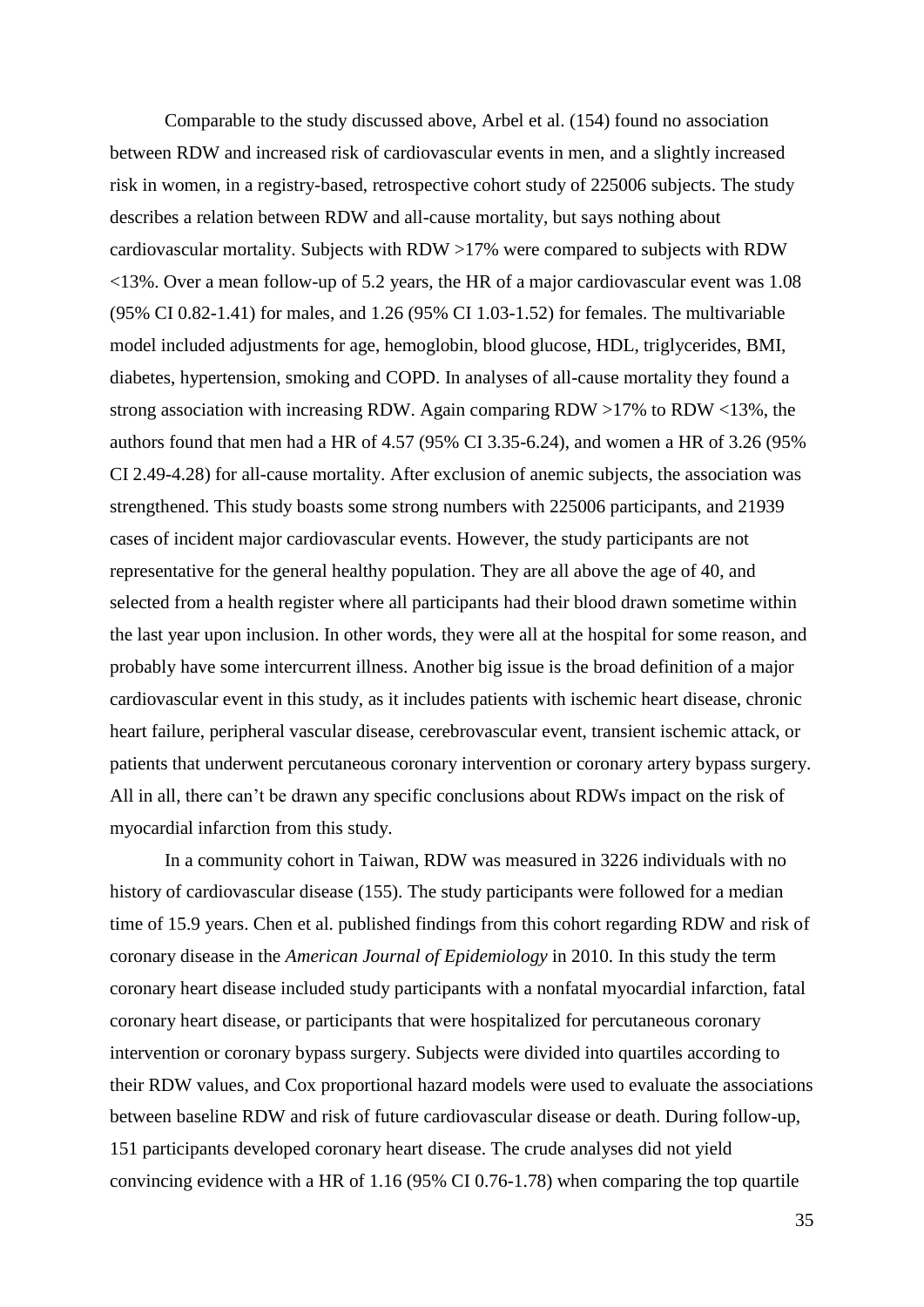(RDW >13.7%) with the bottom quartile (RDW  $\leq$  12.7%). The association was further weakened after adjustments for confounding variables, with a HR of 1.05 (95% CI 0.65-1.68). Again, this was not a study looking specifically into myocardial infarctions.

In a study by Skjelbakken et al. (156) the specific association between RDW and myocardial infarction was studied in a large cohort with subjects recruited from the general population. During a median follow-up of 15.8 years, 1779 of the 25612 study participants suffered a first-ever myocardial infarction. In categorical analyses, the bottom RDW quintile was used as the reference group. In a multivariable model adjusted for common cardiovascular risk factors, subjects in the top quintile had 34% increased risk of an incident myocardial infarction (HR 1.34, 95% CI 1.11-1.60). The risk estimate was further increased to 71% (HR 1.71, 95% CI 1.34-2.20) when subjects with RDW values above the 95<sup>th</sup> percentile were compared to those in the bottom quintile. In continuous analyses, a 1% increase in RDW yielded a 16% increased risk of myocardial infarction (HR 1.16, 95% CI 1.11-1.21). Analyses were stratified for smoking status, this adjustment increased the risk estimate among smokers while decreasing it among non-smokers. Risk estimates remained essentially the same after exclusion of anemic subjects. Like all the other studies to date, this study did not have repeated measurements of RDW.

Several studies have investigated the value of RDW as a prognostic marker in myocardial infarction patients. Lee et al. (157) investigated the association between RDW and major adverse cardiac events (MACE) in patients with previous myocardial infarction. Patients with MI were followed for up to 12 months with MACE endpoints being either death or a second nonfatal MI. In total, 1596 patients were divided into quartiles depending on their admission RDW value. In Cox proportional hazard models adjusting for confounding variables the HR for MACE when comparing the top with the bottom RDW quartile was 6.18 (95% CI 2.10-18.21) (157).

Sun et al. (158) followed 691 STEMI patients free of heart failure for a mean time of 41.8 months. The participants were divided into two groups depending on RDW value. Multivariable analyses showed that subjects in the top group had a hazard ratio of 3.43 (95% CI 1.17-8.32) for all-cause mortality when compared to the bottom group (158). The study had a low number of events, with only 47 patients dying during follow-up.

A study by Mehmet Gul et al. (159) followed 310 patients with NSTEMI and unstable angina for up to 3 years after discharge. Participants were divided into tertiles depending on RDW value. In Kaplan-Meier survival analysis the cumulative mortality rate during 3 years after hospital discharge was 5.6% in the lowest RDW, and 19% in the top tertile.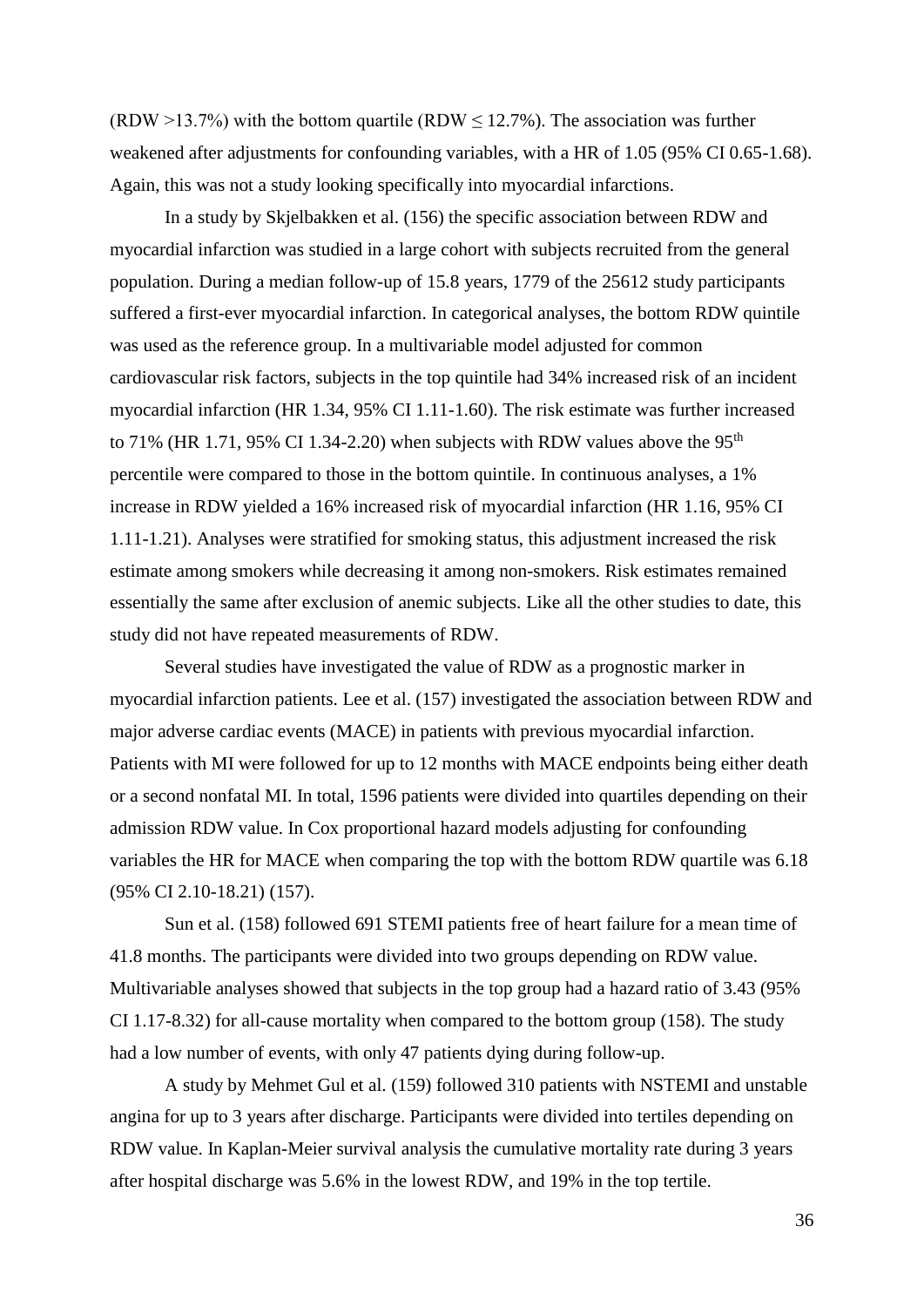A similar study by Azab et al. (160) followed 619 NSTEMI patients after discharge. After adjustments for confounding variables they found that patients in the top RDW tertile had a 30% 4-year mortality rate vs 7% in the bottom tertile (160). Each unit increase in RDW yielded a 10% increased risk of 4-year all-cause mortality (HR 1.10, 95% CI 1.004-1.213).

Two studies have described the prognostic value of RDW in patients admitted for percutaneous coronary intervention (PCI). In a study by Poludasu et al. (161) published in *Thrombosis and Haemostasis* in 2009, 859 PCI patients were followed for a median time of four years and 95 died. In multivariate analyses, high RDW was found to be a strong predictor of mortality in patients with hemoglobin >10.4, but not in those with Hb <10.4. The authors argue that severe anemia in itself is a strong predictor of adverse outcome in PCI patients, and therefore the predictive power of RDW is reduced in this subgroup. The other comparable study by Uyarel et al. (162) followed 2506 STEMI patients undergoing PCI for a median time of 21 months. The study population was divided into a high and a low RDW group. High RDW was associated with both in-hospital death, and death after discharge from the hospital.

To sum up, the evidence is contradictory with regard to the relation between RDW and incident myocardial infarction. Large population-based cohort studies have shown varying results. One large cohort studies did not find any association between RDW and future coronary event, while one found borderline evidence, and one presented definite evidence. There were some important differences in the definition of cases between the three studies. In the study by Chen et al. from the Taiwan cohort, a coronary event was widely defined and included clinically stable patients admitted for coronary artery bypass surgery or percutaneous coronary intervention. Even with the wide definition, the case numbers were far weaker than in the other two studies. In the study by Borné et al. the events only included acute myocardial infarctions, but they were defined as "fatal" if a subject died within the first 28 days after the event. In analyses of non-fatal events, they found no association, but in analyses of all the events put together, the risk estimates showed an association. Those results are more comparable to the study by Skjelbakken et al. which also looked at fatal/non-fatal myocardial infarctions combined, and reported a clear association between RDW and events. The latter study has a more generalizable study population compared to the study by Borné, and a more precise definition of outcome event compared to the study by Chen. Based on the studies presented I believe it's reasonable to conclude that there is a clear association between RDW and myocardial infarctions in western world populations. The disease distribution is very different in East Asia, and might some of the explanation for the varying results presented above.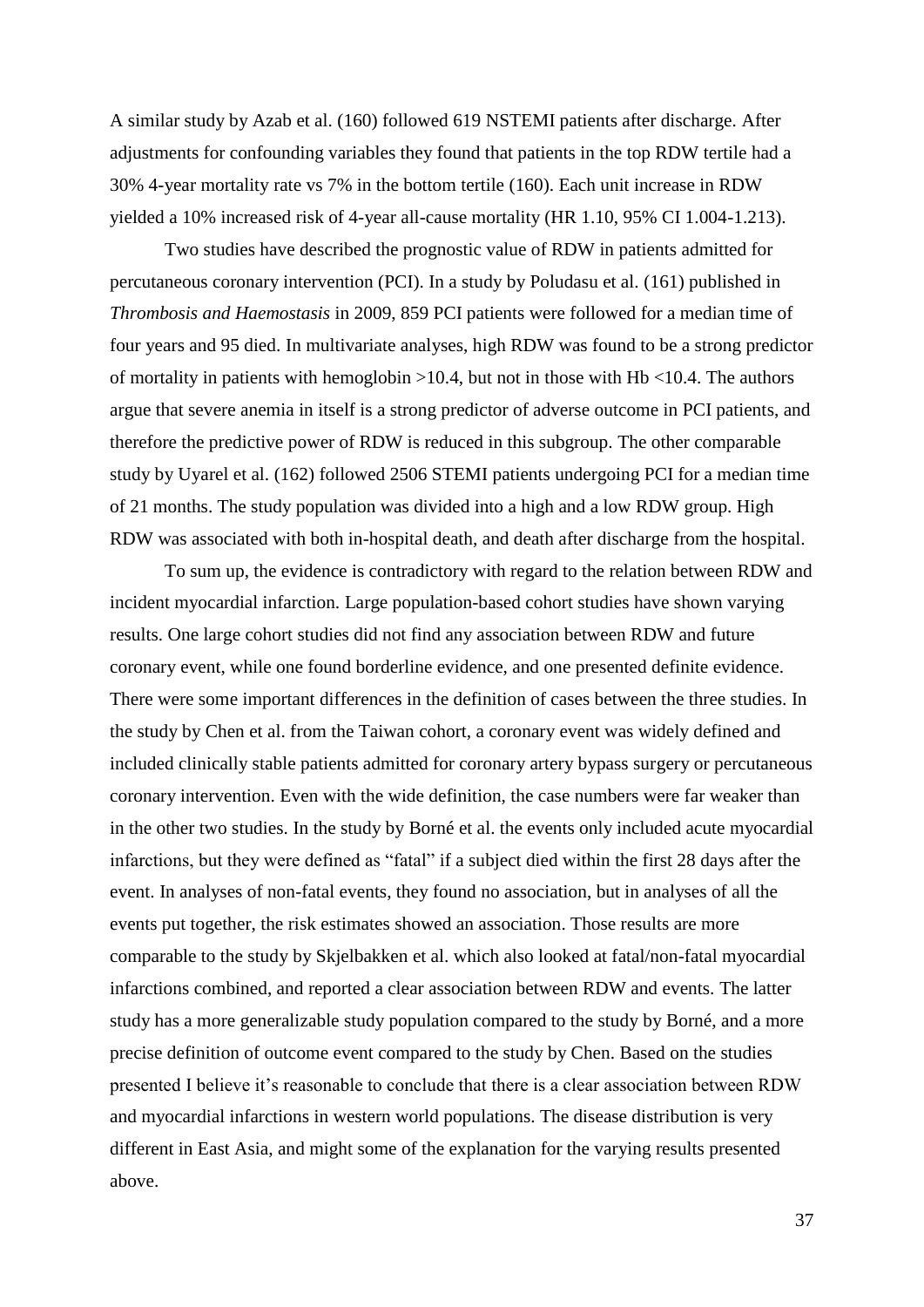Studies investigating all-cause mortality in patients with heart disease, all point in the direction of a predictive value of RDW.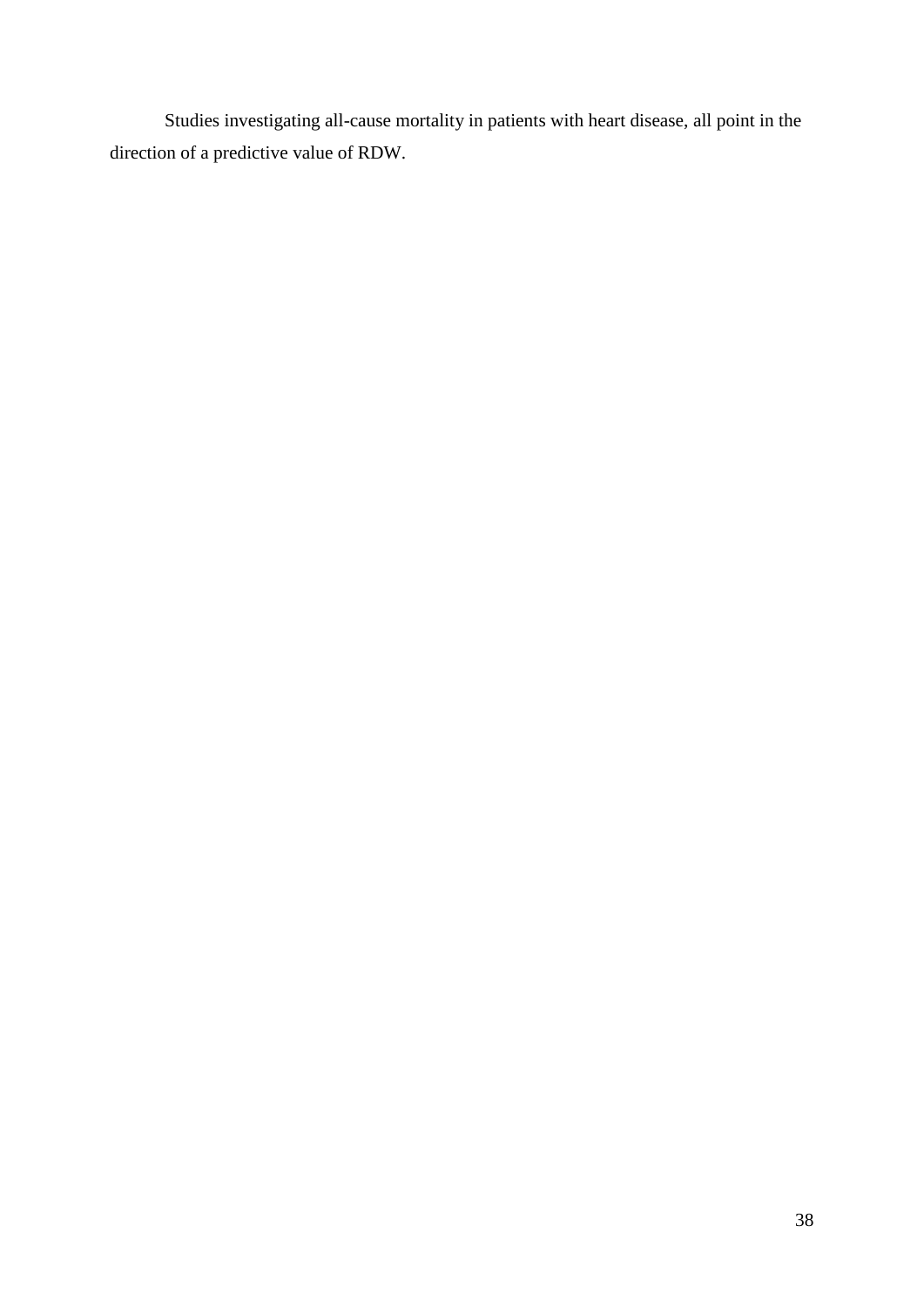### <span id="page-38-0"></span>RDW and Stroke

The available evidence on the relationship between RDW and stroke is summarized in table 3.

| First author, journal,                                           | <b>Study design</b> | <b>Study population</b>                                                               | <b>Result/conclusion</b>                                                                             |
|------------------------------------------------------------------|---------------------|---------------------------------------------------------------------------------------|------------------------------------------------------------------------------------------------------|
| year                                                             |                     |                                                                                       |                                                                                                      |
| Tonelli, Circulation,<br>2008                                    | Post hoc analysis   | 4111 participants in<br><b>CARE</b> followed for<br>median 59,7<br>months             | Top RDW quartile<br>HR of 2.58 for<br>stroke compared to<br><b>bottom</b>                            |
| Söderholm, Plos One,<br>2015                                     | Cohort              | 26879 previously<br>healthy subjects<br>followed for<br>median 15,2 years             | Top RDW quartile<br>had a 31% increased<br>risk of stroke<br>compared to bottom                      |
| Lappegård, Thrombosis<br>& haemostasis, 2015                     | Cohort              | 25992 subjects<br>from the general<br>population. Median<br>follow up $15,8$<br>years | Subjects in top<br>RDW quintile had a<br>37% higher risk of<br>incident stroke<br>compared to bottom |
| Ramírez-Moreno,<br>International journal of<br>stroke, 2013      | Case-control        | 224 incident<br>ischemic stroke,<br>224 controls                                      | Dose-response<br>relationship between<br>RDW and risk of<br>stroke                                   |
| Kaya, Clinical and<br>applied<br>thrombosis/haemostasis,<br>2013 | Cohort              | 133 heart failure<br>patients followed<br>for $1$ year, $14$<br>stroke events         | RDW above 15,2%<br>predicted stroke<br>with 87% sensitivity<br>and 74% specificity                   |
| Saliba, The American<br>journal of medicine,<br>2014             | Registry based      | 41140 Subjects<br>with atrial<br>fibrillation                                         | <b>Association between</b><br>RDW and stroke                                                         |

**Table 3**, overview of available literature on the relationship between RDW and Stroke

The previously described study by Tonneli et al. additionally investigated the relationship between RDW and stroke (150). In fully adjusted analyses, subjects in the top RDW quartile had a hazard ratio for stroke of 2.58 (95% CI 1.47-4.55) when compared to the bottom quartile. As discussed above, this study was not conducted in a healthy population, but in CARE study participants with a previous myocardial infarction.

Söderholm et al. (139) published a study on RDW and atherosclerosis, but the primary focus on the study was stroke. This large (n=26879), population-based cohort of previously healthy subjects provides the strongest evidence on the relation between RDW and stroke thus far. The population was divided into quartiles of RDW and followed for a median time of 15.2 years. During follow-up 1869 participants suffered a first ever stroke. Compared to the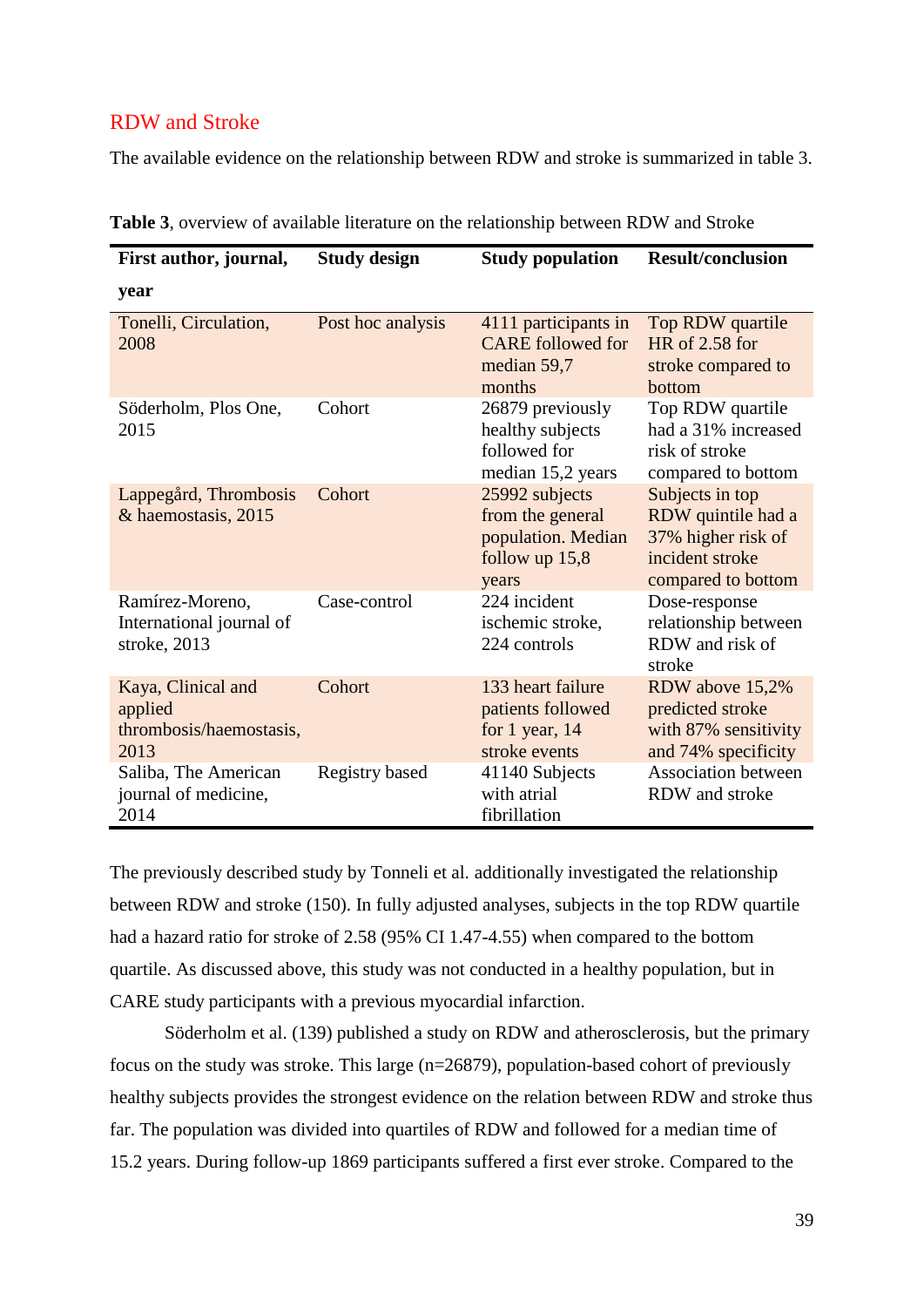reference bottom quartile, subjects in the top quartile had a 31% increased risk of total stroke (HR 1.31, 95% CI 1.11-1.54) in a multivariable adjusted model. The results were essentially the same in analyses looking specifically into cerebral infarctions (n=1544). The association was borderline significant for intracerebral hemorrhage (HR 1.44, 95% CI 0.90-2.30), while there was no association between RDW values and subarachnoid hemorrhage (HR 0.94, 95% CI 0.43-2.07). A limited number of events, and thereby low statistical power, might explain this, as only 75 subjects suffered a subarachnoid hemorrhage during follow-up.

Lappegård et al. published very similar results in *Thrombosis & haemostasis (163).*  The cohort consisted of 25992 subjects recruited from a general population, aging from 25 years and up. During a median follow-up of 15.8 years, 1152 participants experienced a firstever stroke. When comparing top with bottom quintiles in a multivariable adjusted model, subjects with the highest RDW values had a 37% increased risk of stroke. Subjects in the top 95th percentile had a 55% increased risk. The risk estimates remained the same after exclusion of subjects with anemia. There was no association between RDW and hemorrhagic strokes in subtype analyses, but these analyses were limited by weak numbers. RDW was not associated with risk of all-cause mortality within one year or during the entire follow-up, after incident stroke.

A case-control study by Ramírez-Moreno et al. (164) investigated 224 incident ischemic stroke events and 224 randomly selected controls from the same source population. The population was divided into RDW quartiles, using the lowest quartile as a reference group. Subjects in the fourth quartile had an OR of 5.9 (95% CI 3.1-11.4). The authors also found a continuous dose-response relationship between RDW and risk of stroke.

Kaya et al. (165) followed 133 patients with heart failure (NYHA class 1-3) for 1 year until 14 of them developed a stroke. Receiver-operating characteristics (ROC) curves were used to estimate sensitivity and specificity of RDW for predicting stroke. They found that RDW above or equal to 15.2% on admission had a 87% sensitivity and a 74% specificity in predicting stroke. An association between RDW and stroke was also described in a registry based study with subjects with atrial fibrillation (166), while a large cohort study found a relationship between RDW and atrial fibrillation (167).

All the studies presented show a positive relationship between RDW and risk of stroke events. In the studies looking into subtypes of stroke events, there were no associations between RDW and risk of hemorrhagic stroke events.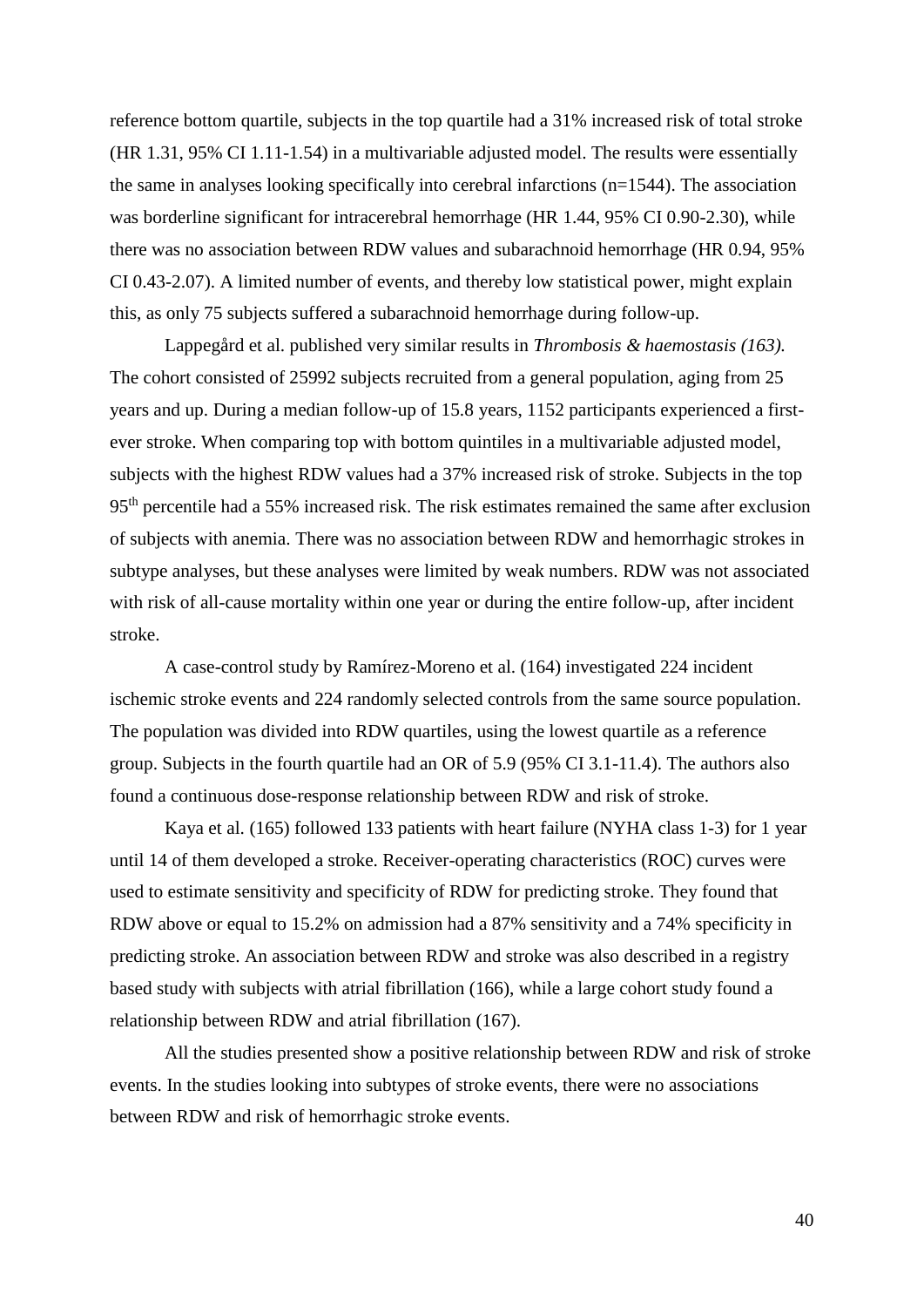## <span id="page-40-0"></span>**Discussion**

#### <span id="page-40-1"></span>Underlying mechanisms for the observed association

While numerous studies show relationships between RDW and various disease outcomes, none have been able to conclude why we observe these associations. Does increased RDW have a direct impact on pathophysiological mechanisms, or is it merely a marker of disease, reflecting something else going on in the body?

#### <span id="page-40-2"></span>RDW as a direct influence on disease mechanism

Increased RDW reduces red cell deformability, which in turn can impair blood flow in the microcirculation, leading to hypoxia and increase risk of cardiovascular disease events (168). Such hypoxia might also stimulate to the release of EPO and thereby have an effect on erythropoiesis. A study from 1984 concludes that both red cell deformability and red cell size plays a role in how platelets interact with the vessel wall, and thereby affects thrombus formation (169).

Erythrocytes contain a substantial amount of cholesterol in their membranes, which contributes in the progression of atherosclerotic plaques (170). In addition to adding on as building blocks, the accumulation of free cholesterol within the atherosclerotic plaque makes it more vulnerable to rupture (171). The erythrocyte membrane is regarded as an important source of this cholesterol (172, 173). Cholesterol content in erythrocyte membranes has been described as a novel biomarker of clinical instability in coronary artery disease, and increased RDW has been associated to this increased cholesterol content (174). This might be one way to explain both the association between RDW and atherosclerosis formation/progression, and it's relation to myocardial infarctions and stroke.

#### <span id="page-40-3"></span>RDW as a marker of some other underlying cause

Since RDW is a numeric concept with its value calculated from something else (MCV), and not something that can be measure directly, one can suppose that its relationship to disease must be mediated by other factors. This theory is supported by the fact that RDW is associated with such broad specter of disease. It is unreasonable to think that RDW has a distinct impact on all pathophysiological mechanisms in diseases ranging from dementia to myocardial infarction, but rather describes some sort of disease presence.

Numerous studies on populations with various conditions/diseases show a relationship between RDW and risk of mortality. This supports the theory that RDW reflects an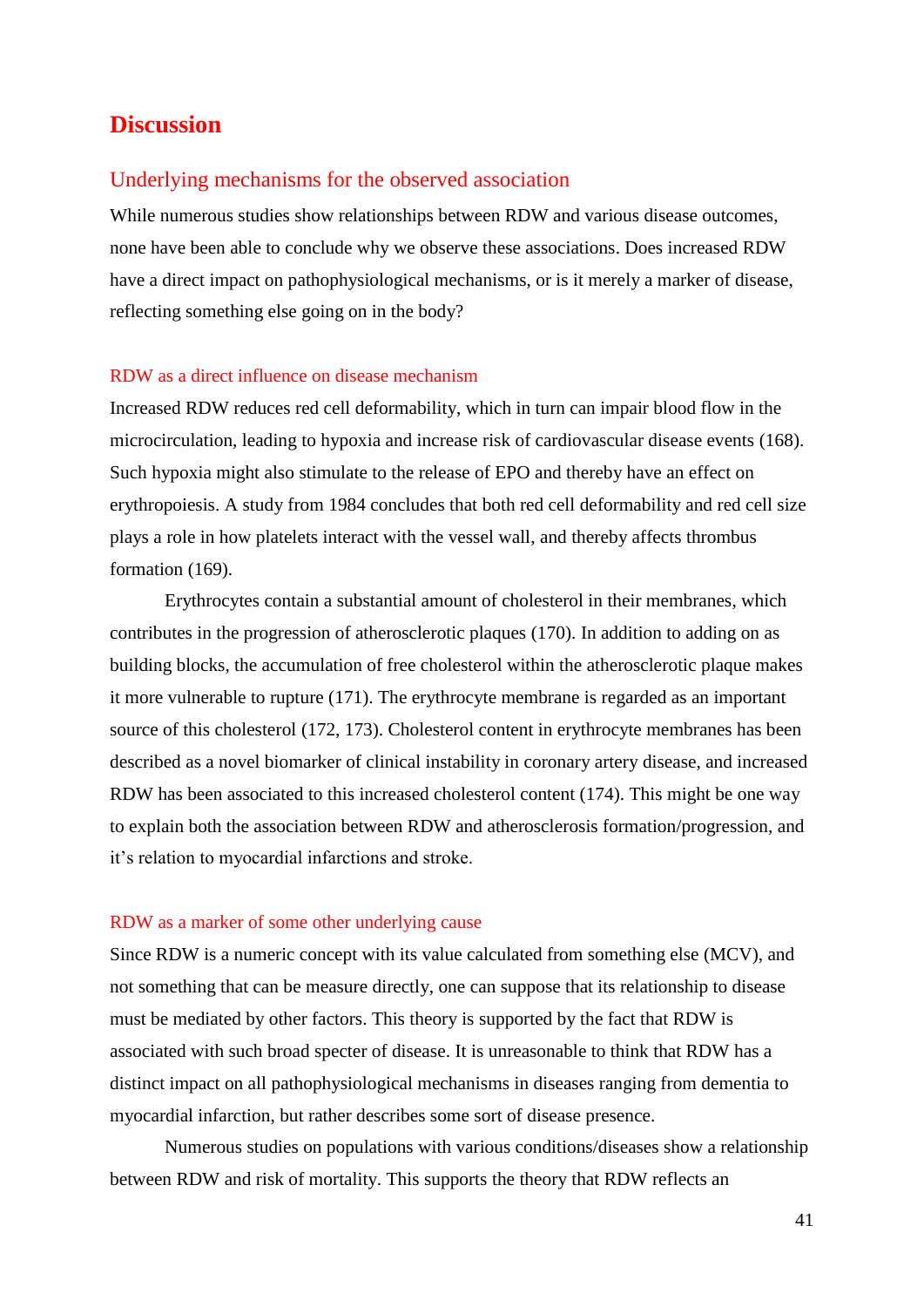underlying disease process going on in the body, and that this underlying condition makes the subject more vulnerable. One way to assess such an "underlying disease" is through inflammatory markers. As described above, both RDW and cardiovascular disease outcomes are heavily associated with several markers of inflammation, including CRP, white blood cell count and interleukins. In contradiction, studies have also shown that RDW is associated to disease outcome and mortality after adjustments for inflammatory markers. An association between RDW and mortality was seen in a selected population with normal CRP and white blood cell count levels (175).

In the CARE study (176), there was an association between RDW and myocardial infarction. Subjects in the top RDW quartile had a 56% increased risk of fatal or non-fatal myocardial infarction. In the same population, analyses of the relation between CRP and myocardial infarction was conducted, with very similar results. Subjects in the highest CRP quintile had a 77% higher relative risk of a recurrent coronary event. The relative risks were matched for age and sex, but not adjusted for any other confounding variables. If the link between RDW and cardiovascular disease were to be explained by inflammation, how might inflammation alter RDW levels? It is stated that interleukin-6 stimulates erythropoiesis (177). The same has been shown for IL-12 (178). Stimulation of erythropoiesis will lead to release of more immature erythrocytes into the blood stream. These are larger in size and will thereby increase the RDW.

On the other hand, studies also describe an inhibiting effect on the erythropoiesis induced by inflammatory cytokines TNF-alfa, IFN-gamma (179). Pro-inflammatory cytokines cause a deficiency in erythropoietin and thereby mediates anemia. Whether such a situation might lead to an increase in RDW, is uncertain. The oldest, smallest erythrocytes will in time die, leading to a shift in size distribution. This might actually cause a reduction in RDW by further evening out the size of the remaining erythrocytes. Another option is that the bone marrow tries to compensate for the anemic situation by prematurely releasing immature, large, blood cells (reticulocytes) due to increased erythropoietin release following the anemic state, which in turn will increase the RDW. The anemic state has a stimulating effect on EPO production which might suppress the apparent inhibiting effect of the pro-inflammatory cytokines.

Increased levels of reactive oxygen species (ROS), leads to ineffective erythropoiesis (180). Uncontrolled increase in ROS can lead to hemolysis and in turn an increase in RDW by the mechanisms described above (181).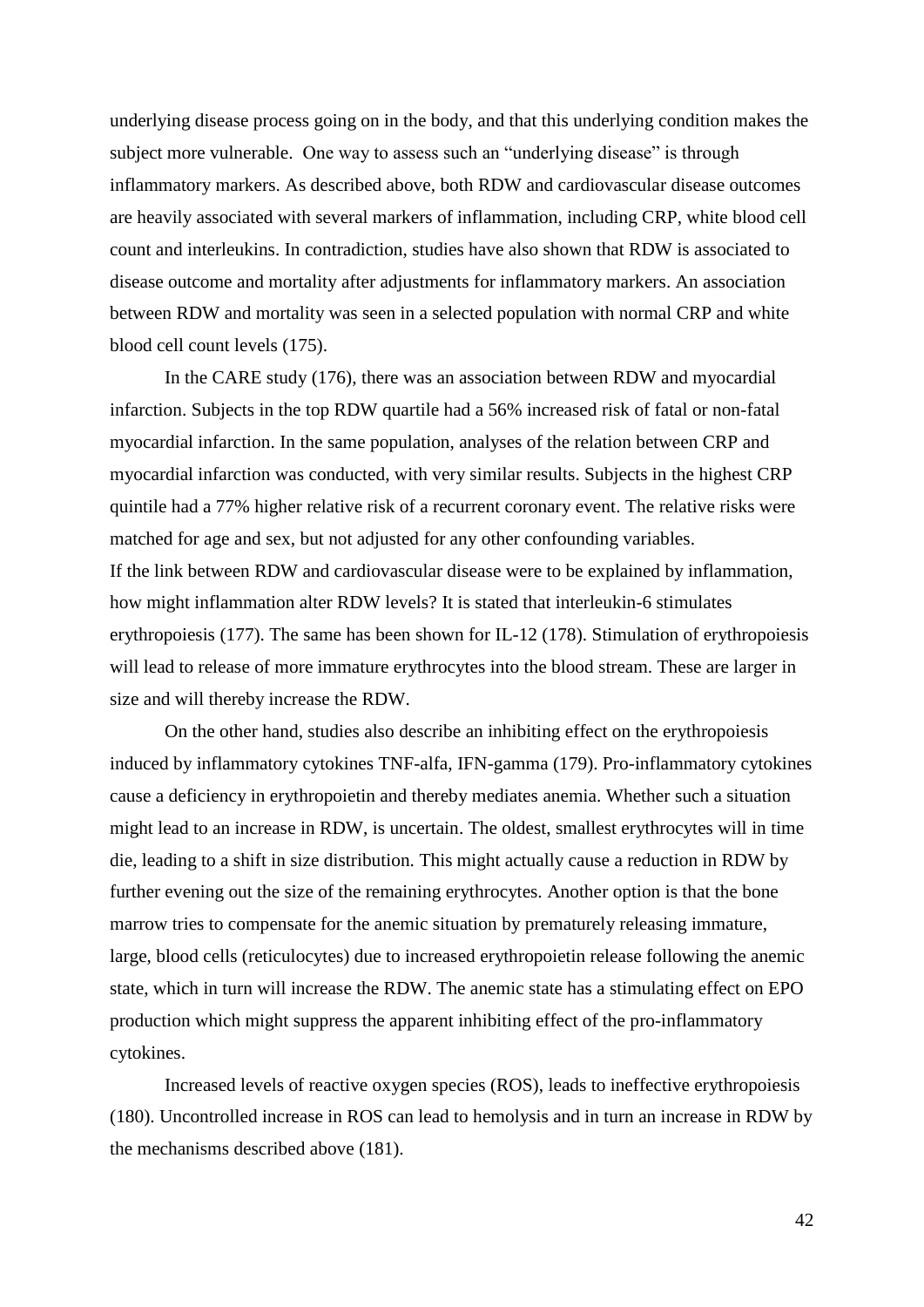#### <span id="page-42-0"></span>The clinical use of RDW

Many theories exist regarding the reason why RDW is associated with such a wide specter of disease. In the literature, a *risk factor* for a disease outcome is described as a factor that precedes the disease, predicts it, and that is directly involved in the biological causal pathway of the disease (182). A *biomarker*, on the other hand, is a biological indicator of some process involved in the disease development. Based on this definition, there are doubts to the whether the variation in size of red blood cells is a risk factor in any of the diseases described above. However, the literature more or less agrees in purposing RDW as a marker of some underlying disease/inflammatory state. With inflammation playing a key role in atherogenesis, this makes it reasonable to call RDW a biomarker for the diseases described above. This way, the use of RDW in risk stratification has a true potential. RDW has been shown valuable in prediction of both first time events and recurrent events/mortality. For instance, RDW could be implemented in established risk calculators for disease outcome, severity, prognosis etc. As a biomarker it has great potential value because it is independent of many well known risk factors, and could thereby add new information. As it is inexpensive and readily available, it might be a variable that clinicians should pay more attention to, and more often include in the blood works of their patients. Nonetheless, one must explore and clarify the underlying mechanisms for the observed relationships in order to introduce targeted preventive treatment in patients with high RDW.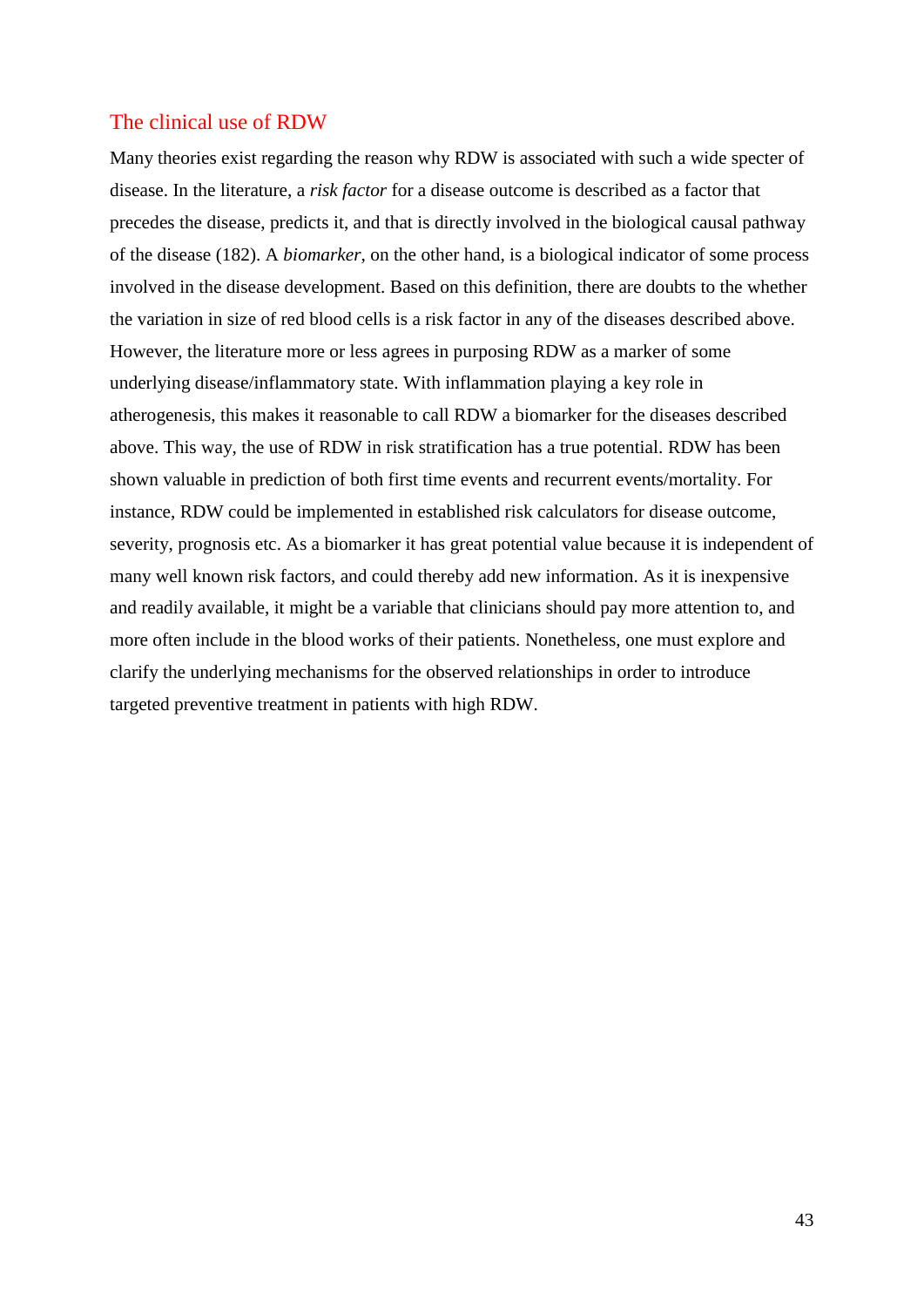## <span id="page-43-0"></span>**Conclusion**

RDW is an inexpensive lab value readily available from a standard blood cell count. It is related to atherosclerosis, myocardial infarction and stroke. In this literature study I have described the basic epidemiology and pathophysiology of these disease entities, and afterwards presented and discussed available research on the topic. This all gave a comprehensive background for the discussion on why we see these relationships between RDW and cardiovascular disease. The underlying mechanism for the associations remains unclear, but it is heavily argued that RDW is a marker of some underlying disease state/inflammatory state. Thereby, RDW is a potential novel biomarker for risk stratification and prevention of disease.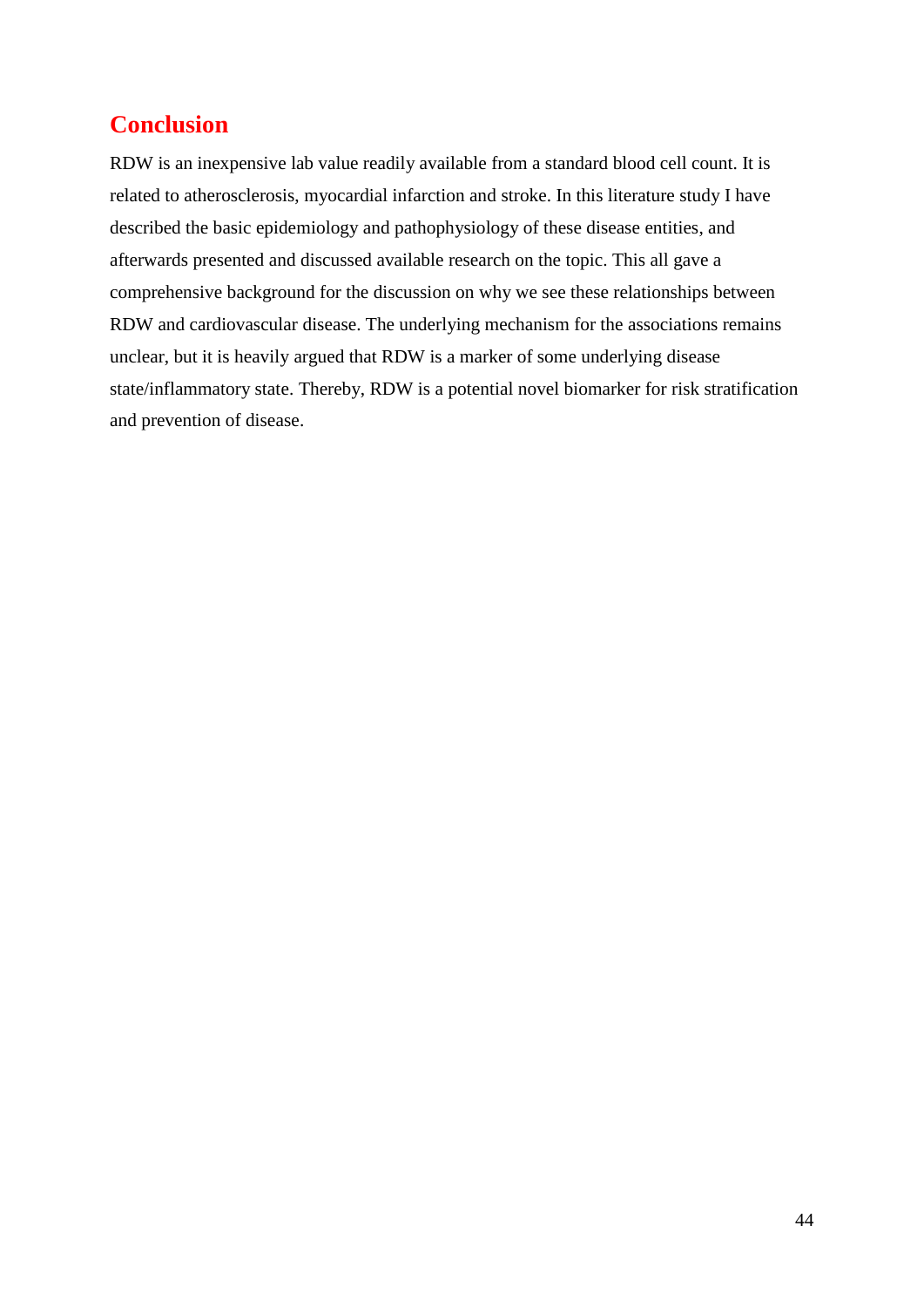## <span id="page-44-0"></span>**References**

1. Libby P. Current Concepts of the Pathogenesis of the Acute Coronary Syndromes. Circulation 2001; 104(3): 365-72.

2. Ross R. The pathogenesis of atherosclerosis: a perspective for the 1990s. Nature 1993; 362(6423): 801-9.

3. Ross R. Atherosclerosis — An Inflammatory Disease. New England Journal of Medicine 1999; 340(2): 115-26.

4. Finegold JA, Asaria P, Francis DP. Mortality from ischaemic heart disease by country, region, and age: statistics from World Health Organisation and United Nations. International journal of cardiology 2013; 168(2): 934-45.

5. Nichols M, Townsend N, Scarborough P, et al. Cardiovascular disease in Europe 2014: epidemiological update. Eur Heart J 2014; 35(42): 2929.

6. Mannsverk J, Wilsgaard T, Njølstad I, et al. Age and gender differences in incidence and case fatality trends for myocardial infarction: a 30-year follow-up. The Tromsø Study. European journal of preventive cardiology 2012; 19(5): 927-34.

7. Mannsverk J, Wilsgaard T, Mathiesen EB, et al. Trends in Modifiable Risk Factors are Associated With Declining Incidence of Hospitalized and Non-Hospitalized Acute Coronary Heart Disease in a Population. Circulation 2015: CIRCULATIONAHA. 115.016960.

8. Hackett ML, Duncan JR, Anderson CS, et al. Health-Related Quality of Life Among Long-Term Survivors of Stroke: Results From the Auckland Stroke Study, 1991–1992. Stroke; a journal of cerebral circulation 2000; 31(2): 440-7.

9. Hankey GJ, Jamrozik K, Broadhurst RJ, et al. Long-Term Disability After First-Ever Stroke and Related Prognostic Factors in the Perth Community Stroke Study, 1989–1990. Stroke; a journal of cerebral circulation 2002; 33(4): 1034-40.

10. Go AS, Mozaffarian D, Roger VL, et al. Executive Summary: Heart Disease and Stroke Statistics—2013 Update: A Report From the American Heart Association. Circulation 2013; 127(1): 143-52.

11. Handa N, Matsumoto M, Maeda H, et al. Ischemic stroke events and carotid atherosclerosis results of the Osaka follow-up study for ultrasonographic assessment of carotid atherosclerosis (the OSACA Study). Stroke; a journal of cerebral circulation 1995; 26(10): 1781-6.

12. WHO. The top 10 causes of death.<http://wwwwhoint/mediacentre/factsheets/fs310/en/> 2014.

13. Mendis S, Puska P, Norrving B. Global atlas on cardiovascular disease prevention and control, World Health Organization; 2011.

14. Shinton R, Beevers G. Meta-analysis of relation between cigarette smoking and stroke. Bmj 1989; 298(6676): 789-94.

15. Kannel WB, McGee DL. Diabetes and Glucose Tolerance as Risk Factors for Cardiovascular Disease: The Framingham Study. Diabetes care 1979; 2(2): 120-6.

16. Kannel WB. Blood pressure as a cardiovascular risk factor: Prevention and treatment. JAMA 1996; 275(20): 1571-6.

17. Stamler J, Vaccaro O, Neaton JD, et al. Diabetes, Other Risk Factors, and 12-Yr Cardiovascular Mortality for Men Screened in the Multiple Risk Factor Intervention Trial. Diabetes care 1993; 16(2): 434-44.

18. Michel de Lorgeril M, Salen P, Martin J-L, et al. Mediterranean diet, traditional risk factors, and the rate of cardiovascular complications after myocardial infarction. Heart failure 1999; 11: 6.

19. Powell KE, Thompson PD, Caspersen CJ, et al. Physical activity and the incidence of coronary heart disease. Annual review of public health 1987; 8(1): 253-87.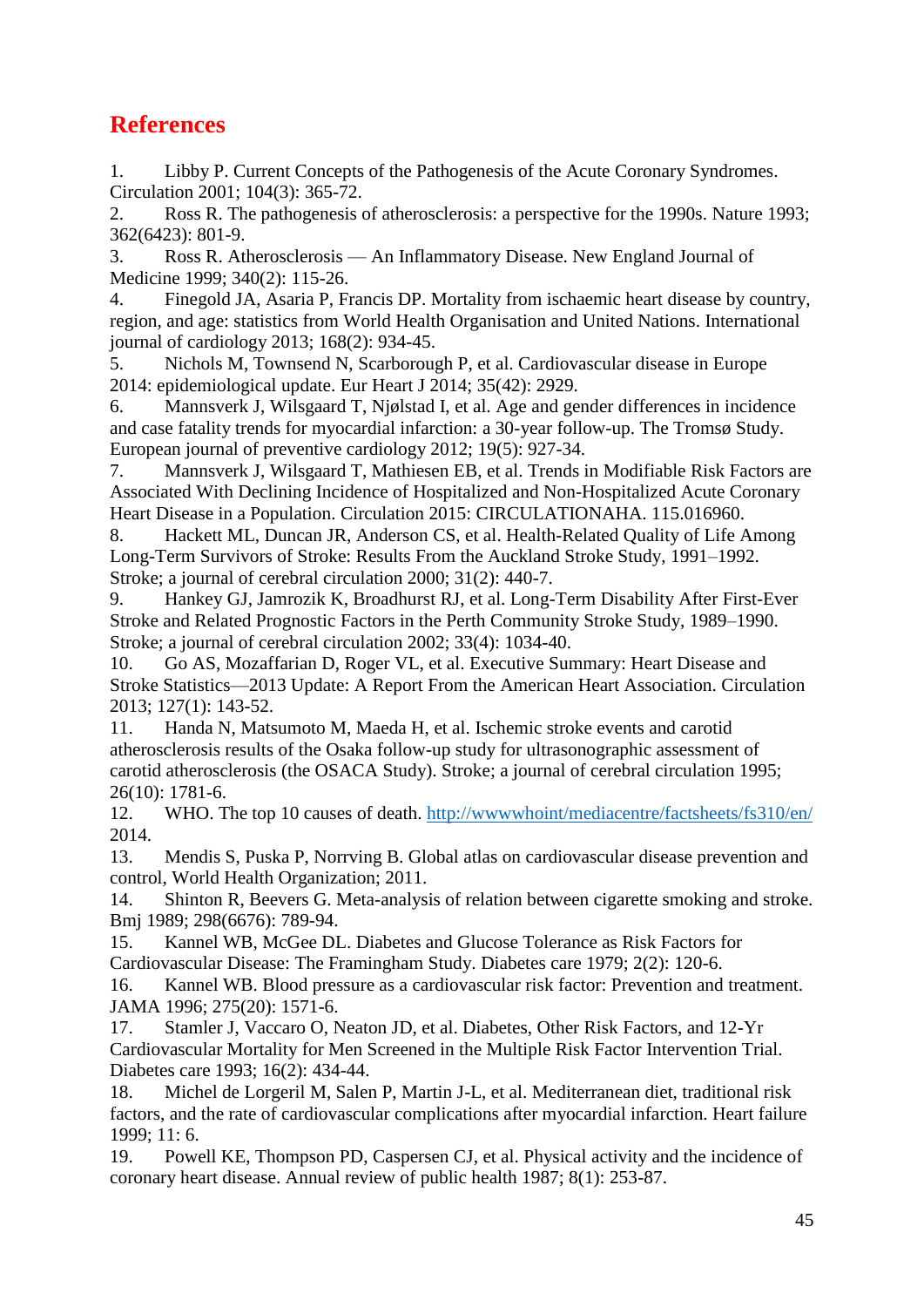20. Hubert HB, Feinleib M, McNamara PM, et al. Obesity as an independent risk factor for cardiovascular disease: a 26-year follow-up of participants in the Framingham Heart Study. Circulation 1983; 67(5): 968-77.

21. LaRosa J, Hunninghake D, Bush D, et al. The cholesterol facts. A summary of the evidence relating dietary fats, serum cholesterol, and coronary heart disease. A joint statement by the American Heart Association and the National Heart, Lung, and Blood Institute. The Task Force on Cholesterol Issues, American Heart Association. Circulation 1990; 81(5): 1721.

22. Scandinavian Simvastatin Survival Study G. Randomised trial of cholesterol lowering in 4444 patients with coronary heart disease: the Scandinavian Simvastatin Survival Study (4S). The Lancet 1994; 344(8934): 1383-9.

23. Renaud S, de Lorgeril M. Wine, alcohol, platelets, and the French paradox for coronary heart disease. The Lancet 1992; 339(8808): 1523-6.

24. Ronksley PE, Brien SE, Turner BJ, et al. Association of alcohol consumption with selected cardiovascular disease outcomes: a systematic review and meta-analysis. BMJ 2011; 342.

25. Nagajothi NMD, Braverman AMD. Elevated Red Cell Distribution Width in the Diagnosis of Thrombotic Thrombocytopenic Purpura in Patients Presenting with Anemia and Thrombocytopenia. Southern Medical Journal 2007; 100(3): 257-9.

26. Monzon CM, Beaver BD, Dillon TD. Evaluation of Erythrocyte Disorders With Mean Corpuscular Volume (MCV) and Red Cell Distribution Width (RDW). Clinical Pediatrics 1987; 26(12): 632-8.

27. Rodak BF, Fritsma GA, Doig K. Hematology: Clinical Principles and Applications, Saunders Elsevier; 2007.

28. Aulakh R, Sohi I, Singh T, et al. Red cell distribution width (RDW) in the diagnosis of iron deficiency with microcytic hypochromic anemia. Indian journal of pediatrics 2009; 76(3): 265-8.

29. Senol K, Saylam B, Kocaay F, et al. Red cell distribution width as a predictor of mortality in acute pancreatitis. The American Journal of Emergency Medicine 2013; 31(4): 687-9.

30. Balta S, Demirkol S, Akgul EO. Red blood cell distribution width is predictive of mortality in trauma patients. Journal of Trauma and Acute Care Surgery 2013; 75(2): 345-6. 31. Weuve J, Mendes de Leon CF, Bennett DA, et al. The red cell distribution width and anemia in association with prevalent dementia. Alzheimer disease and associated disorders 2014; 28(2): 99-105.

32. Kim CH, Park JT, Kim EJ, et al. An increase in red blood cell distribution width from baseline predicts mortality in patients with severe sepsis or septic shock. Critical Care 2013; 17(6): R282-R.

33. Lippi G, Sanchis-Gomar F, Danese E, et al. Association of red blood cell distribution width with plasma lipids in a general population of unselected outpatients. Kardiol Pol 2013; 71(9): 931-6.

34. Lippi G, Targher G, Salvagno GL, et al. Increased red blood cell distribution width (RDW) is associated with higher glycosylated hemoglobin (HbA1c) in the elderly. Clin Lab 2014; 276: 174-83.

35. Yu HM, Park KS, Lee JM. The value of red blood cell distribution width in subclinical hypothyroidism. Arquivos Brasileiros de Endocrinologia & Metabologia 2014; 58(1): 30-6.

36. Meynaar I, Knook A, Coolen S, et al. Red cell distribution width as predictor for mortality in critically ill patients. Neth J Med 2013; 71(9): 488-93.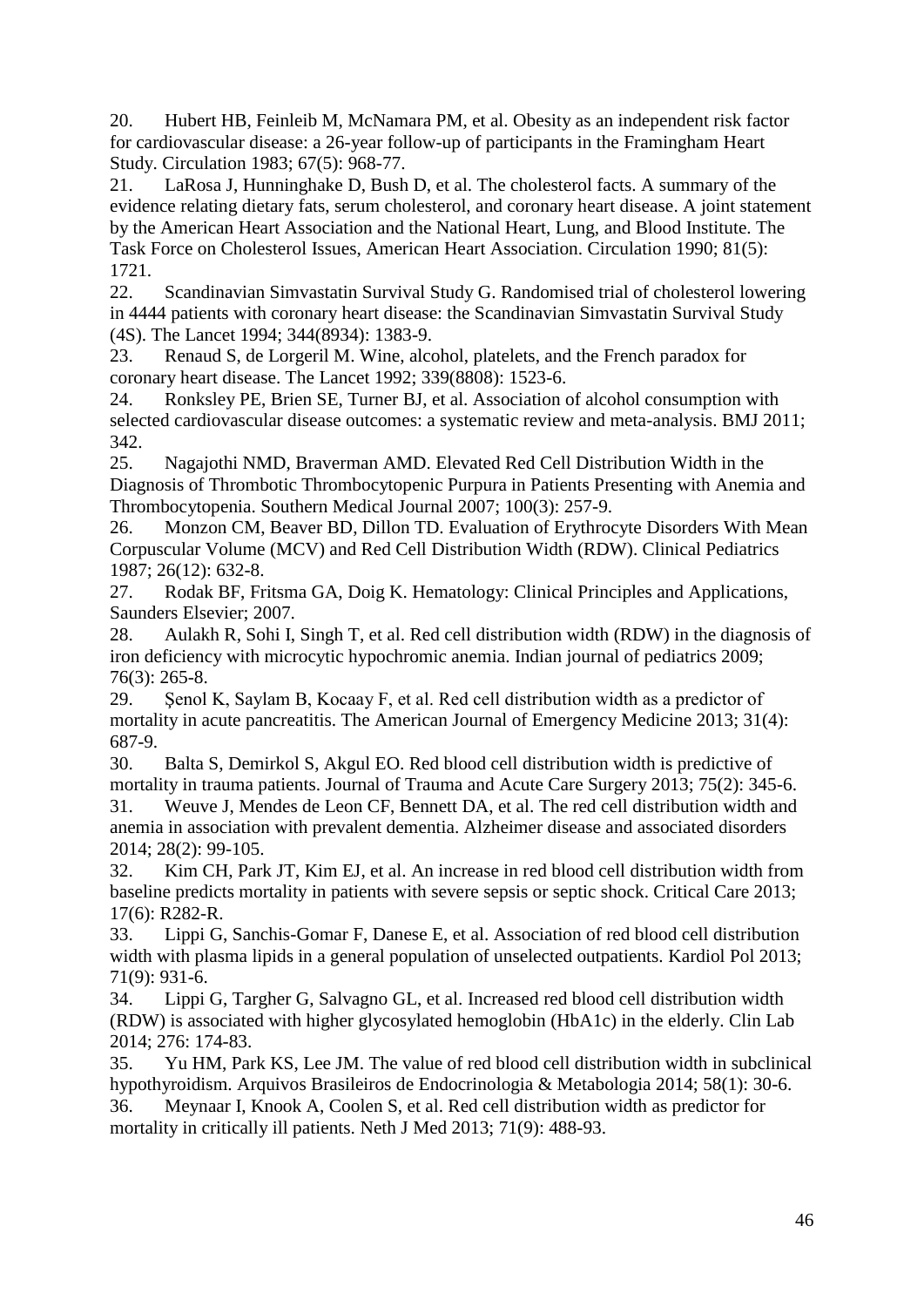37. Braun E, Kheir J, Mashiach T, et al. Is elevated Red cell distribution width a prognostic predictor in adult patients with community acquired Pneumonia? BMC infectious diseases 2014; 14(1): 129.

38. Seyhan EC, Özgül MA, Tutar N, et al. Red blood cell distribution and survival in patients with chronic obstructive pulmonary disease. COPD: Journal of Chronic Obstructive Pulmonary Disease 2013; 10(4): 416-24.

39. Yang W, Huang H, Wang Y, et al. High red blood cell distribution width is closely associated with nonalcoholic fatty liver disease. European Journal of Gastroenterology & Hepatology 2014; 26(2): 174-8.

40. Mucsi I, Ujszaszi A, Czira ME, et al. Red cell distribution width is associated with mortality in kidney transplant recipients. International urology and nephrology 2014; 46(3): 641-51.

41. Zöller B, Melander O, Svensson P, et al. Red cell distribution width and risk for venous thromboembolism: A population-based cohort study. Thrombosis Research 2014; 133(3): 334-9.

42. Adamsson Eryd S, Borné Y, Melander O, et al. Red blood cell distribution width is associated with incidence of atrial fibrillation. Journal of internal medicine 2014; 275(1): 84- 92.

43. Lippi G, Targher G, Montagnana M, et al. Relation Between Red Blood Cell Distribution Width and Inflammatory Biomarkers in a Large Cohort of Unselected Outpatients. Archives of Pathology & Laboratory Medicine 2009; 133(4): 628-32.

44. Fujita B, Strodthoff D, Fritzenwanger M, et al. Altered red blood cell distribution width in overweight adolescents and its association with markers of inflammation. Pediatric Obesity 2013; 8(5): 385-91.

45. Özcan F, Turak O, Durak A, et al. Red cell distribution width and inflammation in patients with non-dipper hypertension. Blood Pressure 2013; 22(2): 80-5.

46. Öztürk ZA, Ünal A, Yiğiter R, et al. Is increased red cell distribution width (RDW) indicating the inflammation in Alzheimer's disease (AD)? Archives of Gerontology and Geriatrics 2013; 56(1): 50-4.

47. Förhécz Z, Gombos T, Borgulya G, et al. Red cell distribution width in heart failure: Prediction of clinical events and relationship with markers of ineffective erythropoiesis, inflammation, renal function, and nutritional state. American Heart Journal 2009; 158(4): 659-66.

48. Miyamoto K, Inai K, Takeuchi D, et al. Relationships among red cell distribution width, anemia, and interleukin-6 in adult congenital heart disease. Circulation Journal 2015; 79(5): 1100-6.

49. Dogan S, Celikbilek M, Zararsiz G, et al. Red blood cell distribution width as a noninvasive marker for the assessment of inflammation in non-alcoholic steatohepatitis. Hepatogastroenterology 2014; 62(138): 393-8.

50. Maes M, Scharpe S, Cooreman W, et al. Components of biological, including seasonal, variation in hematological measurements and plasma fibrinogen concentrations in normal humans. Experientia 1995; 51(2): 141-9.

51. Dzierzak E, Philipsen S. Erythropoiesis: development and differentiation. Cold Spring Harbor perspectives in medicine 2013; 3(4): a011601.

52. Hoffbrand V, Moss PA. Essential haematology, John Wiley & Sons; 2011.

53. Jelkmann W. Erythropoietin: structure, control of production, and function. Physiol Rev 1992; 72(2): 449-89.

54. Malik J, Kim AR, Tyre KA, et al. Erythropoietin critically regulates the terminal maturation of murine and human primitive erythroblasts. Haematologica 2013; 98(11): 1778- 87.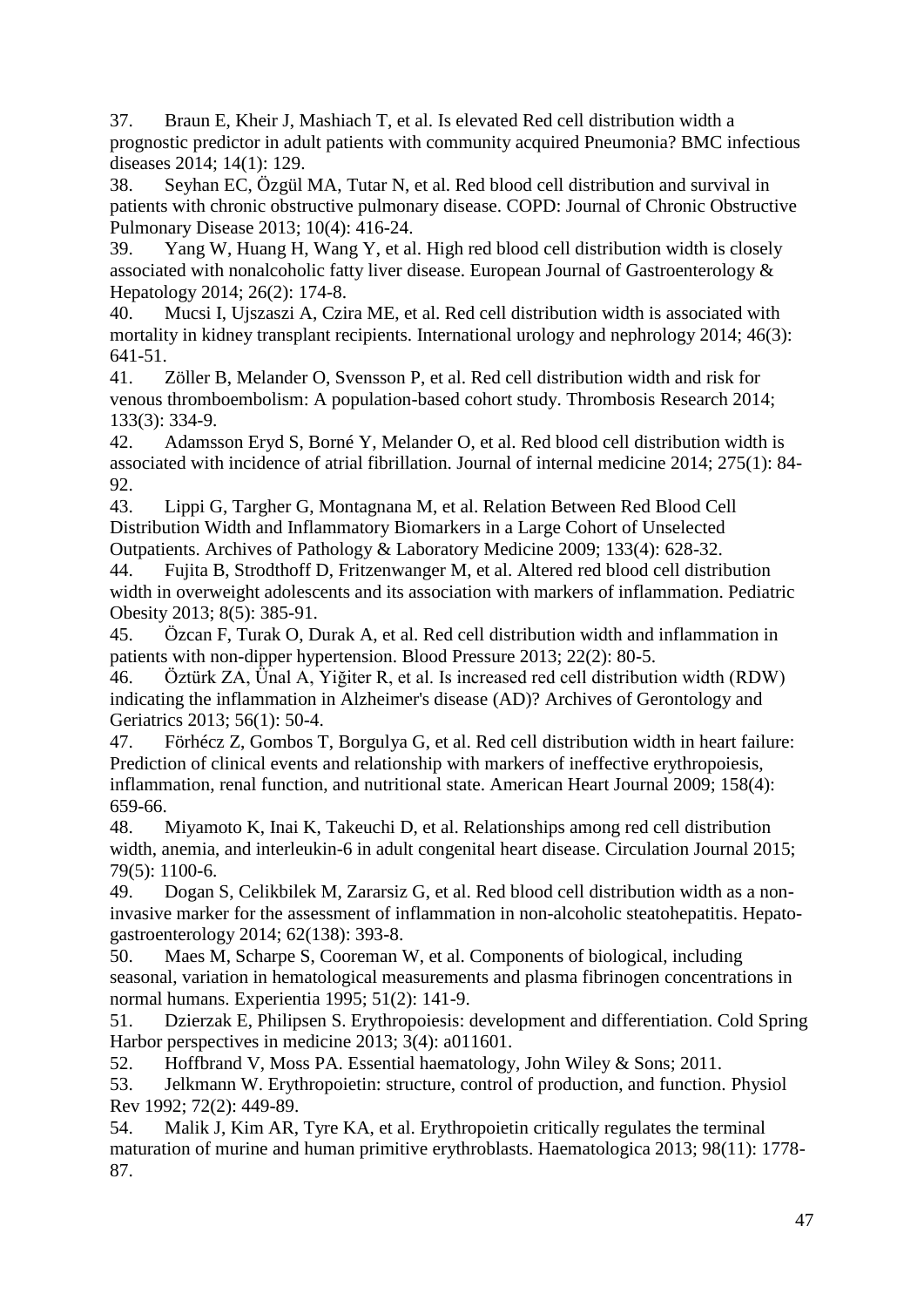55. Josse M, Touboul P, Mas J, et al. Prevalence of asymptomatic internal carotid artery stenosis. Neuroepidemiology 1987; 6(3): 150-2.

56. Salonen R, Seppänen K, Rauramaa R, et al. Prevalence of carotid atherosclerosis and serum cholesterol levels in eastern Finland. Arteriosclerosis, Thrombosis, and Vascular Biology 1988; 8(6): 788-92.

57. Tuzcu EM, Kapadia SR, Tutar E, et al. High prevalence of coronary atherosclerosis in asymptomatic teenagers and young adults evidence from intravascular ultrasound. Circulation 2001; 103(22): 2705-10.

58. Joakimsen O, Bønaa KH, Stensland-Bugge E, et al. Age and sex differences in the distribution and ultrasound morphology of carotid atherosclerosis The Tromsø Study. Arteriosclerosis, thrombosis, and vascular biology 1999; 19(12): 3007-13.

59. Olin J, Melia M, Young J, et al. Prevalence of atherosclerotic renal artery stenosis in patients with atherosclerosis elsewhere. The American journal of medicine 1990; 88(1N): 46N-51N.

60. Ouriel K. Peripheral arterial disease. The lancet 2001; 358(9289): 1257-64.

61. Kumar V, Abbas AK, Aster JC. Robbins basic pathology, Elsevier Health Sciences; 2012.

62. Libby P, Ridker PM, Maseri A. Inflammation and atherosclerosis. Circulation 2002; 105(9): 1135-43.

63. Napoli C, D'Armiento FP, Mancini FP, et al. Fatty streak formation occurs in human fetal aortas and is greatly enhanced by maternal hypercholesterolemia. Intimal accumulation of low density lipoprotein and its oxidation precede monocyte recruitment into early atherosclerotic lesions. The Journal of Clinical Investigation 1997; 100(11): 2680-90.

64. Forfang K, Istad H, Wiseth R. Kardiologi: klinisk veileder, Gyldendal Akademisk; 2011.

65. Hall JE. Guyton and Hall textbook of medical physiology, Elsevier Health Sciences; 2015.

66. Cybulsky MI, Gimbrone M. Endothelial expression of a mononuclear leukocyte adhesion molecule during atherogenesis. Science 1991; 251(4995): 788-91.

67. Jonasson L, Holm J, Skalli O, et al. Regional accumulations of T cells, macrophages, and smooth muscle cells in the human atherosclerotic plaque. Arteriosclerosis, Thrombosis, and Vascular Biology 1986; 6(2): 131-8.

68. Hansson GK, Holm J, Jonasson L. Detection of activated T lymphocytes in the human atherosclerotic plaque. The American journal of pathology 1989; 135(1): 169.

69. Hansson GK. Inflammation, Atherosclerosis, and Coronary Artery Disease. New England Journal of Medicine 2005; 352(16): 1685-95.

70. van der Wal AC, Becker A, Van der Loos C, et al. Site of intimal rupture or erosion of thrombosed coronary atherosclerotic plaques is characterized by an inflammatory process irrespective of the dominant plaque morphology. Circulation 1994; 89(1): 36-44.

71. Frostegård J, Ulfgren A-K, Nyberg P, et al. Cytokine expression in advanced human atherosclerotic plaques: dominance of pro-inflammatory (Th1) and macrophage-stimulating cytokines. Atherosclerosis 1999; 145(1): 33-43.

72. Berk BC, Weintraub WS, Alexander RW. Elevation of C-reactive protein in "active" coronary artery disease. The American journal of cardiology 1990; 65(3): 168-72.

73. Liuzzo G, Biasucci LM, Gallimore JR, et al. The prognostic value of C-reactive protein and serum amyloid a protein in severe unstable angina. New England journal of medicine 1994; 331(7): 417-24.

74. Rebuzzi AG, Quaranta G, Liuzzo G, et al. Incremental prognostic value of serum levels of troponin T and C-reactive protein on admission in patients with unstable angina pectoris. The American journal of cardiology 1998; 82(6): 715-9.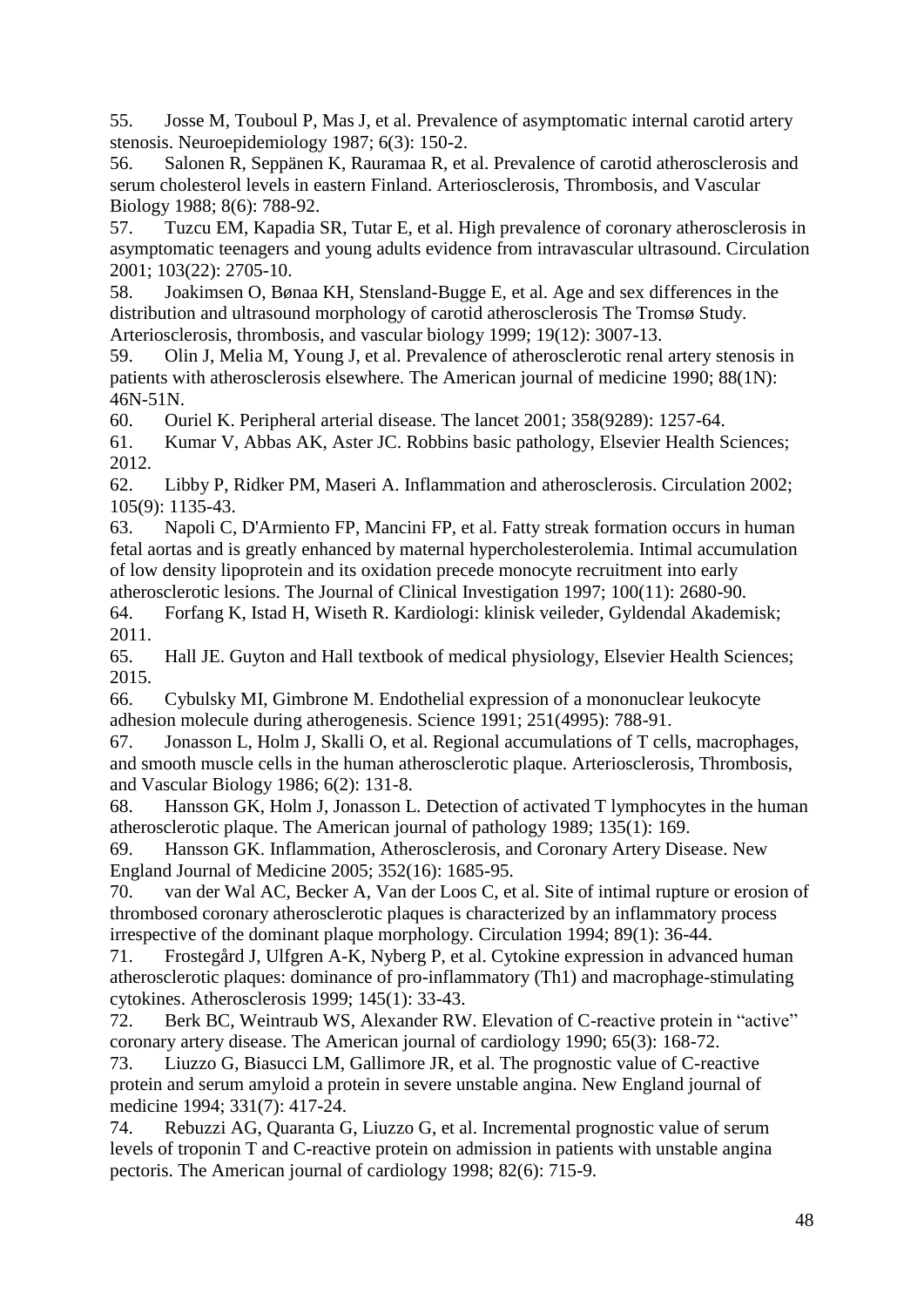75. Heeschen C, Hamm CW, Bruemmer J, et al. Predictive value of C-reactive protein and troponin T in patients with unstable angina: a comparative analysis. Journal of the American College of Cardiology 2000; 35(6): 1535-42.

76. Ridker PM, Cushman M, Stampfer MJ, et al. Inflammation, aspirin, and the risk of cardiovascular disease in apparently healthy men. New England journal of medicine 1997; 336(14): 973-9.

77. Ridker PM, Hennekens CH, Buring JE, et al. C-reactive protein and other markers of inflammation in the prediction of cardiovascular disease in women. New England Journal of Medicine 2000; 342(12): 836-43.

78. Lloyd-Jones D, Adams RJ, Brown TM, et al. Heart disease and stroke statistics—2010 update A report from the American Heart Association. Circulation 2010; 121(7): e46-e215.

79. Yusuf S, Reddy S, Ôunpuu S, et al. Global burden of cardiovascular diseases part II: variations in cardiovascular disease by specific ethnic groups and geographic regions and prevention strategies. Circulation 2001; 104(23): 2855-64.

80. Thygesen K, Alpert JS, White HD. Universal definition of myocardial infarction. Journal of the American College of Cardiology 2007; 50(22): 2173-95.

81. Davies MJ, Thomas A. Thrombosis and acute coronary-artery lesions in sudden cardiac ischemic death. New England Journal of Medicine 1984; 310(18): 1137-40.

82. Mach F, Schönbeck U, Bonnefoy J-Y, et al. Activation of monocyte/macrophage functions related to acute atheroma complication by ligation of CD40 induction of collagenase, stromelysin, and tissue factor. Circulation 1997; 96(2): 396-9.

83. Amento EP, Ehsani N, Palmer H, et al. Cytokines and growth factors positively and negatively regulate interstitial collagen gene expression in human vascular smooth muscle cells. Arteriosclerosis, Thrombosis, and Vascular Biology 1991; 11(5): 1223-30.

84. Arroyo LH, Lee RT. Mechanisms of plaque rupture; 1999.

85. Little WC, Constantinescu M, Applegate R, et al. Can coronary angiography predict the site of a subsequent myocardial infarction in patients with mild-to-moderate coronary artery disease? Circulation 1988; 78(5): 1157-66.

86. Ambrose JA, Tannenbaum MA, Alexopoulos D, et al. Angiographic progression of coronary artery disease and the development of myocardial infarction. Journal of the American College of Cardiology 1988; 12(1): 56-62.

87. Levine GN, Keaney Jr JF, Vita JA. Cholesterol reduction in cardiovascular disease clinical benefits and possible mechanisms. New England Journal of Medicine 1995; 332(8): 512-21.

88. Asplund K, Stegmayr B, Peltonen M. From the twentieth to the twenty-first century: a public health perspective on stroke. Cerebrovascular disease-pathophysiology, diagnosis and management Boston: Blackwell Science 1998: 901-18.

89. Grau AJ, Weimar C, Buggle F, et al. Risk factors, outcome, and treatment in subtypes of ischemic stroke the german stroke data bank. Stroke; a journal of cerebral circulation 2001; 32(11): 2559-66.

90. Wolf PA, Abbott RD, Kannel WB. Atrial fibrillation as an independent risk factor for stroke: the Framingham Study. Stroke; a journal of cerebral circulation 1991; 22(8): 983-8.

91. Doyle KP, Simon RP, Stenzel-Poore MP. Mechanisms of ischemic brain damage. Neuropharmacology 2008; 55(3): 310-8.

92. Association AH.

[http://www.strokeassociation.org/STROKEORG/AboutStroke/TypesofStroke/IschemicClots/I](http://www.strokeassociation.org/STROKEORG/AboutStroke/TypesofStroke/IschemicClots/Ischemic-Strokes-Clots_UCM_310939_Article.jsp) [schemic-Strokes-Clots\\_UCM\\_310939\\_Article.jsp.](http://www.strokeassociation.org/STROKEORG/AboutStroke/TypesofStroke/IschemicClots/Ischemic-Strokes-Clots_UCM_310939_Article.jsp)

93. Castelli WP. Epidemiology of coronary heart disease: The Framingham study. The American journal of medicine 1984; 76(2, Part A): 4-12.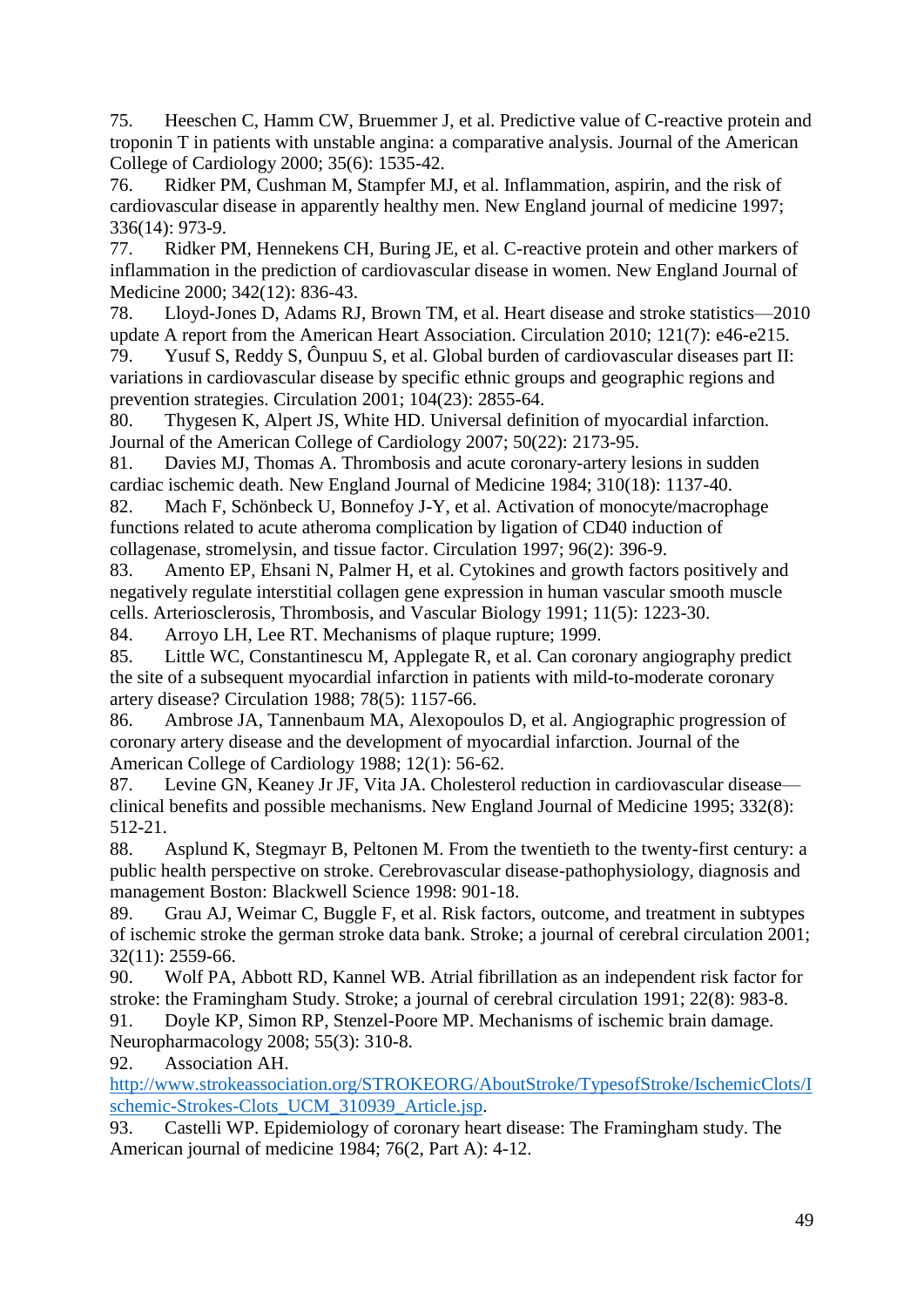94. Jousilahti P, Puska P, Vartiainen E, et al. Parental history of premature coronary heart disease: an independent risk factor of myocardial infarction. Journal of clinical epidemiology 1996; 49(5): 497-503.

95. Barrett-Connor E, Khaw K. Family history of heart attack as an independent predictor of death due to cardiovascular disease. Circulation 1984; 69(6): 1065-9.

96. Sacks FM, Pfeffer MA, Moye LA, et al. The effect of pravastatin on coronary events after myocardial infarction in patients with average cholesterol levels. New England Journal of Medicine 1996; 335(14): 1001-9.

97. Shepherd J, Cobbe SM, Ford I, et al. Prevention of coronary heart disease with pravastatin in men with hypercholesterolemia. New England Journal of Medicine 1995; 333(20): 1301-8.

98. Downs JR, Clearfield M, Weis S, et al. Primary prevention of acute coronary events with lovastatin in men and women with average cholesterol levels: results of AFCAPS/TexCAPS. Jama 1998; 279(20): 1615-22.

99. Wilson PWF, D'Agostino RB, Levy D, et al. Prediction of Coronary Heart Disease Using Risk Factor Categories. Circulation 1998; 97(18): 1837-47.

100. Wolf-Maier K, Cooper RS, Banegas JR, et al. Hypertension prevalence and blood pressure levels in 6 European countries, Canada, and the United States. Jama 2003; 289(18): 2363-9.

101. Kannel WB. Elevated systolic blood pressure as a cardiovascular risk factor. The American journal of cardiology 2000; 85(2): 251-5.

102. MacMahon S, Peto R, Collins R, et al. Originally published as Volume 1, Issue 8692Blood pressure, stroke, and coronary heart disease. The Lancet 1990; 335(8692): 765-74. 103. Jennrich R. Age-specific relevance of usual blood pressure to vascular mortality. The Lancet 2003; 361(9366): 1390-1.

104. Chobanian AV, Bakris GL, Black HR, et al. The seventh report of the joint national committee on prevention, detection, evaluation, and treatment of high blood pressure: the JNC 7 report. Jama 2003; 289(19): 2560-71.

105. James PA, Oparil S, Carter BL, et al. 2014 evidence-based guideline for the management of high blood pressure in adults: report from the panel members appointed to the Eighth Joint National Committee (JNC 8). Jama 2014; 311(5): 507-20.

106. Wright JT, Williamson JD, Whelton PK, et al. A randomized trial of intensive versus standard blood-pressure control. New England Journal of Medicine 2015; 373(22): 2103-16. 107. Beckman JA, Creager MA, Libby P. Diabetes and atherosclerosis: epidemiology, pathophysiology, and management. Jama 2002; 287(19): 2570-81.

108. Kannel WB, McGee DL. Diabetes and cardiovascular risk factors: the Framingham study. Circulation 1979; 59(1): 8-13.

109. Almdal T, Scharling H, Jensen JS, et al. The independent effect of type 2 diabetes mellitus on ischemic heart disease, stroke, and death: a population-based study of 13 000 men and women with 20 years of follow-up. Archives of internal medicine 2004; 164(13): 1422-6.

110. Singer DE, Nathan DM, Anderson KM, et al. Association of HbA1c with prevalent cardiovascular disease in the original cohort of the Framingham Heart Study. Diabetes 1992; 41(2): 202-8.

111. Johnstone MT, Creager SJ, Scales KM, et al. Impaired endothelium-dependent vasodilation in patients with insulin-dependent diabetes mellitus. Circulation 1993; 88(6): 2510-6.

112. De Vriese AS, Verbeuren TJ, Van de Voorde J, et al. Endothelial dysfunction in diabetes. British journal of pharmacology 2000; 130(5): 963-74.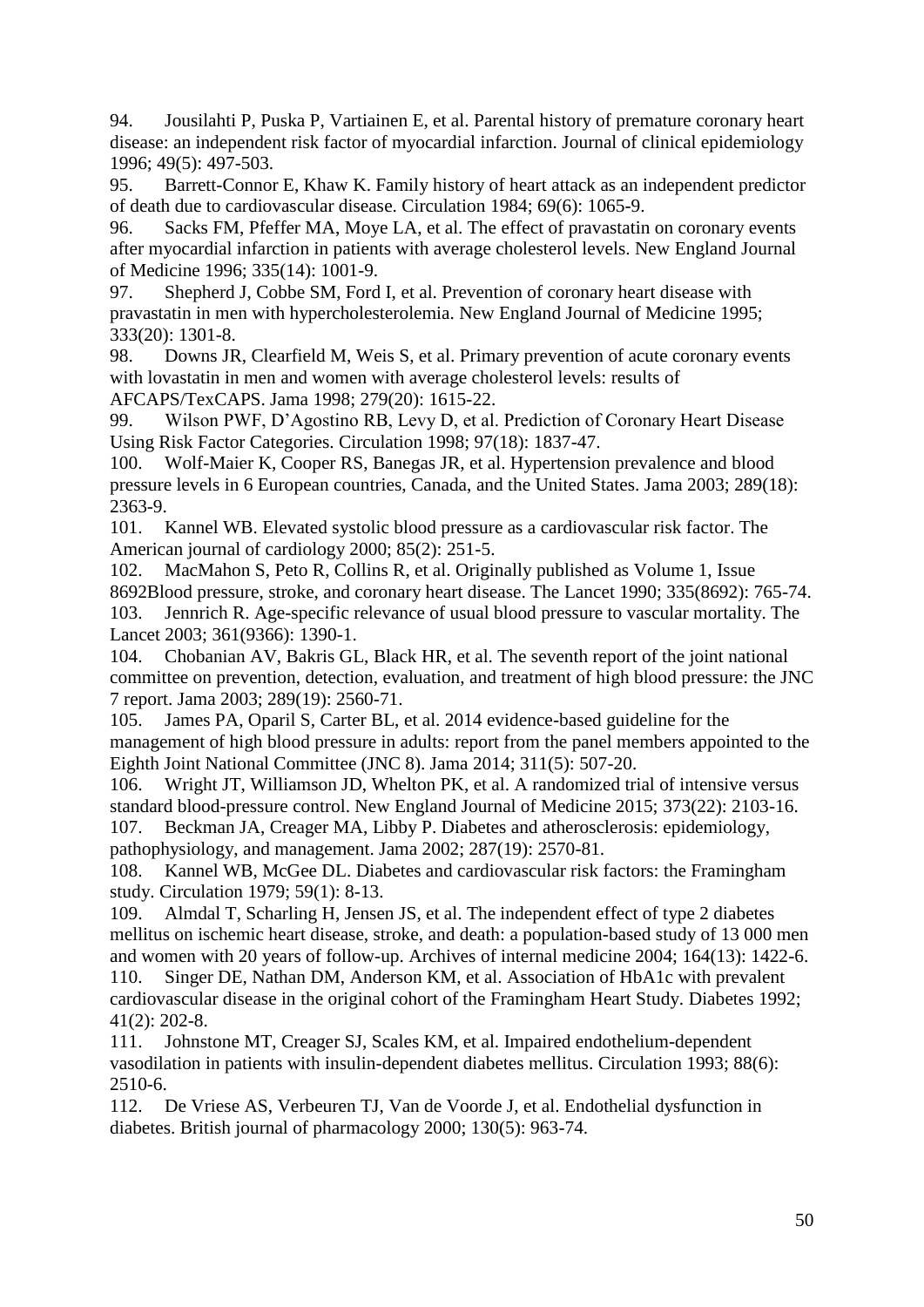113. Williams SB, Cusco JA, Roddy M-A, et al. Impaired nitric oxide-mediated vasodilation in patients with non-insulin-dependent diabetes mellitus. Journal of the American College of Cardiology 1996; 27(3): 567-74.

114. Vinik AI, Erbas T, Park TS, et al. Platelet dysfunction in type 2 diabetes. Diabetes care 2001; 24(8): 1476-85.

115. Assert R, Scherk G, Bumbure A, et al. Regulation of protein kinase C by short term hyperglycaemia in human platelets in vivo and in vitro. Diabetologia 2001; 44(2): 188-95. 116. Carr ME. Diabetes mellitus: a hypercoagulable state. Journal of diabetes and its complications 2001; 15(1): 44-54.

117. Pearl R. Tobacco smoking and longevity. Science 1938; 87(2253): 216-7.

118. Ambrose JA, Barua RS. The pathophysiology of cigarette smoking and cardiovascular diseaseAn update. Journal of the American College of Cardiology 2004; 43(10): 1731-7.

119. Conroy RM, Pyörälä K, Fitzgerald AP, et al. Estimation of ten-year risk of fatal cardiovascular disease in Europe: the SCORE project. European Heart Journal 2003; 24(11): 987-1003.

120. Yusuf S, Hawken S, Ôunpuu S, et al. Effect of potentially modifiable risk factors associated with myocardial infarction in 52 countries (the INTERHEART study): case-control study. The Lancet; 364(9438): 937-52.

121. Glantz SA, Parmley WW. Passive smoking and heart disease. Epidemiology, physiology, and biochemistry. Circulation 1991; 83(1): 1-12.

122. Andersen LB, Harro M, Sardinha LB, et al. Physical activity and clustered cardiovascular risk in children: a cross-sectional study (The European Youth Heart Study). The Lancet; 368(9532): 299-304.

123. Paffenbarger RS, Wing AL, Hyde RT. Physical activity as an index of heart attack risk in college alumni. American Journal of epidemiology 1978; 108(3): 161-75.

124. Raitakan OT, Porkka KVK, Taimela S, et al. Effects of Persistent Physical Activity and Inactivity on Coronary Risk Factors in Children and Young Adults The Cardiovascular Risk in Young Finns Study. American Journal of Epidemiology 1994; 140(3): 195-205.

125. Estruch R, Martínez-González MAn, Corella D, et al. Effects of a Mediterranean-Style Diet on Cardiovascular Risk FactorsA Randomized Trial. Annals of Internal Medicine 2006; 145(1): 1-11.

126. Must A, Spadano J, Coakley EH, et al. The disease burden associated with overweight and obesity. Jama 1999; 282(16): 1523-9.

127. Lagrand WK, Visser CA, Hermens WT, et al. C-reactive protein as a cardiovascular risk factor more than an epiphenomenon? Circulation 1999; 100(1): 96-102.

128. Ridker PM, Glynn RJ, Hennekens CH. C-reactive protein adds to the predictive value of total and HDL cholesterol in determining risk of first myocardial infarction. Circulation 1998; 97(20): 2007-11.

129. Ridker PM, Cushman M, Stampfer MJ, et al. Plasma concentration of C-reactive protein and risk of developing peripheral vascular disease. Circulation 1998; 97(5): 425-8.

130. Ridker PM, Rifai N, Stampfer MJ, et al. Plasma concentration of interleukin-6 and the risk of future myocardial infarction among apparently healthy men. Circulation 2000; 101(15): 1767-72.

131. Ridker PM, Hennekens CH, Roitman-Johnson B, et al. Plasma concentration of soluble intercellular adhesion molecule 1 and risks of future myocardial infarction in apparently healthy men. The Lancet 1998; 351(9096): 88-92.

132. Hingorani AD, Cross J, Kharbanda RK, et al. Acute systemic inflammation impairs endothelium-dependent dilatation in humans. Circulation 2000; 102(9): 994-9.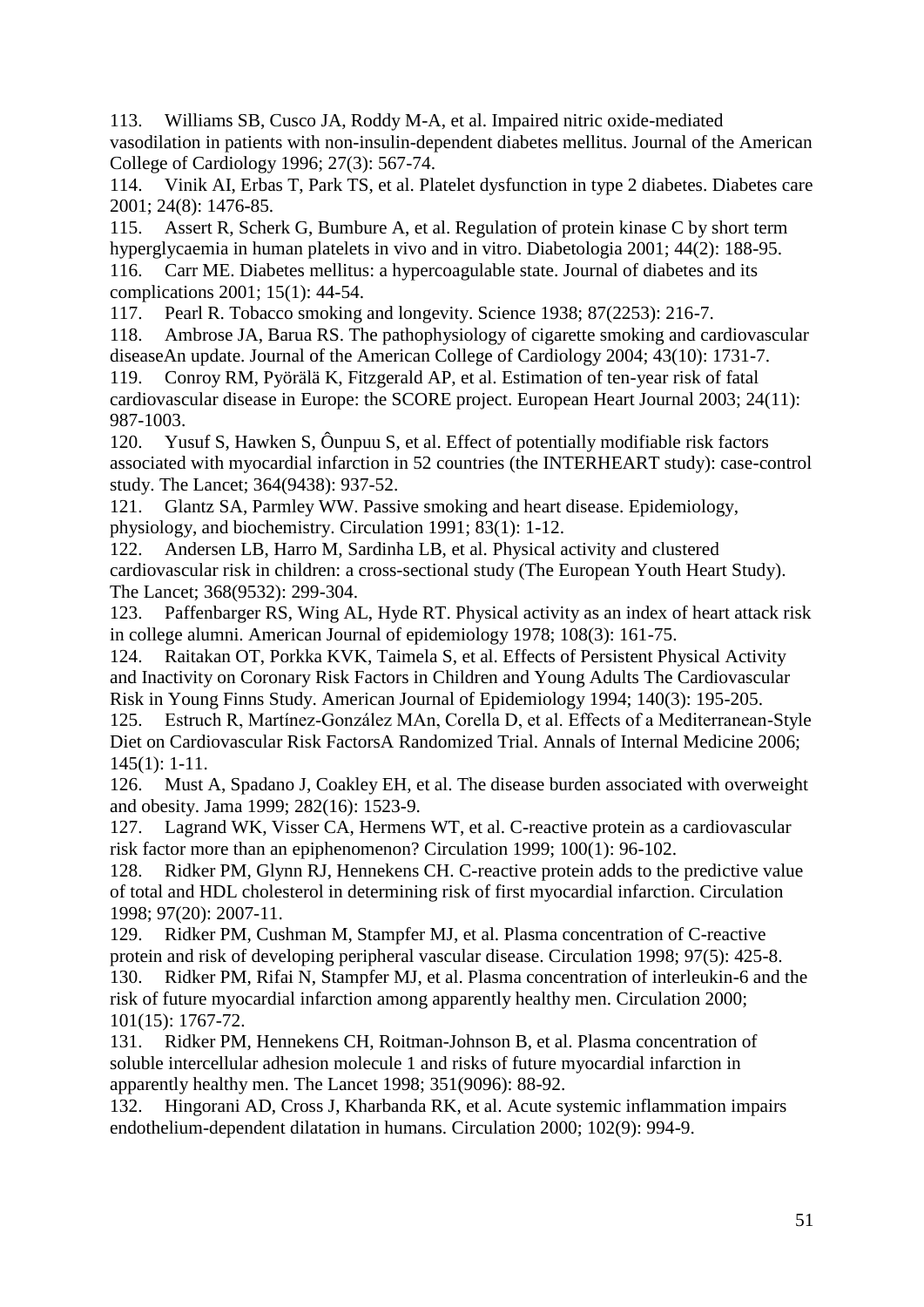133. Johnsen SH, Fosse E, Joakimsen O, et al. Monocyte count is a predictor of novel plaque formation: a 7-year follow-up study of 2610 persons without carotid plaque at baseline the Tromso Study. Stroke; a journal of cerebral circulation 2005; 36(4): 715-9.

134. Heitzer T, Schlinzig T, Krohn K, et al. Endothelial dysfunction, oxidative stress, and risk of cardiovascular events in patients with coronary artery disease. Circulation 2001; 104(22): 2673-8.

135. Ceriello A, Motz E. Is oxidative stress the pathogenic mechanism underlying insulin resistance, diabetes, and cardiovascular disease? The common soil hypothesis revisited. Arteriosclerosis, thrombosis, and vascular biology 2004; 24(5): 816-23.

136. Wolf PA, Abbott RD, Kannel WB. Atrial fibrillation as an independent risk factor for stroke: the Framingham Study. Stroke; a journal of cerebral circulation 1991; 22(8): 983-8. 137. Lip GY, Nieuwlaat R, Pisters R, et al. Refining clinical risk stratification for

predicting stroke and thromboembolism in atrial fibrillation using a novel risk factor-based approach: the euro heart survey on atrial fibrillation. Chest Journal 2010; 137(2): 263-72. 138. Wen Y. High red blood cell distribution width is closely associated with risk of carotid artery atherosclerosis in patients with hypertension. Exp Clin Cardiol 2010; 15(3): 37-40.

139. Söderholm M, Borné Y, Hedblad B, et al. Red Cell Distribution Width in Relation to Incidence of Stroke and Carotid Atherosclerosis: A Population-Based Cohort Study. 2015. 140. Lappegård J, Ellingsen TS, Vik A, et al. Red cell distribution width and carotid atherosclerosis progression. The Troms $\tilde{A}$ , Study. Thrombosis and haemostasis 2015. 141. Sahin O, Akpek M, Sarli B, et al. Association of Red Blood Cell Distribution Width Levels with Severity of Coronary Artery Disease in Patients with Non-ST Elevation

Myocardial Infarction. Medical Principles and Practice 2015; 24(2): 178-83.

142. Chaikriangkrai K, Kassi M, Alchalabi S, et al. Association between hematological indices and coronary calcification in symptomatic patients without history of coronary artery disease. North American journal of medical sciences 2014; 6(9): 433.

143. Khode V, Sindhur J, Kanabur D, et al. Association of red cell distribution width, haematocrit and other RBC indices with coronay artery disease: A case control study. Nigerian Journal of Cardiology 2014; 11(2): 88.

144. Zalawadiya SK, Veeranna V, Panaich SS, et al. Red cell distribution width and risk of peripheral artery disease: analysis of National Health and Nutrition Examination Survey 1999-2004. Vascular medicine 2012; 17(3): 155-63.

145. Lappé JM, Horne BD, Shah SH, et al. Red cell distribution width, C-reactive protein, the complete blood count, and mortality in patients with coronary disease and a normal comparison population. Clinica chimica acta 2011; 412(23): 2094-9.

146. Nabais S, Losa N, Gaspar A, et al. Association between red blood cell distribution width and outcomes at six months in patients with acute coronary syndromes. Revista portuguesa de cardiologia: orgao oficial da Sociedade Portuguesa de Cardiologia= Portuguese journal of cardiology: an official journal of the Portuguese Society of Cardiology 2009; 28(9): 905-24.

147. Su C, Liao L-Z, Song Y, et al. The role of red blood cell distribution width in mortality and cardiovascular risk among patients with coronary artery diseases: a systematic review and meta-analysis. Journal of thoracic disease 2014; 6(10): 1429.

148. Şahin İ, Karabulut A, Kaya A, et al. Increased level of red cell distribution width is associated with poor coronary collateral circulation in patients with stable coronary artery disease. Turk Kardiyol Dern Ars 2015; 43(2): 123-30.

149. Tanboga IH, Topcu S, Nacar T, et al. Relation of coronary collateral circulation with red cell distribution width in patients with non-ST elevation myocardial infarction. Clinical and Applied Thrombosis/Hemostasis 2012: 1076029612470490.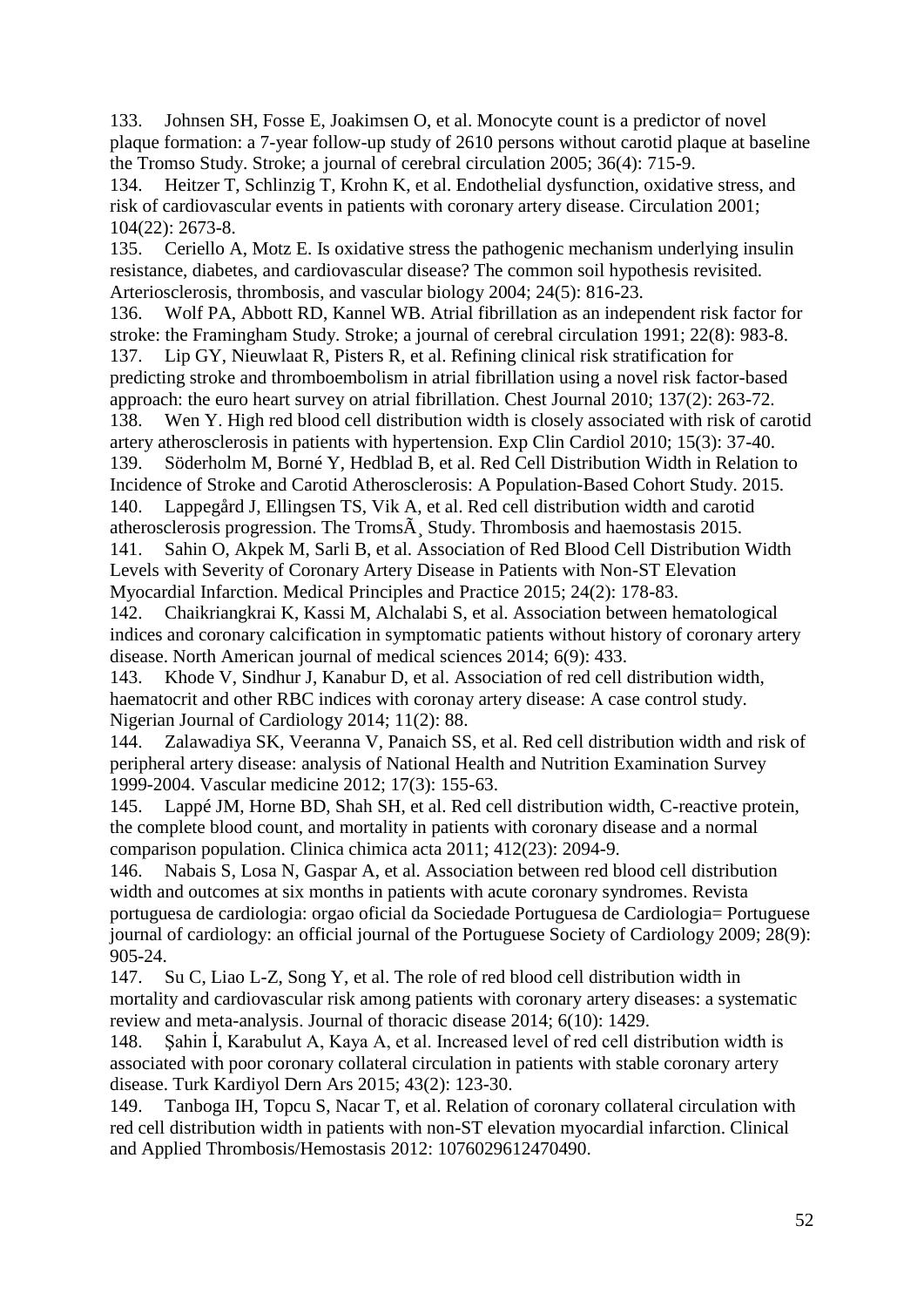150. Tonelli M, Sacks F, Arnold M, et al. Relation Between Red Blood Cell Distribution Width and Cardiovascular Event Rate in People With Coronary Disease. Circulation 2008; 117(2): 163-8.

151. Zalawadiya SK, Veeranna V, Niraj A, et al. Red cell distribution width and risk of coronary heart disease events. The American journal of cardiology 2010; 106(7): 988-93.

152. Li W, Li X, Wang M, et al. Association between red cell distribution width and the risk of heart events in patients with coronary artery disease. Experimental and therapeutic medicine 2015; 9(4): 1508-14.

153. Borné Y, Smith JG, Melander O, et al. Red cell distribution width in relation to incidence of coronary events and case fatality rates: a population-based cohort study. Heart 2014.

154. Arbel Y, Weitzman D, Raz R, et al. Red blood cell distribution width and the risk of cardiovascular morbidity and all-cause mortality. A population-based study. Thrombosis and haemostasis 2013; 111(2).

155. Chen P-C, Sung F-C, Chien K-L, et al. Red Blood Cell Distribution Width and Risk of Cardiovascular Events and Mortality in a Community Cohort in Taiwan. American Journal of Epidemiology 2010; 171(2): 214-20.

156. Skjelbakken T, Lappegård J, Ellingsen TS, et al. Red Cell Distribution Width Is Associated With Incident Myocardial Infarction in a General Population: The Tromsø Study. Journal of the American Heart Association 2014; 3(4).

157. Lee JH, Yang DH, Jang SY, et al. Incremental predictive value of red cell distribution width for 12-month clinical outcome after acute myocardial infarction. Clinical cardiology 2013; 36(6): 336-41.

158. Sun X-p, Chen W-m, Sun Z-j, et al. Impact of red blood cell distribution width on long-term mortality in patients with ST-elevation myocardial infarction. Cardiology 2014; 128(4): 343-8.

159. Gul M, Uyarel H, Ergelen M, et al. The relationship between red blood cell distribution width and the clinical outcomes in non-ST elevation myocardial infarction and unstable angina pectoris: a 3-year follow-up. Coronary artery disease 2012; 23(5): 330-6. 160. Azab B, Torbey E, Hatoum H, et al. Usefulness of Red Cell Distribution Width in Predicting All-Cause Long-Term Mortality after Non-ST-Elevation Myocardial Infarction. Cardiology 2011; 119(2): 72-80.

161. Poludasu S, Marmur JD, Weedon J, et al. Red cell distribution width (RDW) as a predictor of long-term mortality in patients undergoing percutaneous coronary intervention. Thrombosis and haemostasis 2009; 102(3): 581-7.

162. Uyarel H, Ergelen M, Cicek G, et al. Red cell distribution width as a novel prognostic marker in patients undergoing primary angioplasty for acute myocardial infarction. Coronary artery disease 2011; 22(3): 138-44.

163. Lappegård J, Ellingsen T, Skjelbakken T, et al. Red cell distribution width is associated with future risk of incident stroke. Thrombosis and haemostasis 2016; 115(1): 126- 34.

164. Ramírez-Moreno JM, Gonzalez-Gomez M, Ollero-Ortiz A, et al. Relation between red blood cell distribution width and ischemic stroke: a case-control study. International Journal of Stroke 2013; 8(6): E36-E.

165. Kaya A, Isik T, Kaya Y, et al. Relationship Between Red Cell Distribution Width and Stroke in Patients With Stable Chronic Heart Failure: A Propensity Score Matching Analysis. Clinical and Applied Thrombosis/Hemostasis 2013.

166. Saliba W, Barnett-Griness O, Elias M, et al. The Association between Red Cell Distribution Width and Stroke in Patients with Atrial Fibrillation. The American journal of medicine 2014; 10.1016/j.amjmed.2014.09.020.